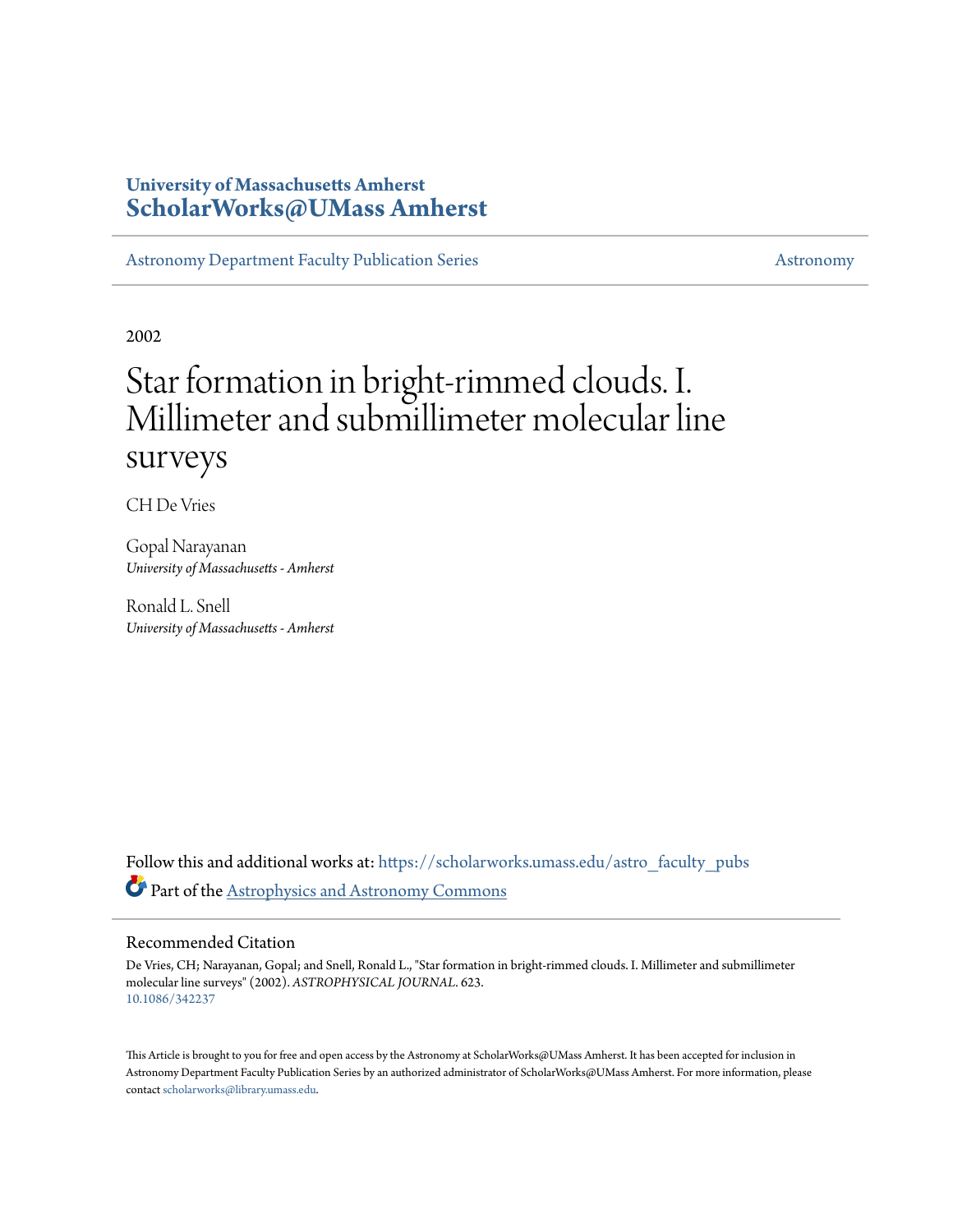# Star Formation in Bright Rimmed Clouds. I. Millimeter and Submillimeter Molecular Line Surveys

Christopher H. De Vries, Gopal Narayanan, Ronald L. Snell

*Five College Radio Astronomy Observatory, 619 LGRC, University of Massachusetts, Amherst, MA 01003*

# ABSTRACT

We present the results of the first detailed millimeter and submillimeter molecular line survey of bright rimmed clouds, observed at FCRAO in the CO  $(J = 1 \rightarrow 0)$ ,  $C^{18}O$   $(J = 1 \rightarrow 0)$ ,  $HCO^+$   $(J = 1 \rightarrow 0)$ ,  $H^{13}CO^{+}$   $(J = 1 \rightarrow 0)$ , and  $N_2H^{+}$   $(J = 1 \rightarrow 0)$  transitions, and at the HHT in the CO  $(J = 2 \rightarrow 1)$ , HCO<sup>+</sup>  $(J = 3 \rightarrow 2)$ , HCO<sup>+</sup>  $(J = 4 \rightarrow 3)$ ,  $H^{13}CO^{+}$  ( $J = 3 \rightarrow 2$ ), and  $H^{13}CO^{+}$  ( $J = 4 \rightarrow 3$ ) molecular line transitions. The source list is composed of a selection of bright rimmed clouds from the catalog of such objects compiled by Sugitani et al. (1991). We also present observations of three Bok globules done for comparison with the bright rimmed clouds. We find that the appearance of the millimeter  $CO$  and  $HCO<sup>+</sup>$  emission is dominated by the morphology of the shock front in the bright rimmed clouds. The  $HCO<sup>+</sup>$  ( $J = 1 \rightarrow 0$ ) emission tends to trace the swept up gas ridge and overdense regions which may be triggered to collapse as a result of sequential star formation. Five of the seven bright rimmed clouds we observe seem to have an outflow, however only one shows the spectral line blue-asymmetric signature that is indicative of infall, in the optically thick  $HCO<sup>+</sup>$  emission. We also present evidence that in bright rimmed clouds the nearby shock front may heat the core from outside-in thereby washing out the normally observed line infall signatures seen in isolated star forming regions. We find that the derived core masses of these bright rimmed clouds are similar to other low and intermediate mass star forming regions.

*Subject headings:* stars: formation — ISM: clouds — radio lines: ISM — stars: pre-main sequence

#### 1. Introduction

Triggered Star Formation is the process by which star formation is initiated or accelerated through compression of a clump in a molecular cloud by a shock front (Elmegreen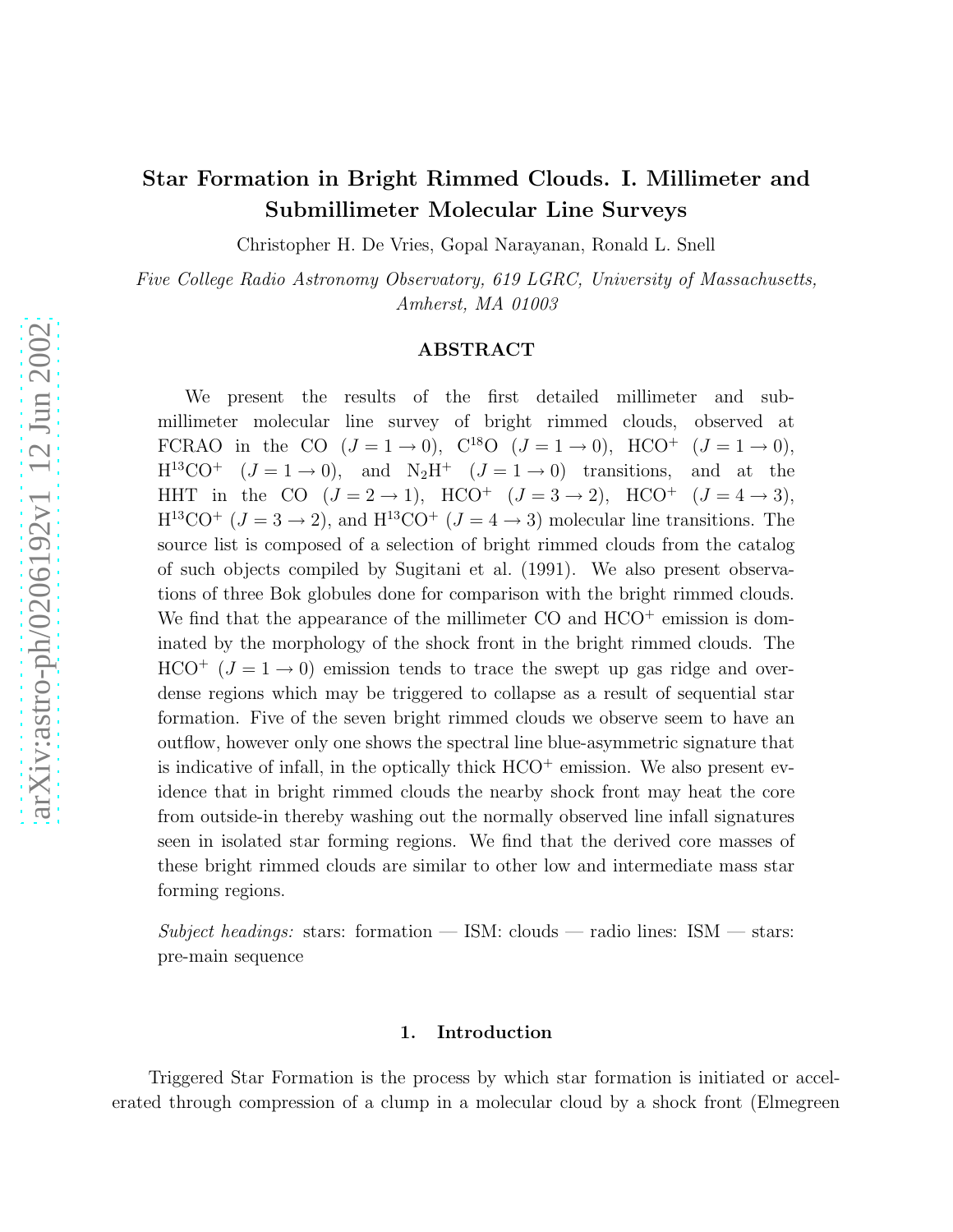1992). Although a basic understanding of the process of triggered star formation exists, only recently have numerical models becoming sophisticated enough to yield detailed comparisons with observations. Comparison of hydrodynamic shock induced star formation models to observations of potential triggered star formation regions is complicated by the fact that such regions can be very chaotic. Shocks, outflows, and core rotation all have kinematic signatures which may overwhelm the signatures associated with the triggering mechanism (Elmegreen 1998). In order to alleviate this confusion somewhat, we choose to observe regions of potential small scale triggering. These regions typically involve one core in a cometary cloud, and a well defined shock front geometry.

Several numerical studies of shock triggered collapse have been undertaken recently (Boss 1995; Foster & Boss 1996, 1997; Vanhala & Cameron 1998, hereafter VC). These studies have found that shocks with velocities less than 45 km s<sup>−</sup><sup>1</sup> can cause cores to collapse, but fast shocks ( $> 100 \text{ km s}^{-1}$ ) tend to destroy the principal cooling molecules, leading ultimately to the destruction of the cloud (VC). These models also yield an appreciable number of binary and multiple star systems, which are common in our galaxy, yet difficult to form by spontaneous, isolated star formation. The VC models tend to reproduce characteristics of observed cometary clouds thought to be small scale triggered star formation regions (Elmegreen 1992, 1998). This comparison between the models and the observations will be explored further in a forthcoming paper.

In order to perform a detailed study of sites of triggered star formation, which can be compared to models, we conducted a survey of bright rimmed clouds identified by Sugitani et al. (1991, hereafter, SFO). These are all molecular clouds which border expanding HII regions. At the boundary between the ionized gas within the Stromgren sphere, and the molecular cloud is an ionization front, which shows up as the bright rim identified by SFO. Embedded near the rim, and just within the molecular cloud in each of these sources is an IRAS source. The fact that the ionization front is collecting gas into a ridge or core in many of these sources makes them excellent candidates for the globule squeezing or collect and collapse mode of triggered star formation (Elmegreen 1992, 1998). These clouds are also divided into three morphological types, shown schematically in Figure 1. The first is type A, which has a moderately curved rim, and looks much like a shield in three dimensions. The second is type B, which has a more tightly curved rim near the head of the cloud, but which tends to broaden near the tail. Type B is also known as an elephant trunk morphology. The third is type C which has a very tightly curved rim and a well defined tail. Type C is often called a cometary cloud. The shock induced collapse models of VC as well as observations of the expanding ionization front of the Orion OB 1 association (Ogura & Sugitani 1998) suggest that these morphological types of bright rimmed clouds may actually be a time evolution sequence with clouds evolving from type A through type B to type C.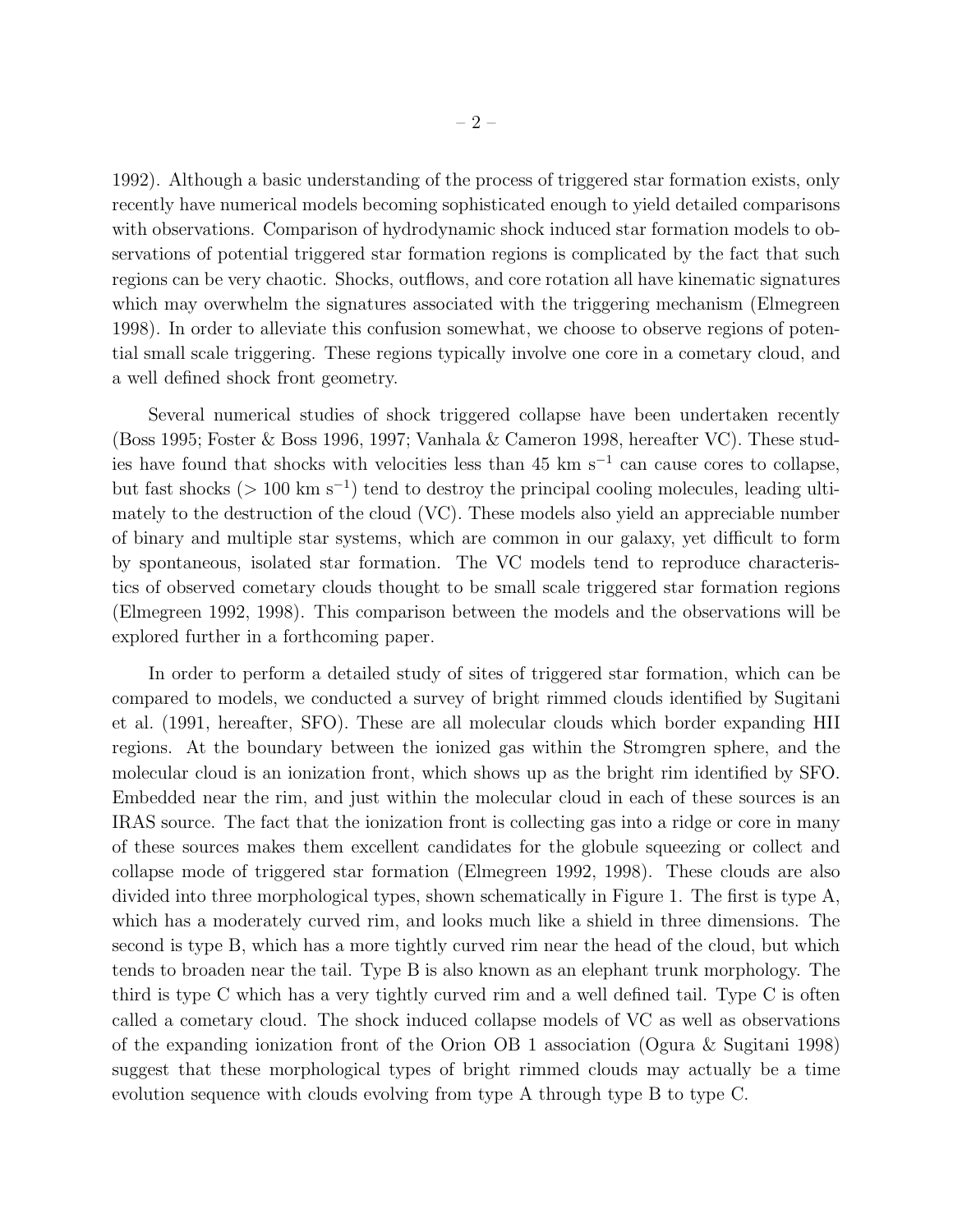#### 2. Observational Approach

#### 2.1. Source Selection

Potential triggered star formation regions have been selected from the catalog of brightrimmed clouds with associated IRAS point sources by SFO. Each of these sources is associated with an HII region and is suspected to be forming stars via triggering. In all of these sources the geometry of the incoming shock region is obvious, as the shock emanates from the interface of the cloud and HII region. Since there are three different morphologies, or bright rim cloud types, we decided to chose at least two of each type. We also chose nearby sources, both to get the best possible resolution, and because most Bok globules that have been studied have been nearby objects. The bright rimmed clouds we observed have distances between 190 and 1900 pc, and include two type A bright rimmed clouds (SFO 16 and SFO 18), three type B bright rimmed clouds (SFO 4, SFO 13, and SFO 25), and two type C bright rimmed clouds (SFO 20 and SFO 37). We cannot hope to resolve the cores of the more distant sources with single dish millimeter or submillimeter observations, however we do resolve the structure of the swept up molecular gas cloud surrounding the core, which is greatly affected by the impacting ionization front. The embedded IRAS sources in the selected bright rimmed clouds have infrared luminosities which range from 5 to 1300  $L_{\odot}$ , though all but one of the sources have a luminosity less that 110  $L_{\odot}$ . These luminosities tend to be typical of low or intermediate mass star formation. Finally all but one of the bright rimmed clouds were chosen to have the IRAS colors of their embedded IRAS point source be consistent with Young Stellar Objects (YSOs) according to the color criteria presented in Beichman (1985). There are two exceptions to this rule. The first, SFO 4, was chosen because it is exceptionally nearby (190 pc). The second, SFO 13, was chosen because it is thought to be a region of cluster formation (Carpenter et al. 2000). Although SFO 4 and SFO 13 do not meet the IRAS color criteria of Beichman (1985) for inclusion in the population of YSOs, they do meet the criteria of Carpenter et al. (2000) for embedded star forming regions. Digitized Sky Survey observations of the bright rimmed clouds are shown in Figure 2. In most of the optical images the bright rim is clearly visible, enclosed within the rim is the molecular cloud. Several of the sources show high extinction on one side of the rim indicating the presence of the molecular cloud. We have drawn in an arrow indicating the direction of propagation of the ionization front from the ionizing source creating the HII region.

In order to compare potential triggered star formation regions with quiescent star formation regions, we also observed Bok globules with embedded IRAS sources in their cores from the Clemens & Barvainis (1988) catalog of small, optically selected molecular clouds. We chose Bok globules with properties that are similar to our bright rimmed clouds. They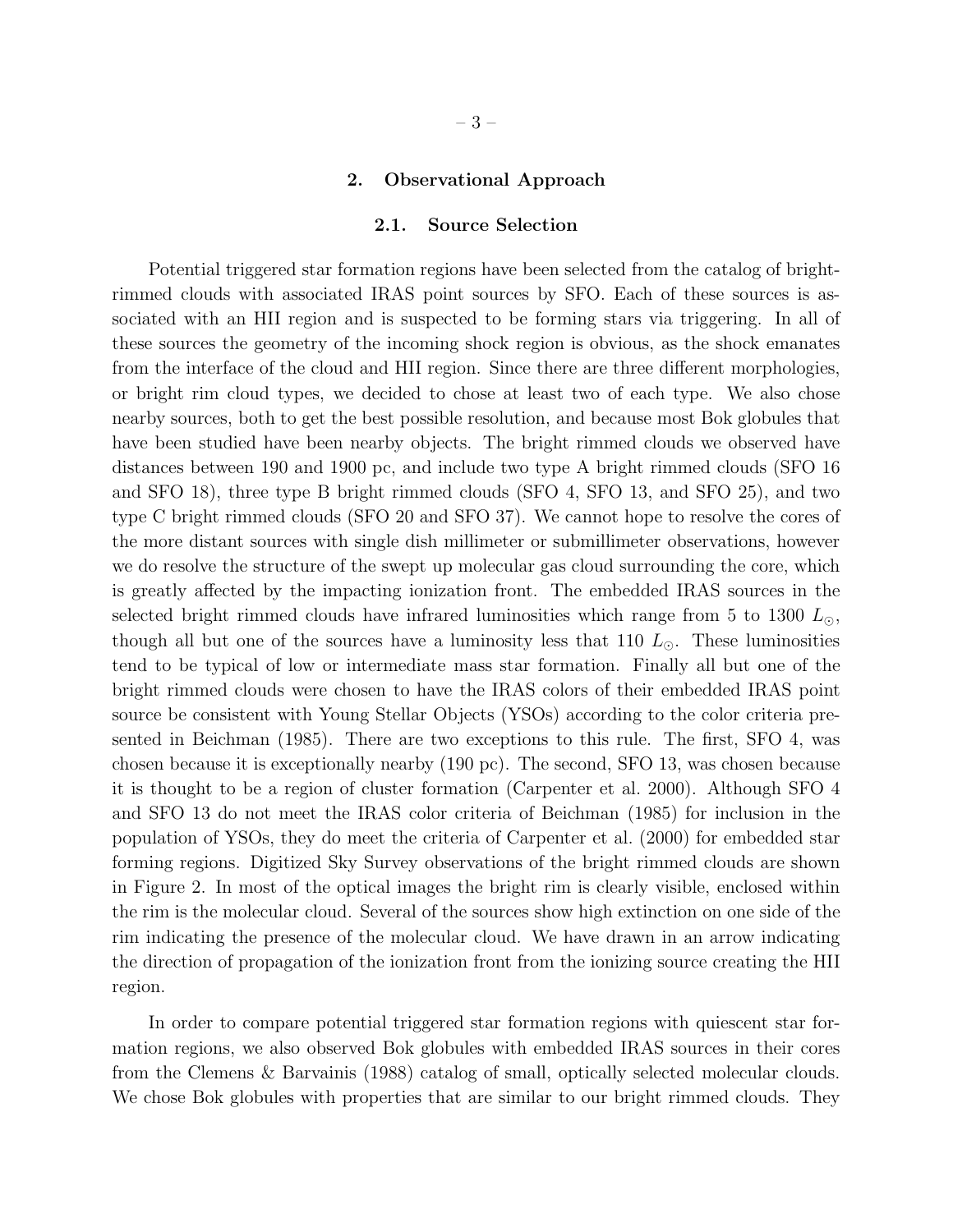lie at distances between 250 and 2500 pc from us. They are believed to contain one star forming core with an embedded IRAS source, and their luminosities between 3 and 930  $L_{\odot}$ . Observations of these sources allow for detailed comparisons between the observed properties of triggered and spontaneous star formation regions, and will allow us to isolate those observed properties unique to triggered star formation. The three Bok globules we have observed are B335, CB 3, and CB 224. The source list is summarized in table 1.

## 2.2. Choice of Molecular Transitions

One cannot obtain a complete picture of the physical conditions in a star forming cloud by observing one molecular line. It is only by combining observations of several molecular line transitions, sensitive to various physical conditions, that one can approach an accurate physical representation of the star forming cloud. As a result we chose several molecular transitions, in both the millimeter and submillimeter wave bands, in order to probe the conditions we felt would provide us with a basis for comparing bright rimmed clouds with Bok globules. The transitions we observed are summarized in table 2.

CO has traditionally been the main tracer of molecular clouds. It has a fairly high abundance and a low critical density, making it a very useful tracer of molecular gas. Our observations of CO were driven by the fact that both the CO  $(J = 1 \rightarrow 0)$  and the CO  $(J = 2 \rightarrow 1)$ emission are good tracers of molecular outflows.  $HCO<sup>+</sup>$  is a good tracer of moderate density  $(\geq 10^4 \text{ cm}^{-3})$ . We observe the millimeter HCO<sup>+</sup> ( $J = 1 \rightarrow 0$ ) line to trace the morphology of the molecular gas swept up by the ionization front. The submillimeter  $HCO^{+}$  ( $J = 3 \rightarrow 2$ ) and HCO<sup>+</sup> ( $J = 4 \rightarrow 3$ ) trace the denser clumps within the swept up gas. HCO<sup>+</sup>emission in all three tracers tends to be optically thick in the cores, making it a good tracer of infall as discussed in §5.3. N<sub>2</sub>H<sup>+</sup> has been shown to be a good tracer of the dense core material as it can only form in well-shielded regions (Turner 1995).  $N_2H^+$  also remains relatively undepleated in cores (Bergin & Langer 1997), making it especially useful in probing the densest regions of star forming clouds. The N<sub>2</sub>H<sup>+</sup> ( $J = 1 \rightarrow 0$ ) transition has seven well measured hyperfine components resulting from the interaction of the molecular electric field gradient and the electric quadrupole moments of the nitrogen nuclei (Caselli et al. 1995). These components can be used to determine the optical depth of  $N_2H^+$  from which we can derive the column density of  $N_2H^+$ . From this measurement we can infer the density of star forming cores.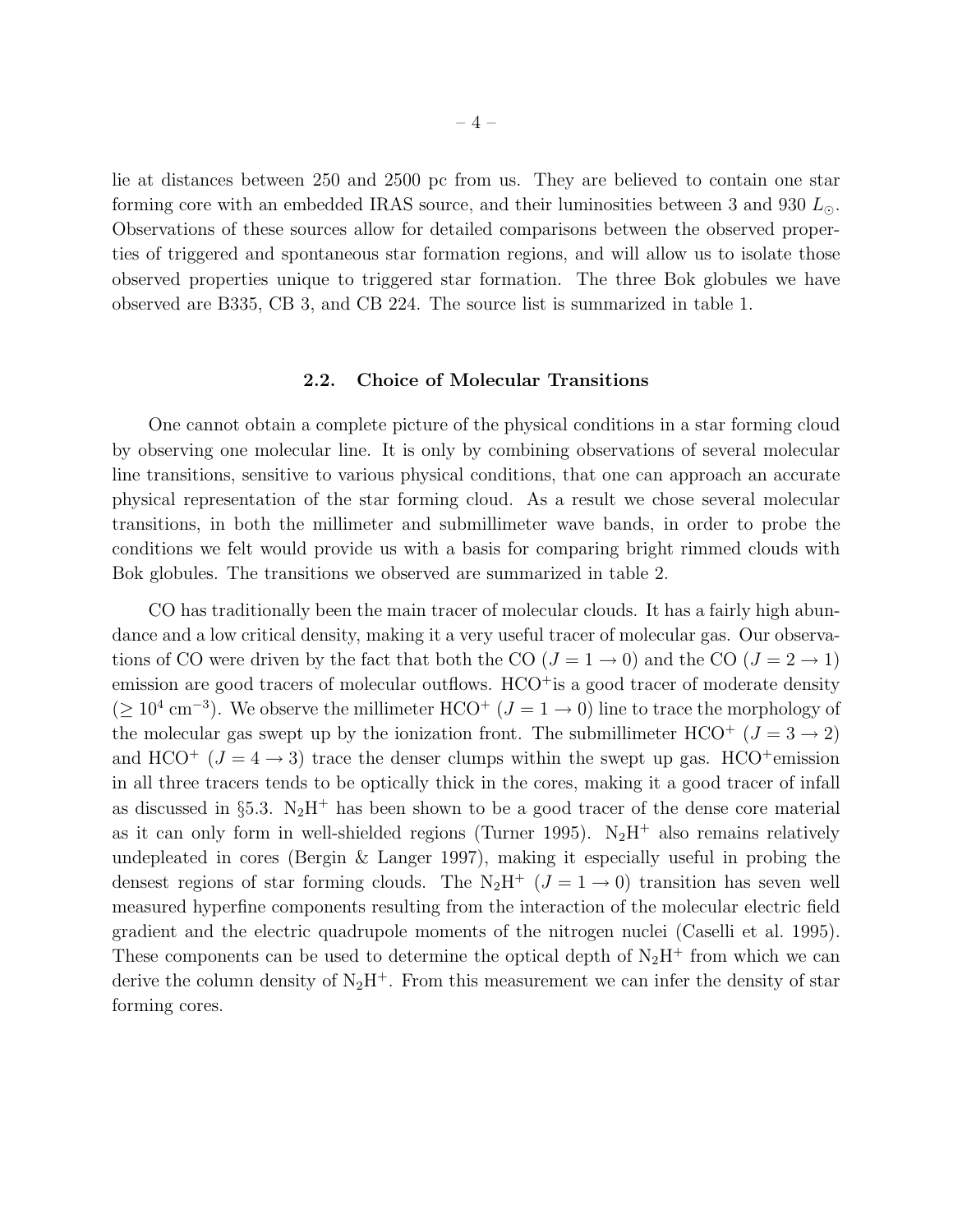#### 2.3. Presentation of the Data

In §4 we will discuss our observations of each source in a systematic way. This section describes the order in which various observations will be described and also points out various features which we look for in these sources. For each source we present figures illustrating the line profiles at the IRAS source position, an integrated intensity map of each tracer which we mapped, a map of the centroid velocity of the HCO<sup>+</sup>  $(J = 1 \rightarrow 0)$  transition, and a map of the molecular outflow if one is detected. Our rationale for presenting these figures is discussed below.

We begin by presenting the central line profiles of all the observed molecular transitions. These profiles are taken at the position of the IRAS source. There are several features in the line profiles which are of interest to us. The CO lines often have broad low intensity features called wings. These wings, which are especially prominent in the CO  $(J = 2 \rightarrow 1)$  transition, are usually the result of an outflow from the forming protostellar object. These outflows are often bipolar and are thought to arise from megnetohydrodynamic winds driven by infall and interaction with the forming star's surrounding disk (see Bachiller (1996) and references therein). The shape of the line profile can also be of interest. The  $HCO<sup>+</sup>$  transitions often have profiles which deviate significantly from gaussian shapes at line center. This is due to the high optical depth which results in self-absorption near the line center. Often this results in a profile with two distinct peaks. When this is indeed the result of self-absorption, the lower abundance  $H^{13}CO<sup>+</sup>$  lines are often still optically thin and tends to show their greatest intensity at a velocity between the twin peaks of their self-absorbed isotopomer HCO<sup>+</sup>. The relative size of each peak often indicates the kinematics of the gas within the beam. When the gas is collapsing to a point within the beam, the red-shifted gas is preferentially self-absorbed leaving a more intense blue-shifted peak and an overall blue-asymmetry with respect to the  $H^{13}CO<sup>+</sup>$  line. The reverse is true for gas expanding from a point within a beam (Snell & Loren 1977; Zhou 1992, 1995).

The integrated intensity maps provide a look at the two-dimensional morphology of the molecular cloud and cores as seen by the different tracers we mapped over the region surrounding the IRAS sources. The CO integrated intensity map gives a global look at the molecular gas in the region. One thing to note in the bright rimmed clouds we observe is that the boundary between the molecular cloud and the ionized gas is very sharp and well traced by the CO. The  $HCO<sup>+</sup>$  tends to trace denser regions, but is also excited by shocks (Bachiller & Pérez Guitiérrez 1997). As a result  $HCO^+$  ( $J = 1 \rightarrow 0$ ) tends to trace both the star forming cores as well as the rim of the ionization front. The higher level  $HCO<sup>+</sup>$  transitions tend to trace the dense gas. We overlay the N<sub>2</sub>H<sup>+</sup> half-power contour on the integrated intensity map of a higher level  $HCO<sup>+</sup>$  transition in order to show the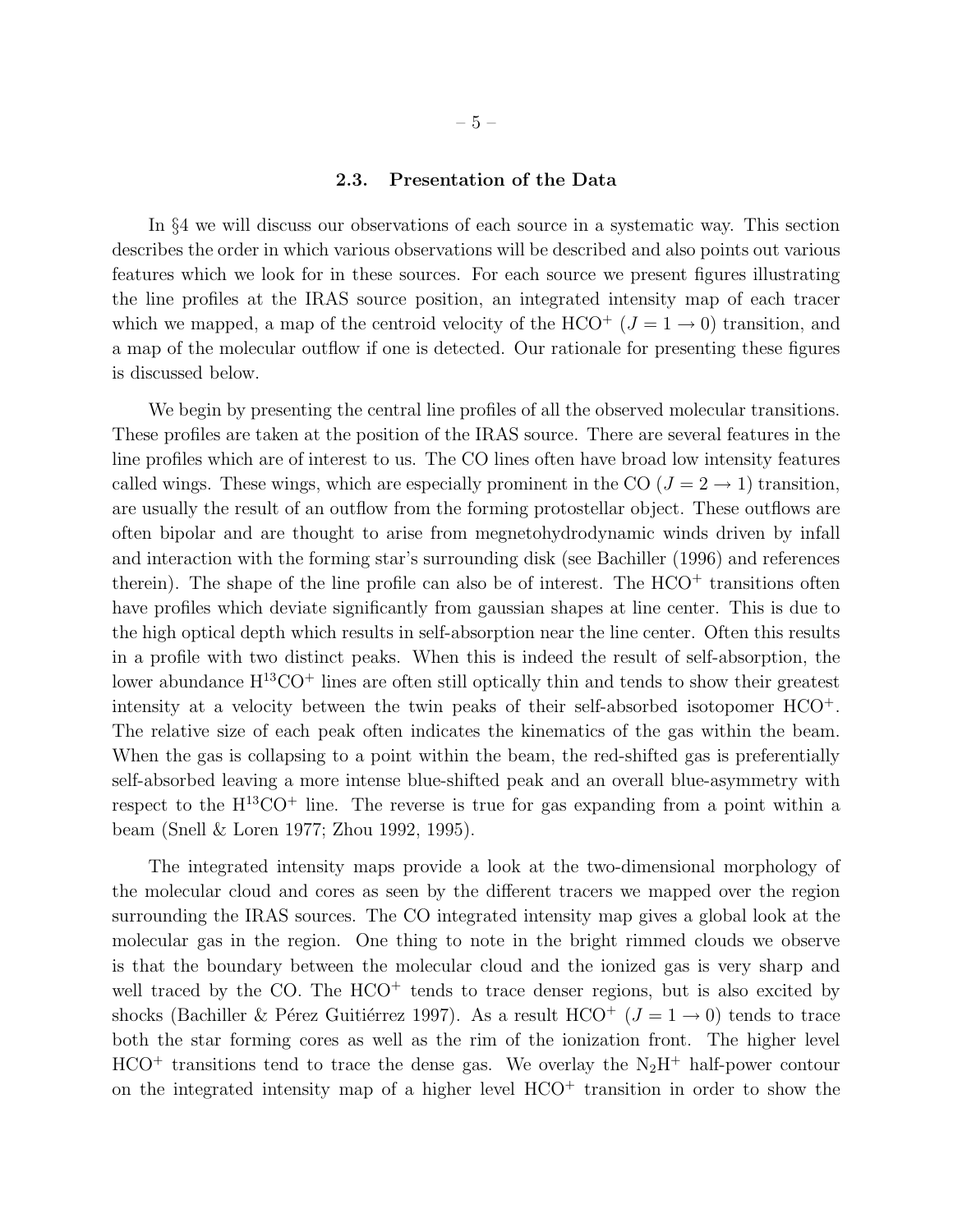correspondence between the dense gas traced by  $N_2H^+$  and that traced by  $HCO^+$ . There is often good agreement between the two tracers. Following the integrated intensity maps we present  $HCO^+$  ( $J = 1 \rightarrow 0$ ) centroid velocity maps for most of the sources. Centroid velocity maps have been shown to be very effective in disentangling the underlying velocity fields in regions of complex kinematics (Narayanan & Walker 1998). Often there is a velocity gradient which may correspond to rotation of the cloud or be a result of acceleration of the molecular gas due to the rocket effect which arises at the molecular cloud boundary.

The kinematic signature suggested by the  $HCO<sup>+</sup>$  is often interesting when compared to the integrated intensity maps of the CO outflows, which we present next for many of the sources we observe. Often the bipolar outflow we detect in CO is perpendicular to the velocity gradient we detect in  $HCO<sup>+</sup>$ . This is evidence that we may be detecting rotation along the direction predicted in current models of star formation. We do not have the angular resolution, however, to probe this rotation down to the small scales of the star forming core.

#### 3. Observations

# 3.1. FCRAO 14m

We performed observations at the Five College Radio Astronomy Observatory<sup>1</sup> (FCRAO) 14 m telescope over the 1999–2000 and 2000–2001 observing seasons using the Second Quabbin Observatory Imaging Array (SEQUOIA) 16-beam array receiver, and the Focal Plane Array Autocorrelation Spectrometers (FAAS) which consists of 16 autocorrelating spectrometers. A summary of the observed molecular line transitions is shown in table 2. The  $C^{18}O$ ,  $HCO<sup>+</sup>$ ,  $H<sup>13</sup>CO<sup>+</sup>$ , and  $N<sub>2</sub>H<sup>+</sup>$  transitions were observed using the frequency-switched mode, while CO was observed by position switching to a region that was reasonably clear of CO emission, though some CO contamination was found and considered acceptable in the offset positions as long as it was well separated in velocity from the line of interest. The HCO<sup>+</sup>and  $H^{13}CO^{+}$  were frequency folded and 3<sup>rd</sup> order baselines were removed, while for the N<sub>2</sub>H<sup>+</sup> data a  $4<sup>th</sup>$  order baseline was used. A  $2<sup>nd</sup>$  order baseline was subtracted from the position-switched CO data. HCO<sup>+</sup> and N<sub>2</sub>H<sup>+</sup> were mapped with half-beam spacing, while CO and H<sup>13</sup>CO<sup>+</sup> were mapped with full-beam spacing. The extent of the region mapped varies depending on the spatial extent of the source's emission.

<sup>1</sup>FCRAO is supported in part by the National Science Foundation under grant AST 01-00793.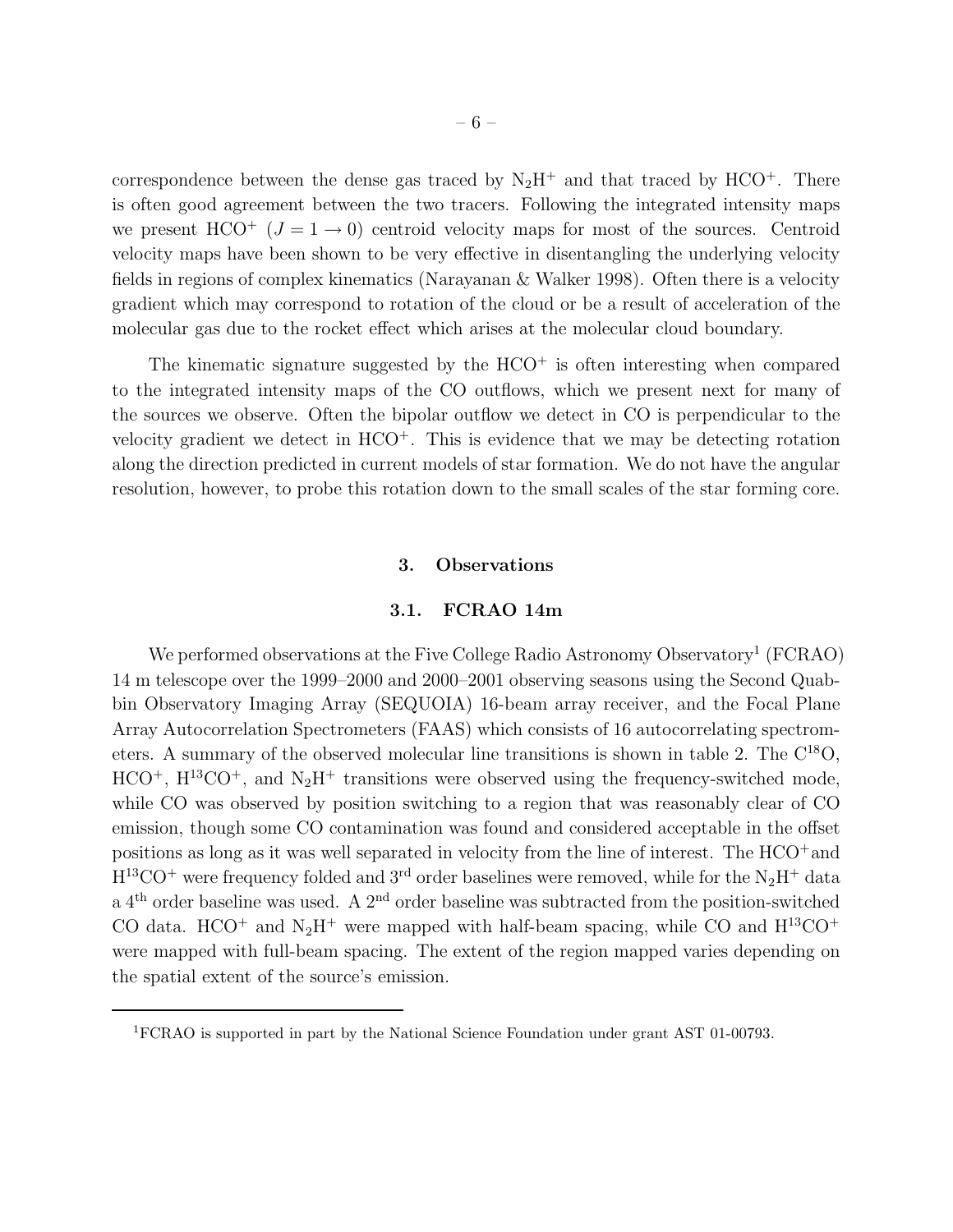## 3.2. HHT 10m

We also performed submillimeter observations in April and December 2000 and in April 2001 with the 10 m Heinrich Hertz Telescope<sup>2</sup> (HHT). CO  $J = 2 \rightarrow 1$ , HCO<sup>+</sup>, and  $H^{13}CO+J=3\rightarrow 2$  observations were conducted using the facility 230 GHz SIS receiver, while  $HCO^+$  and  $H^{13}CO^+$  observations were conducted using the facility dual polarization 345 GHz SIS receiver. Several backends were used simultaneously, including a 1 GHz wide (∼ 1 MHz resolution) acousto-optical spectrometer (AOS), and three filterbanks with 1 MHz, 250 kHz, and 62.5 kHz resolutions. The results presented in this paper were processed using the 250 kHz filterbank. All observations were position-switched, and second order baselines were removed.  $H^{13}CO^{+}$  observations were made of the star forming core at the IRAS source position, while  $HCO<sup>+</sup>$  and CO observations were made using the on-the-fly (OTF) mapping technique. Observations of  $120'' \times 60''$  regions in OTF mode were combined into maps of various spatial extents depending on the source.

### 3.3. CSO 10.4m

We observed B335 in May of 1996 at the Caltech Submillimeter Observatory<sup>3</sup> (CSO).  $HCO^{+}$  ( $J = 4 \rightarrow 3$ ) mapping was performed using the OTF mapping technique. The OTF data was gridded into 49 positions with a spacing of 10''.  $H^{13}CO^{+}$  ( $J = 4 \rightarrow 3$ ) was observed at the IRAS source position. All observations were carried out with low-noise SIS waveguide receivers and a 1000 channel, 50 MHz wide acousto-optical spectrometer. The main beam efficiency at 345 GHz is ∼ 0.65. Calibration of observations was done by the chopper wheel technique.

<sup>&</sup>lt;sup>2</sup>The HHT is operated by the Submillimeter Telescope Observatory (SMTO), and is a joint facility for the University of Arizona's Steward Observatory and the Max-Planck-Institut für Radioastronomie (Bonn).

<sup>3</sup>The CSO is operated by the California Institute of Technology under funding from the National Science Foundation, grant number AST 93-13929.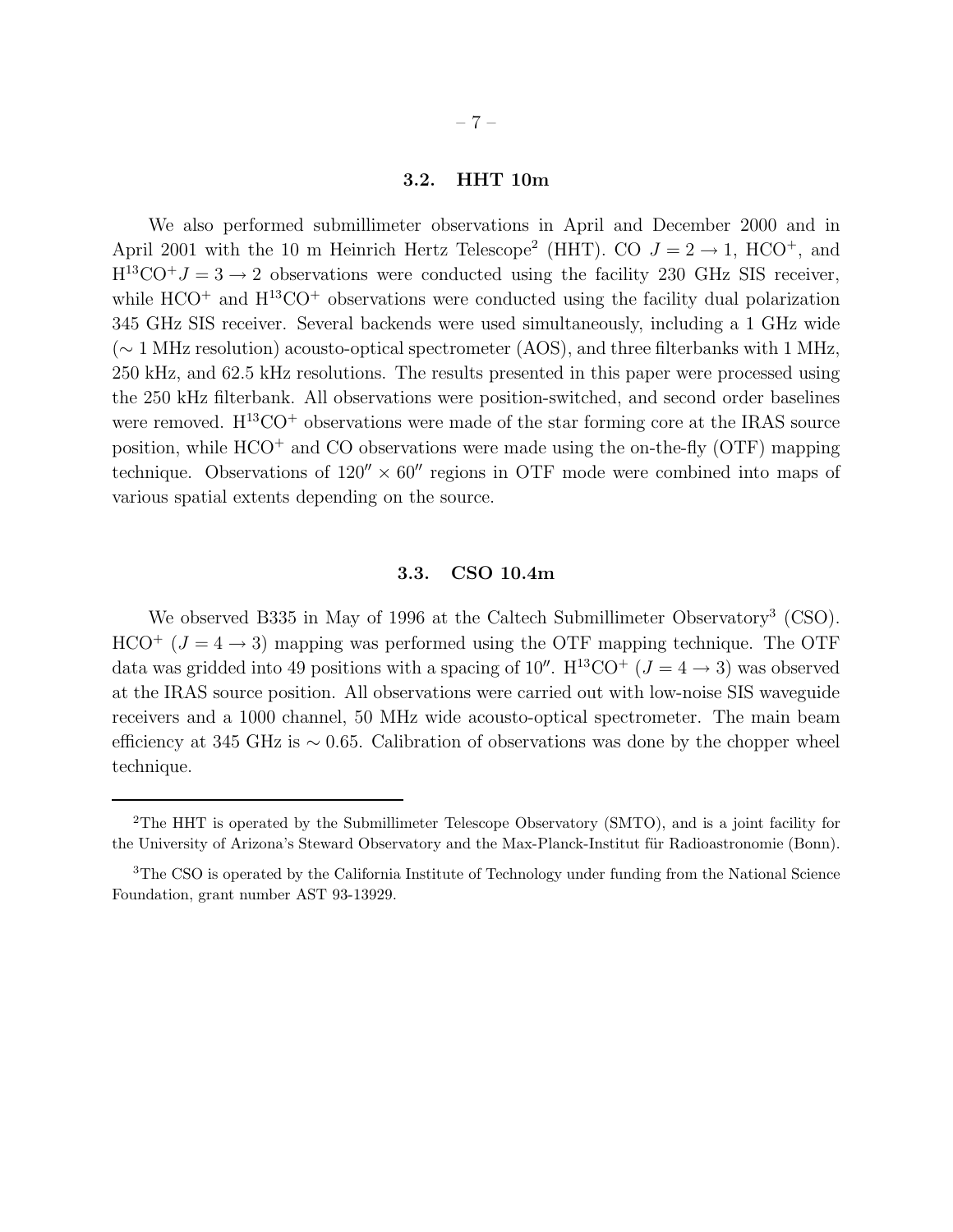#### 4. Results

#### 4.1. Bright Rimmed Clouds

$$
\textit{4.1.1.} \quad \textit{SFO 4}
$$

SFO 4 is a bright rimmed cloud with a type B morphology on the edge of the HII region S185 ( $\gamma$  Cas) (SFO). IRAS source 00560+6037 is embedded within SFO 4. This IRAS source has been classified by SFO as having IRAS colors consistent with hot cirrus sources, and not a forming or newly formed star (SFO). However according to the criteria of Carpenter et al. (2000) SFO 4 fits the IRAS color profile of an embedded star forming region. SFO 4 is nearby (190 pc), and has no known associated outflows or HH objects.

Figure 3a shows the spectra of our observations towards the IRAS source in SFO 4. Although  $H^{13}CO^{+}$  ( $J = 1 \rightarrow 0$ ) was not detected, our observations limit the integrated intensity of that transition to less that 0.037 K km s<sup>−</sup><sup>1</sup> . Based on this limit, and the integrated intensity measurement of HCO<sup>+</sup> ( $J = 1 \rightarrow 0$ ), and an assumed C/<sup>13</sup>C abundance ratio of 64 we derive an upper limit to the column density of HCO<sup>+</sup> to be  $2 \times 10^{13}$  cm<sup>-2</sup>. The line profiles appear fairly gaussian, in all the observed transitions, with nearly identical centroid velocities. None of the isotopic lines of either CO or HCO<sup>+</sup> were detected.

Figure 4 shows the HCO<sup>+</sup> and CO integrated intensity maps. Neither the CO ( $J = 1 \rightarrow 0$ ) map, nor the HCO<sup>+</sup> maps show much structure. In the CO ( $J = 1 \rightarrow 0$ ) map and the HCO<sup>+</sup>  $(J = 1 \rightarrow 0)$  map the cloud core surrounding the embedded IRAS source is visible, but no gas traces the ionization front or the elephant trunk morphology seen in the DSS image in Figure 2. The HCO<sup>+</sup> ( $J = 3 \rightarrow 2$ ) map shows only one point whose integrated intensity is above 1.0 K km  $s^{-1}$ , the three sigma threshold for the map. This source is unusually weak compared to the other sources in the sample, which is unfortunate as it is also the most nearby source in the sample.

# *4.1.2. SFO 13*

SFO 13 is classified as a type B bright rimmed cloud by SFO. Figure 2 shows the elephant trunk morphology characteristic of type B clouds. The initially cometary head of the cloud broadens into a wider structure as one follows the cloud away from the ionizing source. SFO 13 borders the HII region IC1848, and lies at a distance of 1.9 kpc from us, making it the most distant SFO source in the sample. A recent near-infrared survey reveals ∼ 20 point sources whose spectral energy distributions are consistent with pre-main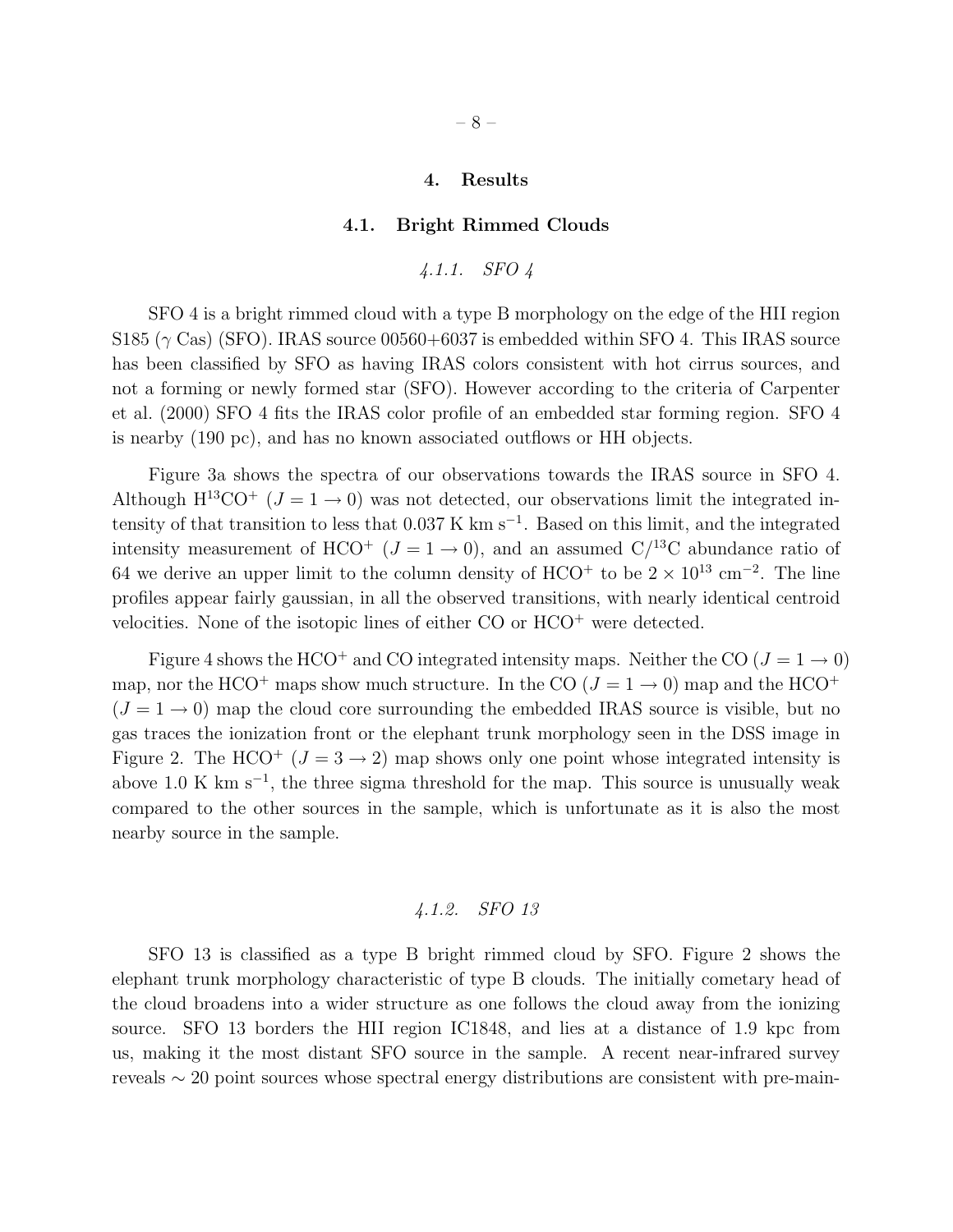sequence stars (Sugitani et al. 1995, 1999).  $K'$  band observations by Carpenter et al. (2000) also confirm the presence an embedded stellar cluster in this molecular cloud. These sources are distributed preferentially towards the HII region with respect to the IRAS source, and are probably older than the IRAS source indicating that this cloud may be an example of small scale sequential star formation.

The millimeter and submillimeter line profiles for SFO 13, shown in Figure 3b, are all fairly gaussian and also peak at approximately the same velocity. This is not entirely unexpected as the average infall region for individual cores in a star formation region is smaller than the FCRAO beamwidth, which is 0.5 pc at this distance, and the HHT beamwidth, of 0.3 pc, making it difficult to detect infall. The CO  $(J = 2 \rightarrow 1)$  line strength is almost twice as much as that of CO  $(J = 1 \rightarrow 0)$ . This intensity difference may be due to excitation effects, but may also be the result of the small angular size of the core. Since the CO  $(J = 2 \rightarrow 1)$  transition is observed with a much smaller beam than the CO  $(J = 1 \rightarrow 0)$ transition, the beam dilution is much greater for the lower transition and can have significant effects on the intensities observed with such distant sources. The  $HCO<sup>+</sup>$  and  $C<sup>18</sup>O$  line profiles are all fairly gaussian.  $N_2H^+$  ( $J = 1 \rightarrow 0$ ) was not detected in this source, down to an rms level of  $0.017 \text{ K km s}^{-1}$ .

Although the spatial resolution of our observations are not good enough to trace individual infall regions, the overall gas morphology is resolved by the beam. Figure 5 shows integrated intensity maps of various transitions and isotopes of CO and HCO<sup>+</sup>. The CO  $(J = 1 \rightarrow 0)$  shows a distinct head, located at the IRAS source position upon which the map is centered. Lower intensity CO  $(J = 1 \rightarrow 0)$  emission continues from the core and spreads out to the north-east of the image, similar to the elephant trunk morphology seen in the optical (Figure 2). This is also consistent with the fact that the ionizing source is located to the south-west of the core. The region mapped in CO  $(J = 2 \rightarrow 1)$  shows a similar morphology to the CO  $(J = 1 \rightarrow 0)$  emission, however the core position is much more intense than the surrounding gas. The C<sup>18</sup>O ( $J = 1 \rightarrow 0$ ) map shows emission mostly north of the  $HCO<sup>+</sup>$  core, with very little north-east extension. This indicates that the large column density molecular gas may not correspond exactly with the star forming core in this source.

The HCO<sup>+</sup> ( $J = 1 \rightarrow 0$ ) integrated intensity map (Figure 5) shows a more cometary morphology than the digitized sky survey image in Figure 2. The dense gas appears to be preferentially located along a ridge near the southern edge of the cloud. This could be a result of the preexisting density structure of the molecular cloud which was swept up by the ionization front or an effect of the geometry of the expanding HII region. However, these observations can not determine how the gas was swept into that ridge. The HCO<sup>+</sup> ( $J = 3 \rightarrow 2$ ) integrated intensity map only shows significant emission at the position of the star forming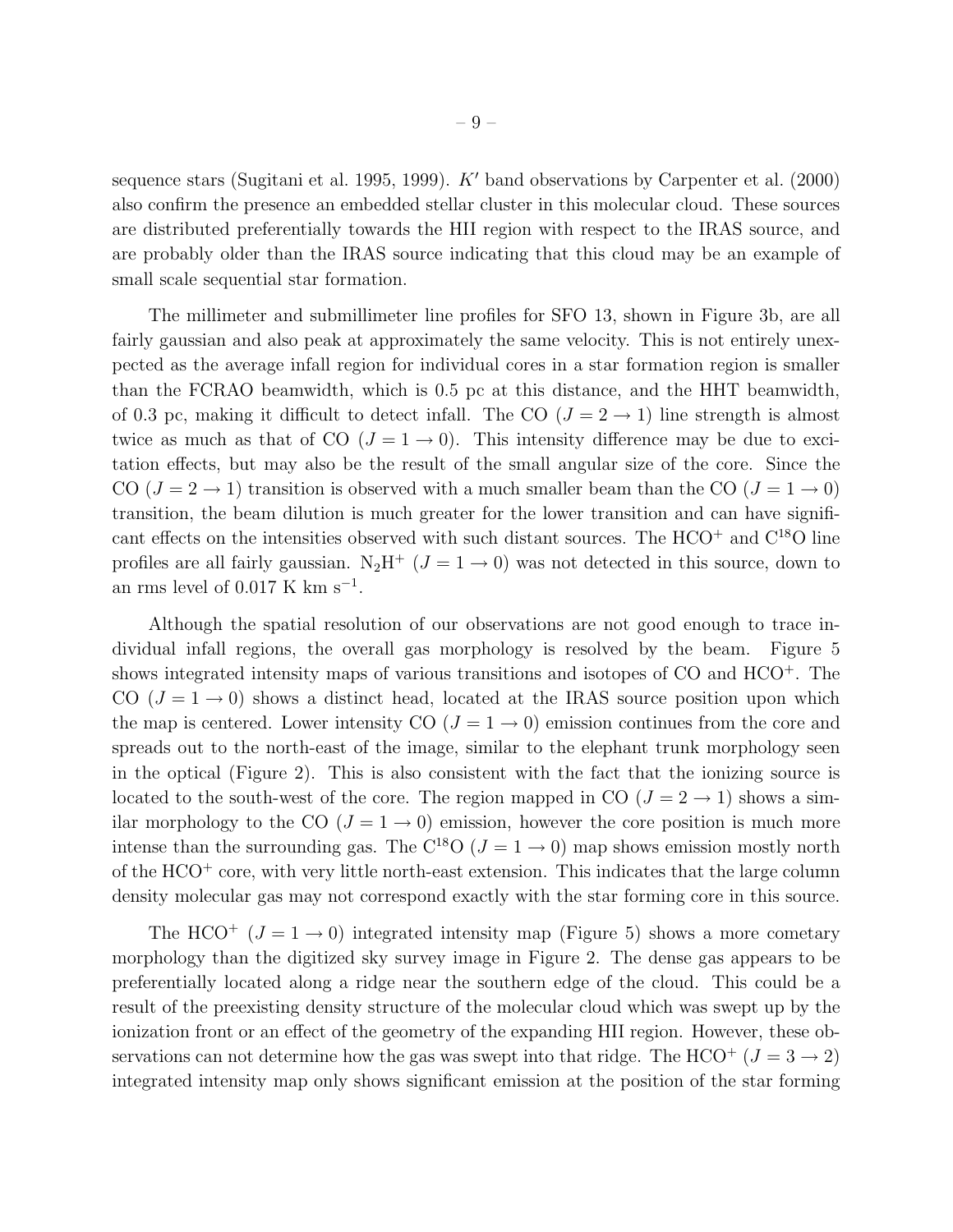core. The HCO<sup>+</sup> ( $J = 1 \rightarrow 0$ ) centroid map (Figure 6) does not show a very coherent structure, however there is a significant velocity gradient across the tail in the HCO<sup>+</sup> ( $J = 1 \rightarrow 0$ ) map along the northwest-southeast direction. The CO  $(J = 2 \rightarrow 1)$  line profiles show distinct wings, which seem to form two lobes of an outflow (Figure 7). This outflow has not previously been observed, although SFO found line wings indicative of an outflow in their CO  $(J = 2 \rightarrow 1)$  observation of this source.

# *4.1.3. SFO 16*

SFO 16, also known as L1634 and RNO40, is classified as a type A bright rimmed cloud by SFO, as it is a broad ionization front, with no tail. SFO 16 borders Barnard's Loop, and is at a distance of 400 pc. The embedded IRAS source 05173–0555 has a spectral energy distribution in the IRAS bands consistent with an embedded YSO (SFO). Cohen (1980) describes this object as a purely nebulous elongated very Red source typical of Herbig-Haro objects. Emission lines which Cohen (1980) detects in this source include  $H\alpha$ ,  $H\beta$ ,  $H\gamma$ ,  $[NII]$ , [SII], [OI], [NI], [OIII], and HeI.

Figure 8a shows the central line profiles towards the IRAS source 05173–0555. The vertical line indicates the best fit velocity of the  $N_2H^+$  ( $J=1\rightarrow 0$ ) hyperfine ensemble. Both the CO ( $J = 1 \rightarrow 0$ ) and the CO ( $J = 2 \rightarrow 1$ ) lines show wings. These wings often indicate the presence of outflows. The C<sup>18</sup>O ( $J = 1 \rightarrow 0$ ) line, however appears to have a fairly gaussian shape. The  $HCO<sup>+</sup>$  line profiles, shown in Figure 8a, are a bit more enigmatic. The HCO<sup>+</sup>  $(J = 3 \rightarrow 2)$  and H<sup>13</sup>CO<sup>+</sup>  $(J = 3 \rightarrow 2)$  lines seem fairly well centered on the  $V_{\text{LSR}}$ , but the HCO<sup>+</sup> ( $J = 1 \rightarrow 0$ ) shows a pronounced asymmetry. This asymmetric profile is not shared by the  $H^{13}CO^{+}$  ( $J = 1 \rightarrow 0$ ) line, indicating that the asymmetry observed in the  $HCO<sup>+</sup>$  line is probably the result of a radiative transfer effect, and not an effect of the superposition of clouds along the line of sight. Line asymmetries can be produced by infall (Walker et al. 1994), however this produces a line which has greater emission blueshifted from line center, and our example is red-shifted from line center. It is possible that the HCO<sup>+</sup>  $(J = 1 \rightarrow 0)$  profile is caused by an outflow. Another possibility is that this red-asymmetric profile is due to infall in a region where the shock heating has inverted the excitation temperature profile of the infalling gas, so that is has a higher excitation temperature far from the core and a lower excitation temperature near the core. This hypothesis will be fully explored in §5.3.

The CO and HCO<sup>+</sup> integrated intensity maps are shown in Figure 9. Although classified as a type A cloud by SFO, the CO  $(J = 1 \rightarrow 0)$  seems to show a well defined tail moving off to the south-west, however the ionization source is located directly to the east of the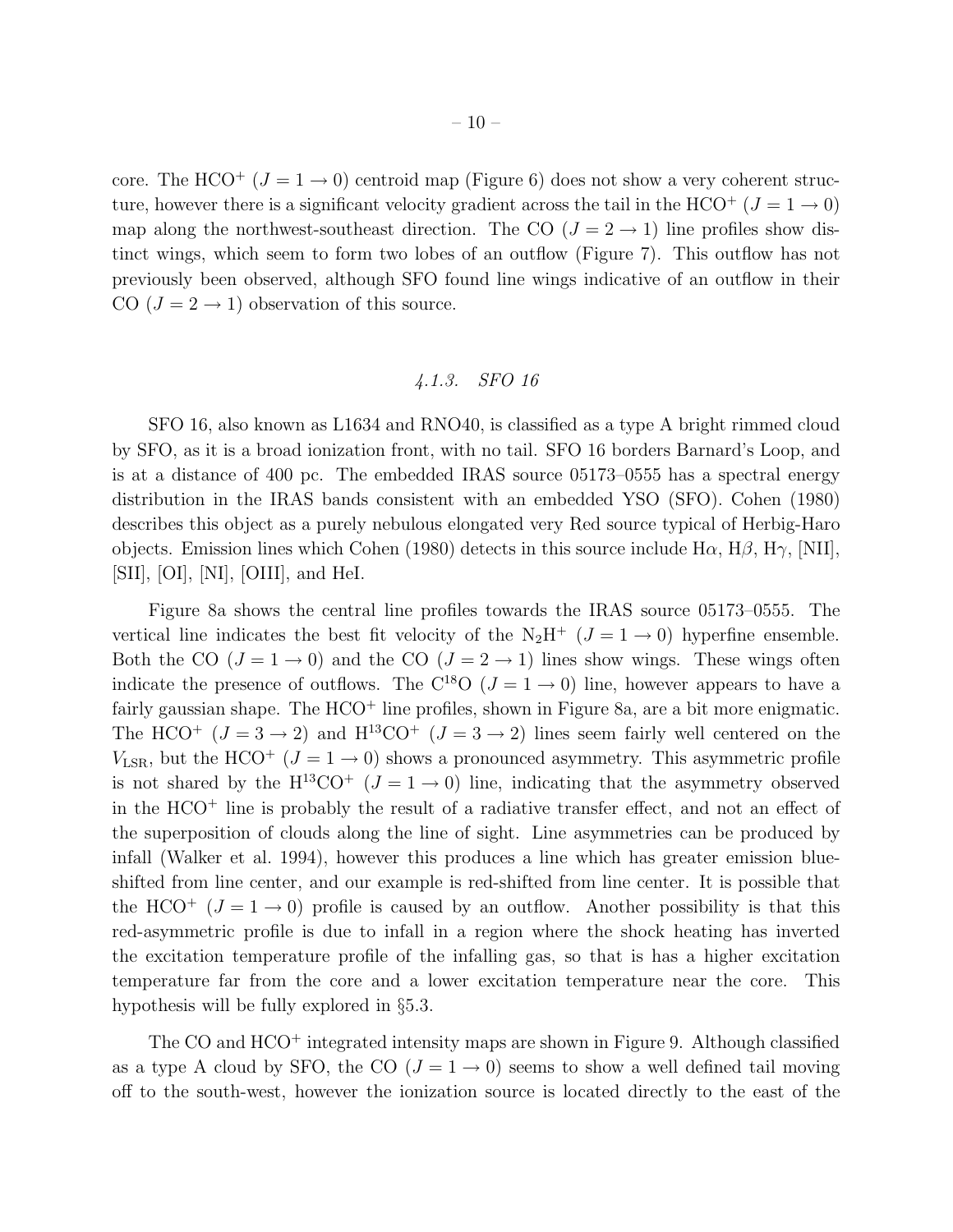core. The C<sup>18</sup>O ( $J = 1 \rightarrow 0$ ) integrated intensity map (Figure 9) shows the molecular core surrounding the IRAS source, and no evidence of the outflow lobes. It does appear that there is a tail traced by the C<sup>18</sup>O elongated to the west of the core. The HCO<sup>+</sup> ( $J = 1 \rightarrow 0$ ) integrated intensity image in Figure 9 is more indicative of a type A morphology that the CO integrated intensity maps. The majority of the gas traced by the  $HCO<sup>+</sup>$  emission is in a fairly broad regions which is densest around the IRAS core, but shows another possible core 300″ north of the IRAS core. The HCO<sup>+</sup> ( $J = 3 \rightarrow 2$ ) integrated intensity map highlights the location of the core. Figure 10 shows the centroid velocity of the HCO<sup>+</sup>  $(J = 1 \rightarrow 0)$ emission in the dense regions of the source. This centroid was calculated over the line core velocities, and do not include contributions from line wings if they are present. On average there appears to be a north-south velocity gradient which could indicate rotation of the cloud.

In both the CO  $(J = 1 \rightarrow 0)$  and CO  $(J = 2 \rightarrow 1)$  integrated intensity maps, lobes indicative of a bipolar outflow are evident. Figure 11 shows an integrated intensity map of the CO  $(J = 2 \rightarrow 1)$  line wings. This figure shows that there is an outflow, with the blue shifted lobe on the west side of the core and the red shifted lobe to the east of the core. Previous studies by Hodapp & Ladd (1995) and Fukui (1989) indicate the presence of this outflow and a second outflow, which we do not detect, aligned in the northwestsoutheast direction. The axis of rotation, derived from the  $HCO<sup>+</sup>$  centroid map, is aligned east-west, matching the alignment of outflow we detect. This alignment is predicted by current star formation theories that posit that outflows are located along the polar direction of a rotating protostar, in order to shed some angular momentum before material can fall into the protostar.

# *4.1.4. SFO 18*

SFO 18, also known as B35A, is also a type A bright rimmed cloud (SFO). It borders the HII region  $\lambda$  Ori at a distance of about 400 pc. The embedded IRAS source 05417+0907 has a spectral energy distribution consistent with an embedded YSO (SFO). Myers et al. (1988) have detected an outflow in CO  $(J = 1 \rightarrow 0)$  which extends in the northwest-southeast direction around the embedded IRAS source.

Our line profiles shown in Figure 8b show bright, extensive wings on the CO  $(J = 1 \rightarrow 0)$ line, when compared to its C<sup>18</sup>O counterpart. The HCO<sup>+</sup> ( $J = 1 \rightarrow 0$ ) and HCO<sup>+</sup> ( $J = 3 \rightarrow 2$ ) line profiles both show a significant blue asymmetry when compared to their  $H^{13}CO^+$  isotopic counterparts. This may indicate that the gas is infalling around the core or cores (Walker et al. 1994).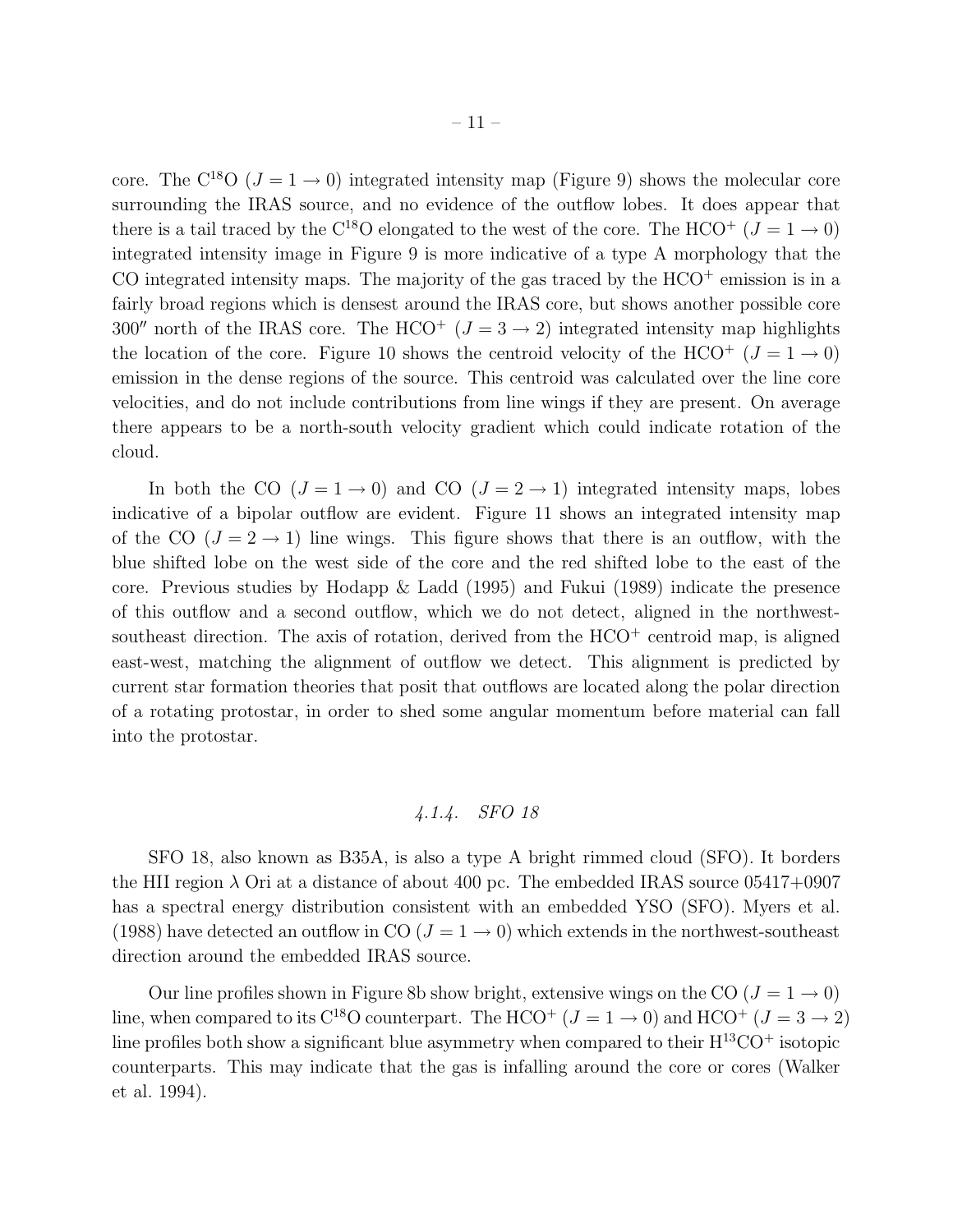The CO  $J = 1 \rightarrow 0$  integrated intensity map (Figure 12) shows the broad ionization front with a core at its apex, typical of type A sources. The CO emission cuts off fairly abruptly on the western edge of the cloud, where the ionization front is located. The ionizing source is located directly to the west of the core. Besides the increased emission at the core, one can see a general increase in CO  $(J = 1 \rightarrow 0)$  emission adjacent to the ionization front which is probably due to an increase in column density as gas gets swept up by the ionization front, a factor which ultimately enhances the density and leads to self-gravitating clumps (Elmegreen 1992). The C<sup>18</sup>O ( $J = 1 \rightarrow 0$ ) better traces the high column density gas around the core and shows what may be another core to the northeast of the first. The HCO<sup>+</sup> ( $J = 1 \rightarrow 0$ ) emission better traces the dense ridge, as seen in the integrated intensity map in Figure 12, and the core in which the IRAS source is embedded. This ridge of dense gas is consistent with the type A morphological classification by (SFO). Higher resolution HCO<sup>+</sup> ( $J = 3 \rightarrow 2$ ) observations of the core show several emission peaks, indicating that there may be several low mass stars forming simultaneously in that region. This is consistent with models of shock driven collapse (Vanhala & Cameron 1998) in which multiple stars can be formed.

Further evidence supporting a region of infall is seen in Figure 13 where we see that the entire core region has blue shifted  $HCO^+$  ( $J = 1 \rightarrow 0$ ) centroid velocities relative to the rest of the cloud where emission is strong enough to accurately measure a centroid. This match between the core emission and the region of possible infall is further evidence of a collapsing, star forming, core (Narayanan et al. 2002). Figure 14 shows the integrated intensity map of the CO ( $J = 1 \rightarrow 0$ ) line wings, and we see the outflow in the same direction as detected by Myers et al. (1988).

# *4.1.5. SFO 20*

SFO 20 is a type C bright rimmed cloud. The long tail is visible in the optical image (Figure 2) pointing northwards, away from the HII region IC434, which is approximately 400 parsecs from us (SFO). The infrared spectral energy distribution of this source is consistent with an embedded YSO (SFO). Sugitani et al. (1989) discovered and mapped an outflow around the embedded IRAS source in SFO 20 using the NRO 45m telescope in the CO  $(J = 1 \rightarrow 0)$  transition.

The CO  $(J = 1 \rightarrow 0)$  and CO  $(J = 2 \rightarrow 1)$  line profiles shown in Figure 15a show a blue asymmetry and wings on the  $J = 2 \rightarrow 1$  transition. The HCO<sup>+</sup> line profiles are all fairly gaussian, and fairly well centered on the N<sub>2</sub>H<sup>+</sup> ( $J = 1 \rightarrow 0$ )  $V_{LSR}$ . There is no clear evidence of infall from the  $HCO<sup>+</sup>$  transitions.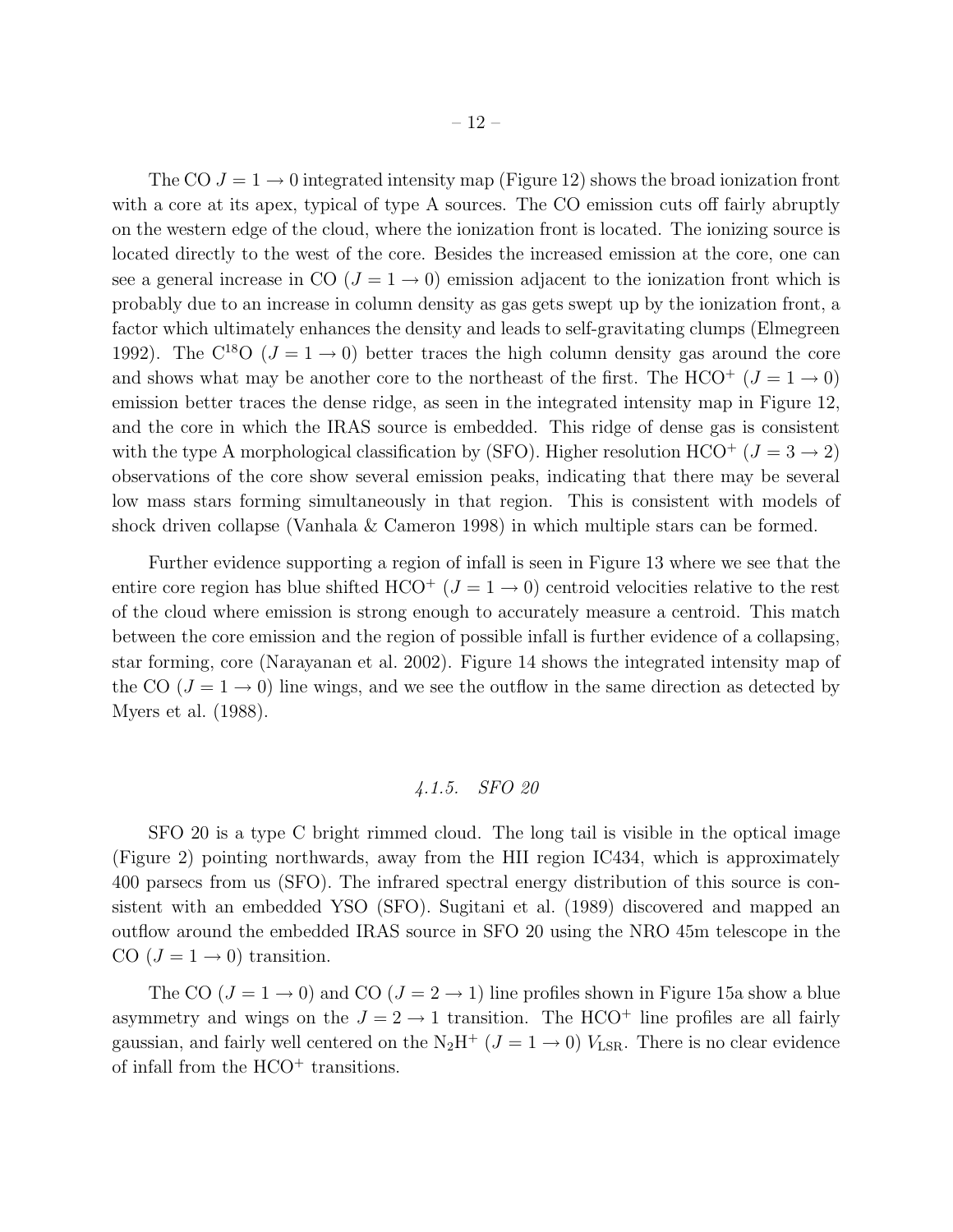The CO  $(J = 1 \rightarrow 0)$  integrated intensity map (Figure 16) shows the type C morphology, with a strong core and evidence of a tail trailing off to the north. The CO  $(J = 2 \rightarrow 1)$  emission also traces the core, though the emission peak does not match the HCO<sup>+</sup> ( $J = 3 \rightarrow 2$ ) core position exactly. The C<sup>18</sup>O ( $J = 1 \rightarrow 0$ ) emission is also peaked on the core and relatively absent in the tail. The HCO<sup>+</sup> ( $J = 1 \rightarrow 0$ ) emission is mainly centered on the core with some emission tracing the tail. While many of the previous sources had substantial emission outside of the core region, this one does not. Under the assumption that the type C morphology is the most temporally evolved morphology, the ionization front may have long since passed this region and it is surrounded by ionized gas. As the core gas collapses the tail can be eaten away as it becomes less and less shielded. The HCO<sup>+</sup> ( $J = 3 \rightarrow 2$ ) traces only the core material.

Analysis of the HCO<sup>+</sup> ( $J = 1 \rightarrow 0$ ) centroid velocity, shown in Figure 17 indicates a small, but statistically significant gradient across the core. This gradient may indicate the cloud's rotation. As an outflow has already been detected in this source by Sugitani et al. (1989) we chose to look at the CO  $(J = 2 \rightarrow 1)$  wing integrated intensity in order to try to verify the existing observation. Figure 18 shows that the line wings do show two lobes of emission, with the red lobe being predominantly northeast of the core and the blue lobe predominantly southwest of the core, similar to previous results. The cloud rotation shown in Figure 17 is perpendicular to the outflow, which is a prediction of current theories of star formation.

# *4.1.6. SFO 25*

SFO 25, also known as HH124 (Walsh et al. 1992), is a type B cloud located at a distance of 780 pc. Embedded within is the IRAS source 06382+1017, whose spectral energy distribution is consistent with an embedded YSO (SFO). SFO 25 is associated with the HII region NGC 2264. Figure 2 shows a moderately curved rim arching northwards away from the ionizing source. However, although there is no tail visible in the optical, there is also no point at which the structure begins to broaden away from the ionizing source as there is for the other type B sources, SFO 4 and SFO 13. As we shall see below, this source bears many similarities with type C cometary clouds as well.

The CO  $(J = 1 \rightarrow 0)$  and CO  $(J = 2 \rightarrow 1)$  profiles show a wide  $(5 \text{ km s}^{-1})$ , slightly asymmetric line (Figure 15b). The CO  $(J = 2 \rightarrow 1)$  profile shows line wings, which may indicate the presence of an outflow. The  $HCO<sup>+</sup>$  line profiles show some asymmetry as well, mostly in the form of a redshifted tail.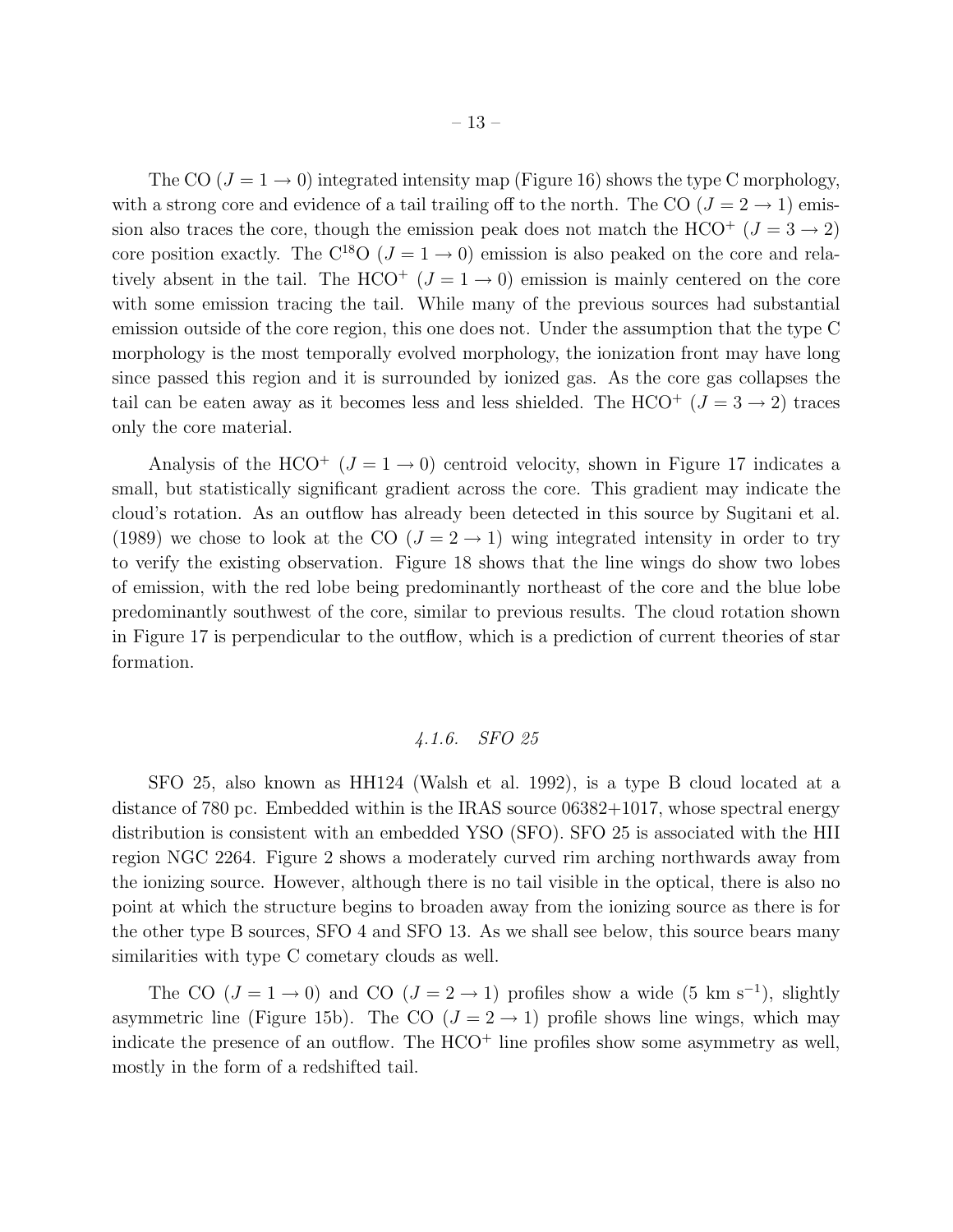The CO  $(J = 1 \rightarrow 0)$  integrated intensity map (Figure 19) shows a low level of CO emission throughout the region, which may be the result of contamination from nearby diffuse clouds which lie at nearly the same velocity of SFO 25. The C<sup>18</sup>O ( $J = 1 \rightarrow 0$ ) traces the higher column density gas which forms the SFO 25 core and shows a molecular gas tail to the north. This morphology is more typical of a type C cometary cloud than a type B source. The CO  $(J = 2 \rightarrow 1)$  emission peaks strongly at the IRAS source position. The  $HCO^{+}$  ( $J = 1 \rightarrow 0$ ) integrated intensity map (Figure 19) shows strongly peaked emission around the core with much weaker emission along the tail to the north of the source, which looks more typical of a type C source than a type B source. The  $HCO<sup>+</sup> (J = 3 \rightarrow 2)$  emission is also strongly peaked at the IRAS source position.

We detected no coherent velocity structure in the HCO<sup>+</sup>  $(J = 1 \rightarrow 0)$  velocity centroid observations. However the CO  $(J = 2 \rightarrow 1)$  line wings show evidence of an outflow oriented in the north-south direction (Figure 20), though unrelated emission near the same velocity makes it hard to separate the outflow emission from emission due to other sources.

# *4.1.7. SFO 37*

SFO 37, also known as GN 21.38.9, is a type C cloud (SFO). It's cometary structure is quite striking in the optical (Figure 2). SFO 37 is associated with the HII region IC1396 located at a distance of 750 pc. Embedded within is the IRAS source 21388+5622 whose spectral energy distribution is consistent with an embedded YSO. An investigation of this region by Duvert et al. (1990) revealed H $\alpha$  and [SII] emission on the northeast side of the molecular emission core. This emission is consistent with an ionization front driven by the strong UV field of a neighboring O6 star.

The CO  $(J = 1 \rightarrow 0)$  and CO  $(J = 2 \rightarrow 1)$  line profiles (Figure 21a) shows a fairly gaussian shape centered at a line of sight velocity of approximately 1 km s<sup>-1</sup>. A second component is visible at a line of sight velocity of approximately 7 km s<sup>−</sup><sup>1</sup> . Duvert et al. (1990) speculate that this second component may be a remnant of the low density gas shell in which the core formed, however we find this to be unlikely; the second component's spatial distribution appears unrelated to that of the main component, and the low density gas surrounding the SFO 37 core has most likely been ionized. Both the  $HCO<sup>+</sup>$  and  $H<sup>13</sup>CO<sup>+</sup>$ profiles in Figure 21a appear fairly gaussian and share approximately the same centroid velocity. As is the case for many of these bright rimmed clouds, there is little or no indication of infall, despite the presence of a previously detected outflow (Duvert et al. 1990).

The integrated intensity map of the CO  $(J = 1 \rightarrow 0)$  emission shows the cometary cloud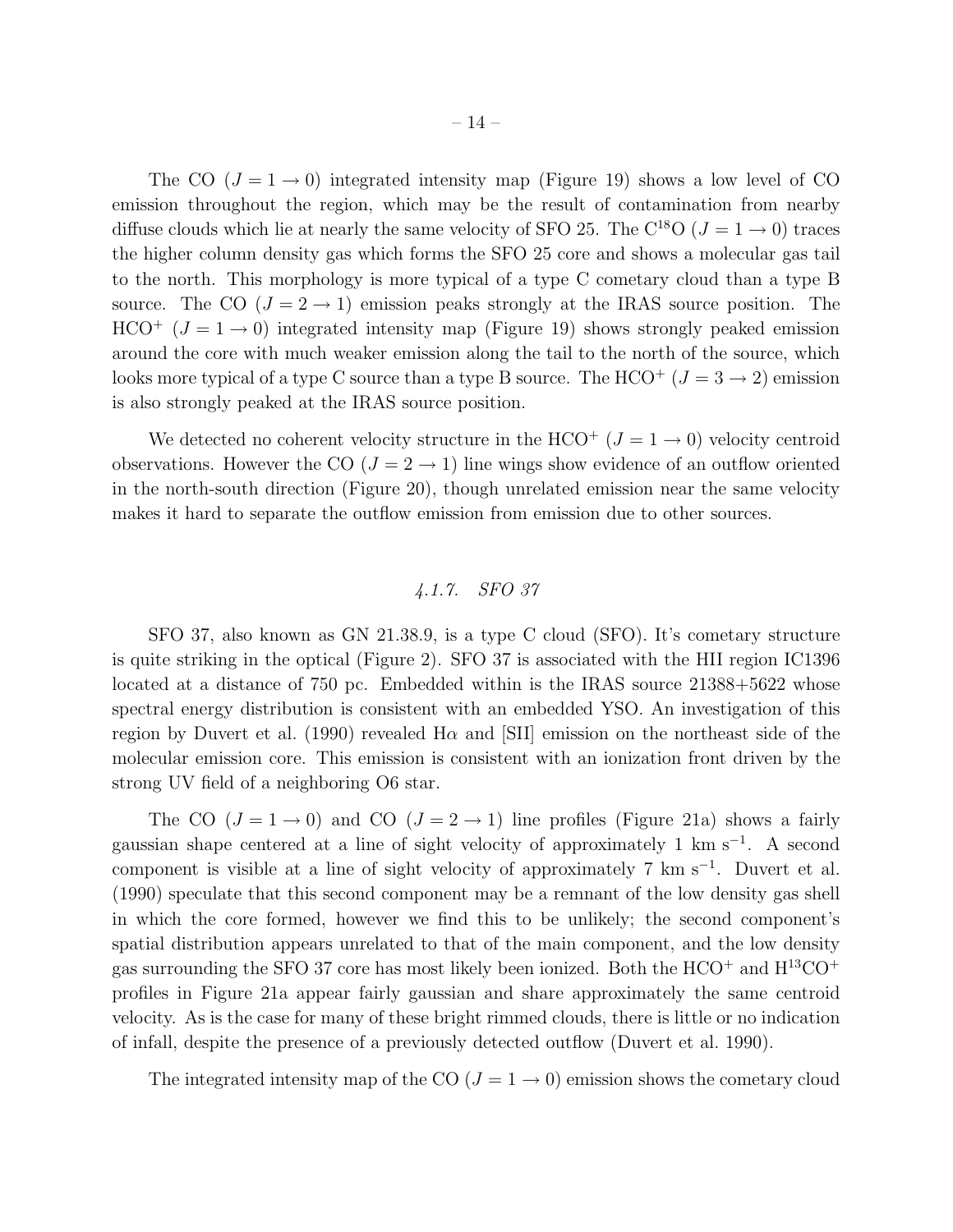structure stretching from the center of the plot down to the southwest. There also appears to be a spur of gas 120′′ south of the core extending west out of the tail of the cometary cloud (Figure 22). The CO ( $J = 2 \rightarrow 1$ ) integrated intensity map also shows a cometary structure running northwest-southeast. Although we detected no outflow, the higher resolution survey of Duvert et al. (1990) detected a bipolar outflow with a 20′′ separation between the red and blue lobes and a north-south orientation.

The HCO<sup>+</sup> ( $J = 1 \rightarrow 0$ ) integrated intensity map (Figure 22) shows emission from the IRAS core, as well as an extension to the southeast. There is a centroid velocity gradient of the HCO<sup>+</sup>  $(J = 1 \rightarrow 0)$  emission along the length of the cometary cloud (Figure 23). This velocity gradient may be due to the interaction of the ionization front and the cometary cloud. Recent near-infrared observations of this source have also shown several point sources which may be pre-main-sequence stars which lie on a line extending from the embedded IRAS source in the opposite direction as the tail (Sugitani et al. 1995, 1999). These young stars, and their extremely regular arrangement along the line which bisects the ionization front, which would be the line along which the dense core would travel in a radiation driven cometary globule (Lefloch & Lazareff 1994), make this source an excellent candidate for small scale sequential star formation (Sugitani et al. 1999). The HCO<sup>+</sup> ( $J = 1 \rightarrow 0$ ) map shows evidence of some fragmentation of the tail of the cometary cloud into what could potentially seed the cores of new sequentially driven star formation. The HCO<sup>+</sup>  $(J = 3 \rightarrow 2)$  and  $HCO^{+}$  ( $J = 4 \rightarrow 3$ ) integrated intensity maps pick up the dense gas surrounding the central IRAS source. The second core, located approximately 100′′ behind the IRAS source, has a lower excitation temperature than the core surrounding the IRAS source, which may indicate that it is much less dense. Once the ionization front moves past the IRAS source, it could continue on to this second core, inducing star formation once again. The IRAS source would become another young star in the line of young stars which originated in this sequential star forming region.

## 4.2. Bok Globules

#### *4.2.1. B335*

The dark cloud B335 has been well studied. The embedded IRAS source 19345+0727 appears to be a protostellar core which is the source of a bipolar outflow which is oriented in the east-west direction on the plane of the sky. The central source shows an elongation in the far-infrared and submillimeter continuum in the north-south direction, orthogonal to the outflow (Chandler et al. 1990). The high visual extinction and lack of near-infrared emission (Chandler & Sargent 1993; Anglada et al. 1992) indicates that it may be a class 0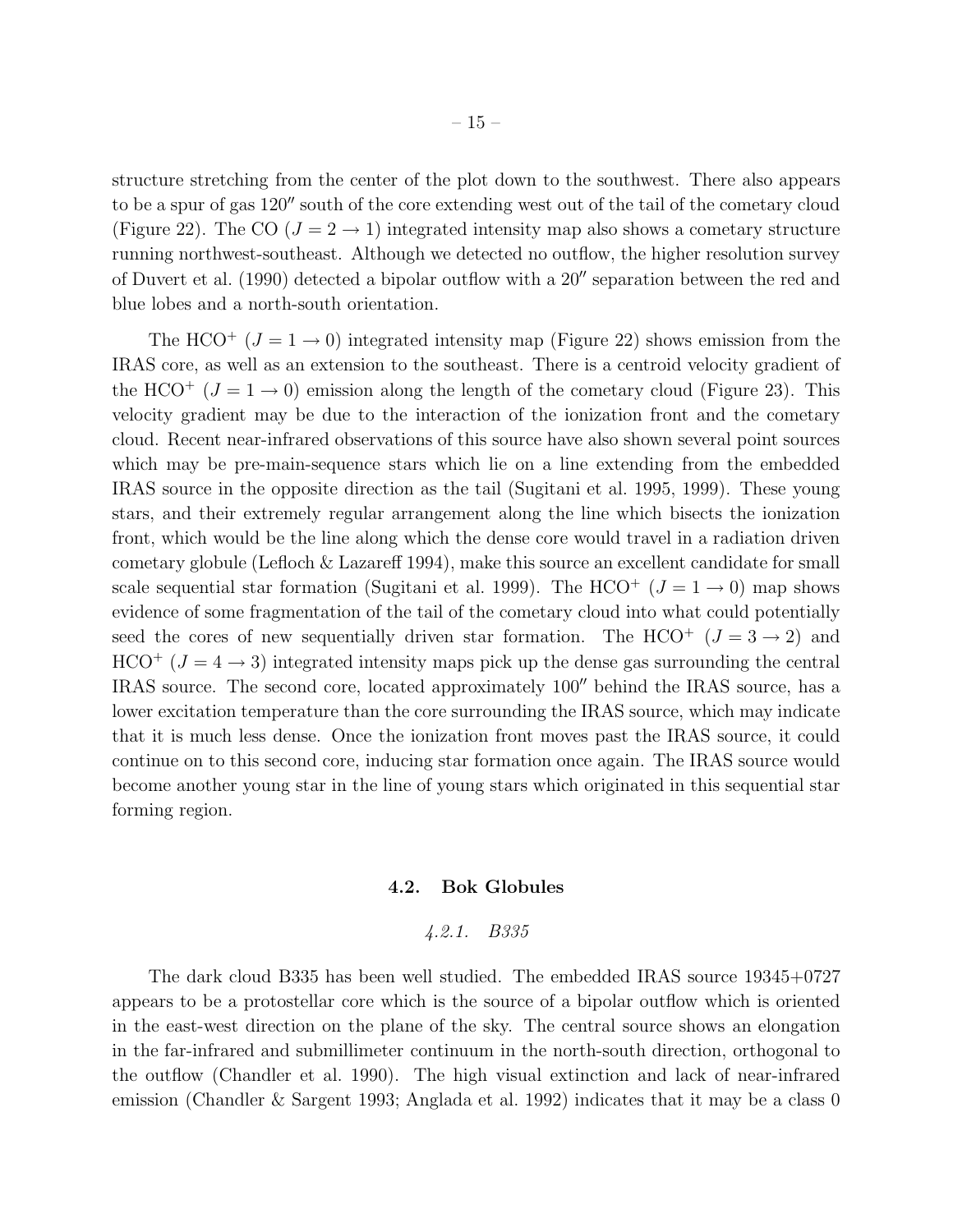source. Zhou et al. (1993) provide evidence for protostellar collapse in B335 using  $H_2CO$ and CS observations. Subsequently, Zhou (1995) improved upon the infall models for B335 by including rotation and confirmed the earlier suggestion of infall. B335 is one of the best studied infall candidates, which is why we chose to observe it and compare it with the bright rimmed clouds.

The B335 line profiles (Figure 21b) are very narrow compared to the other sources we've observed. The optically thin lines show a velocity width of only about 1  $\text{km s}^{-1}$ . This comparably narrow line width is more typical of nearby isolated star forming regions than the large line widths we see in the bright rimmed clouds. This is probably due to the fact that bright rimmed clouds are on average more distant and larger than many of the Bok globules observed in millimeter and submillimeter wavelengths. As a result of the relationship between cloud size and velocity dispersion (Larson 1981; Myers & Goodman 1988) we expect the bright rimmed clouds to have generally larger line widths than smaller clouds such as B335 or CB 224.

The HCO<sup>+</sup> ( $J = 1 \rightarrow 0$ ) profile shows a large self-absorption trough, however the centroid is not blue shifted, as one would expect for infall, but red-shifted. This is a result of the core rotation (Zhou 1995) and the large beam of FCRAO. The HCO<sup>+</sup> ( $J = 4 \rightarrow 3$ ) line profile also shows self absorption, which results in a double-peaked spectrum. This spectrum, however, shows a considerable blue-shifted centroid relative to its isotopic counterpart. The  $H^{13}CO^{+}$  ( $J = 1 \rightarrow 0$ ) and  $H^{13}CO^{+}$  ( $J = 4 \rightarrow 3$ ) show single peaks right at the point where the  $HCO<sup>+</sup>$  lines are most self-absorbed, indicating that there is a high optical depth of HCO<sup>+</sup> at those velocities, and not that there are two different molecular cloud structures with slightly differing velocities in that direction.

The C<sup>18</sup>O ( $J = 1 \rightarrow 0$ ) and N<sub>2</sub>H<sup>+</sup> ( $J = 1 \rightarrow 0$ ) emission is confined to the core, which does not seem to be resolved by our beam (Figure 24). The HCO<sup>+</sup> ( $J = 1 \rightarrow 0$ ) emission is resolved by the FCRAO beam, and seems to peak at the position of the IRAS core. The  $HCO<sup>+</sup>$  ( $J = 1 \rightarrow 0$ ) centroid map (Figure 25) does not indicate any coherent structure across the cloud. The HCO<sup>+</sup> ( $J = 4 \rightarrow 3$ ) emission is elongated in the east-west direction, along the outflow (Figure 24). The centroid velocity of  $HCO<sup>+</sup> (J = 4 \rightarrow 3)$  has a coherent gradient running north-south indicating that B335 may be rotating around the axis defined by its outflow (Narayanan 1997).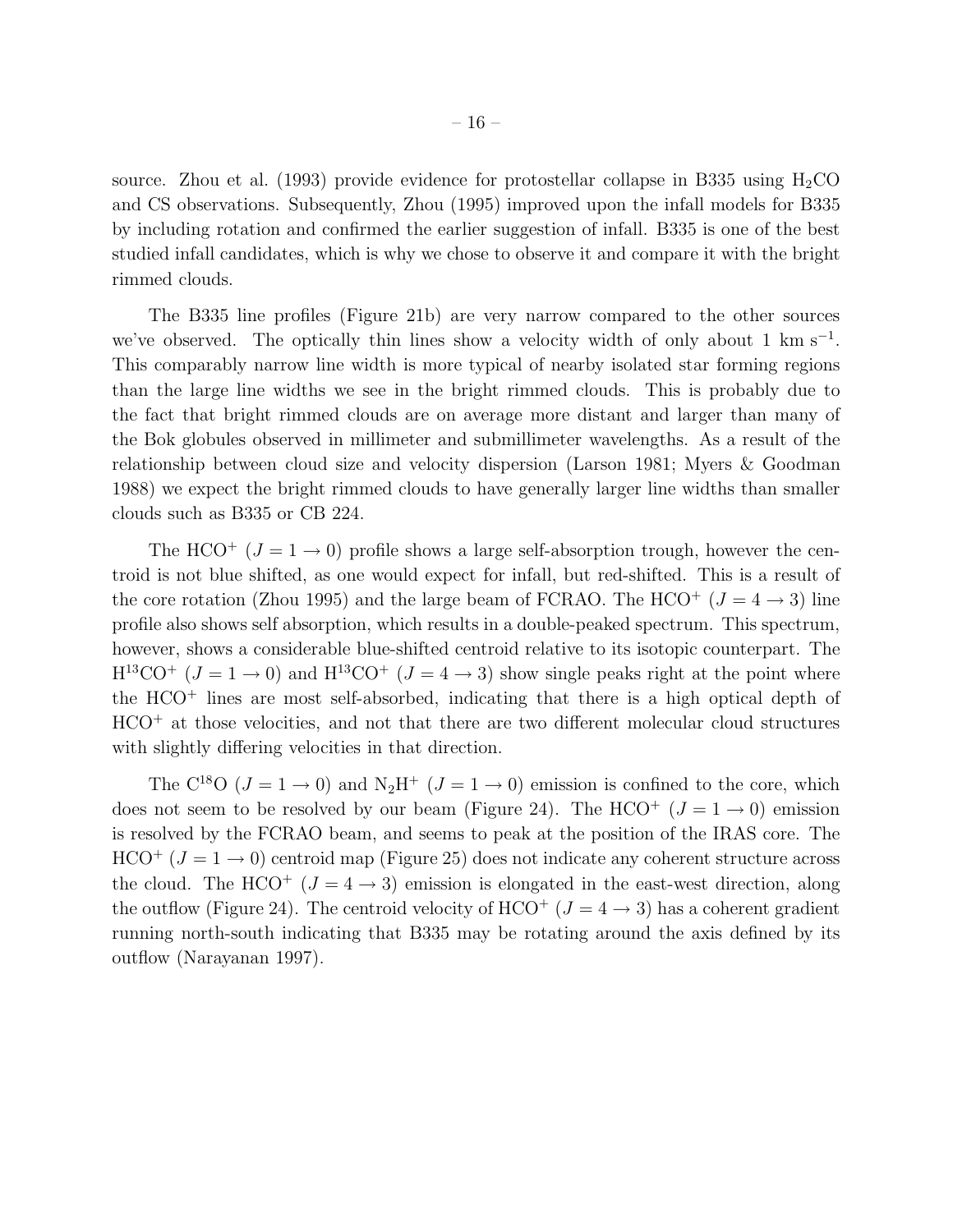# *4.2.2. CB 3*

CB 3 (Clemens & Barvainis 1988), also known as L 594 (Lynds 1965), is a Bok globule located approximately 2500 pc from us (Launhardt & Henning 1997). Embedded within it is the IRAS source 00259+5625, which has an extremely high luminosity (930  $L_{\odot}$ ) and appears to be a source of isolated intermediate- or high- mass star formation, not typically associated with Bok globules (see Codella & Bachiller (1999) and references therein). Because this source is so distant and has such a high luminosity IRAS source it is not typically studied as a source of low-mass star formation, but it may be a good counterpart for the more distant bright rimmed clouds, such as SFO 13, SFO 25, or SFO 37.

The CB 3 CO central line profiles (Figure 26a) are more complex than many of the bright rimmed cloud's line profiles. Both the CO  $(J = 1 \rightarrow 0)$  and CO  $(J = 2 \rightarrow 1)$  profiles show a component near the  $N_2H^+$  line center velocity, and a second component red shifted by a couple of km s<sup>-1</sup> from the first. The C<sup>18</sup>O ( $J = 1 \rightarrow 0$ ) line does not show two components, but does have a significant red shifted tail. The HCO<sup>+</sup>  $(J = 1 \rightarrow 0)$  central line profile is blue-shifted relative to both the N<sub>2</sub>H<sup>+</sup> ( $J = 1 \rightarrow 0$ ) line as well as the H<sup>13</sup>CO<sup>+</sup> ( $J = 1 \rightarrow 0$ ) line, which could indicate infall in the core. The HCO<sup>+</sup>  $(J = 3 \rightarrow 2)$  line shows less selfabsorption on the red-shifted side of the line, but still has a centroid velocity which is slightly blue relative to the  $N_2H^+$  profile.

The CO  $(J = 1 \rightarrow 0)$  integrated intensity map (Figure 27) shows a ridge of gas running northeast–southwest, but no peak at the core, however the CO  $(J = 2 \rightarrow 1)$  map clearly shows the core, which is displaced from the (0,0) position, but remains consistent with the error position of the IRAS source. The C<sup>18</sup>O ( $J = 1 \rightarrow 0$ ) also highlights the position of the dense core along the low-density molecular gas ridge. The HCO<sup>+</sup>  $(J = 1 \rightarrow 0)$  integrated intensity map shows the gas core, with some extension along the ridge, however the  $HCO<sup>+</sup>$  ( $J = 3 \rightarrow 2$ ) emission is centered only on the core position.

The HCO<sup>+</sup> ( $J = 1 \rightarrow 0$ ) emission does not show a linear velocity gradient, but does have some structure (Figure 28). The CO ( $J = 2 \rightarrow 1$ ) line wing map (Figure 29) shows a bipolar structure with the blue-shifted line wing to the south of the core and the red-shifted wing to the north. This indicates the probable presence of a bipolar outflow in this core. Our detection of this outflow is consistent with the outflow detected by Codella & Bachiller (1999).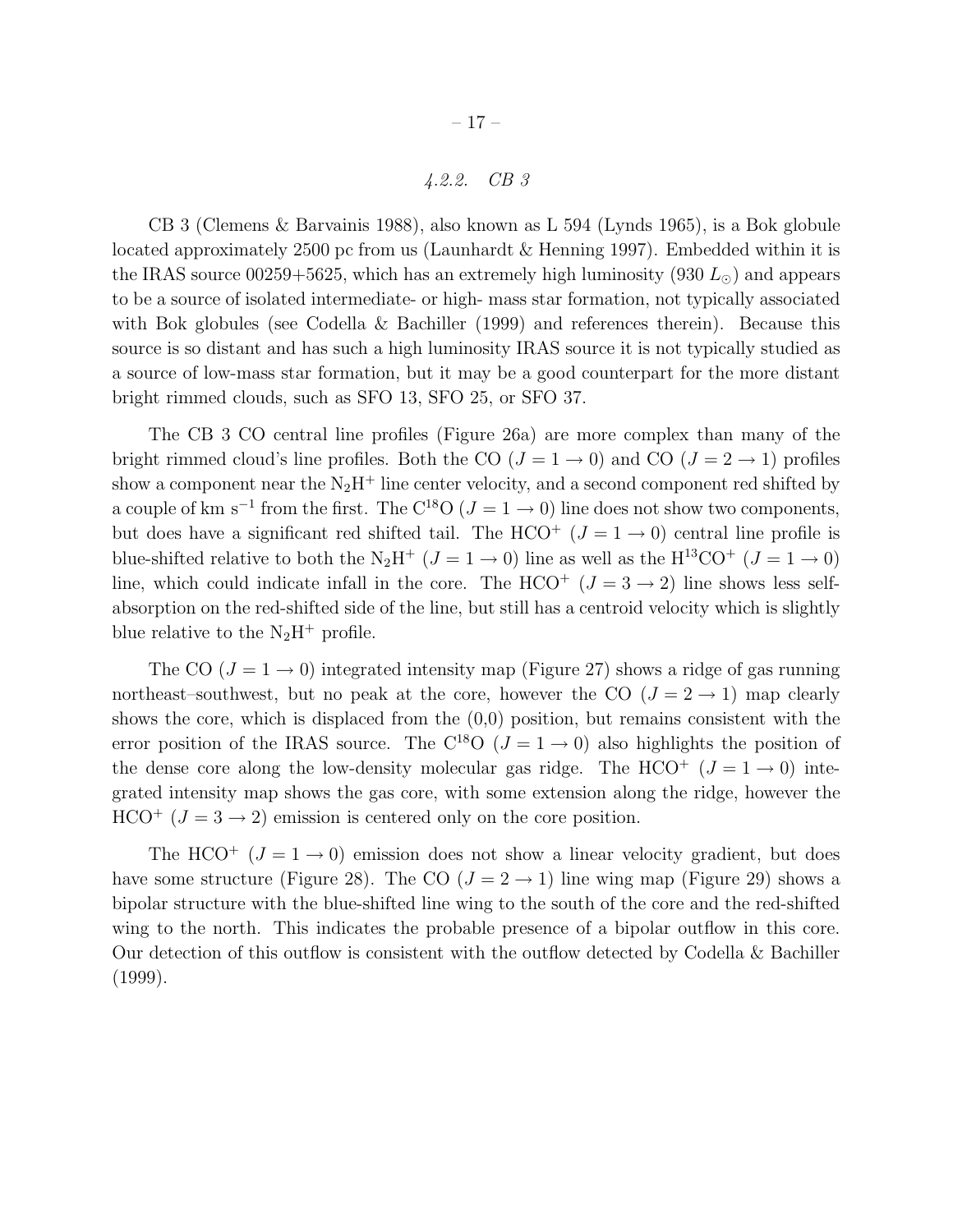# *4.2.3. CB 224*

CB 224 (Clemens & Barvainis 1988) is a Bok globule located at a distance of approximately 450 pc, and it's embedded IRAS source, 20355+6343, has a luminosity of 3.9  $L_{\odot}$ (Launhardt & Henning 1997). This is very comparable to many of the SFO sources discussed above, making CB 224 a good isolated source to compare with the potentially triggered SFO sources. CB 224, however, has very weak molecular emission lines.

The CO  $(J = 1 \rightarrow 0)$  central line profile shows evidence of a blue-shifted wing, which is not present in the  $C^{18}O$  ( $J=1\rightarrow 0$ ) profile. This may indicate the presence of an outflow (Figure 26b). The HCO<sup>+</sup> ( $J = 1 \rightarrow 0$ ) line profile is blue-shifted relative to both the  $N_2H^+$  emission, and the  $H^{13}CO^+$  ( $J = 1 \rightarrow 0$ ) emission profile. The HCO<sup>+</sup> ( $J = 1 \rightarrow 0$ ) profile shows a knee right where the  $H^{13}CO<sup>+</sup>$  emission peaks indicating a fairly classical self-absorption profile typical of infall regions. The HCO<sup>+</sup>  $(J = 3 \rightarrow 2)$  profile shows some evidence of a slight centroid blue-shift relative to the  $H^{13}CO^{+}$  ( $J = 3 \rightarrow 2$ ) line and the  $N_2H^+$  ( $J = 1 \rightarrow 0$ ) line, but it is not as convincing an infall signature as the lower energy transition.

The CO  $(J = 1 \rightarrow 0)$  integrated intensity map shows molecular emission is fairly ubiquitous around this source (Figure 30), however there are two CO peaks, one north and one south of the IRAS core. The HCO<sup>+</sup> ( $J = 1 \rightarrow 0$ ) integrated intensity map clearly highlights the core gas surrounding the IRAS source at the center of the map. There is a gradient running northeast–southwest in the HCO<sup>+</sup> ( $J = 1 \rightarrow 0$ ) centroid velocity which could indicate rotation in the core (Figure 31).

#### 5. Discussion

#### 5.1. Core Masses

Of the seven bright rimmed clouds observed and the three Bok globules, all the sources show evidence of a very dense core with the exception of SFO 4, which is unusual in that it appears to be a fairly diffuse cloud. Turner (1995) has shown that the N<sub>2</sub>H<sup>+</sup> ( $J = 1 \rightarrow 0$ ) transition can be a good probe of the properties of star forming cores. While CO, HCO<sup>+</sup>, and other molecules have a tendency to freeze on to grains in the low temperature, high density environment of cores,  $N_2H^+$  remains relatively undepleted (Bergin & Langer 1997) in dark cloud cores, making it a good probe of the density profile.  $N_2H^+$   $(J = 1 \rightarrow 0)$  also has several fine structure lines (Caselli et al. 1995) which can be used to derive the excitation temperature of the  $N_2H^+$  ( $J=1\rightarrow 0$ ) line. We use the "hyperfine structure (hfs) method"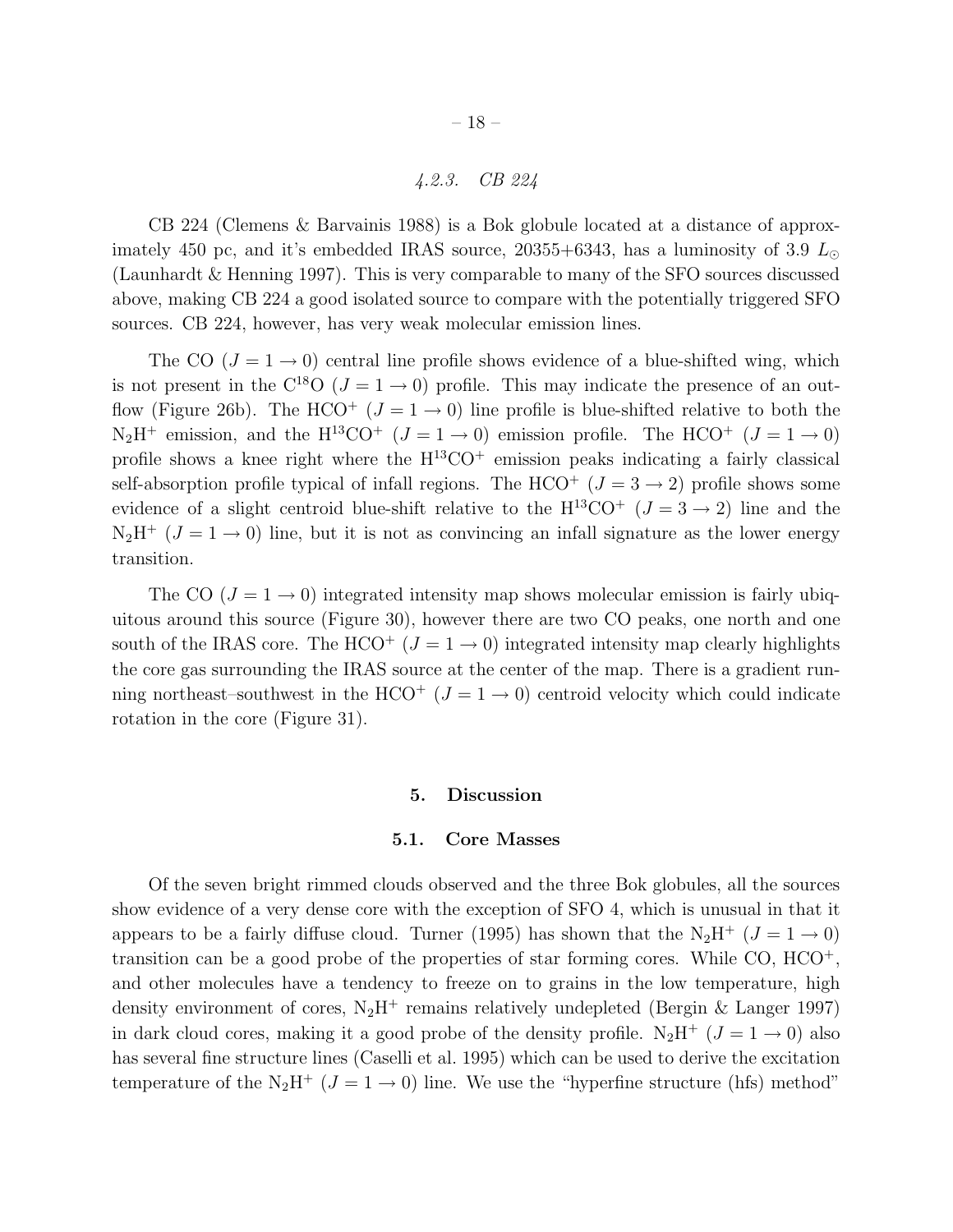in CLASS (Forveille et al. 1989) to derive these properties from the  $N_2H^+$  emission, using the component separations observed by Caselli et al. (1995). The excitation temperature and the optical depth derived from the hyperfine line ratios can be used to derive the column density of gas within the telescope beam, which can be related to the gas mass in the beam, assuming a relative abundance ratio between  $N_2H^+$  and molecular hydrogen (Benson et al. 1998). We have performed this analysis for the objects in our sample, and the results are shown in Table 3. The column densities of  $N_2H^+$  fall within the same range of column densities observed in the cores of dark clouds (Benson et al. 1998).

The mass of the core can also be derived by comparing the emission of HCO<sup>+</sup> ( $J = 1 \rightarrow 0$ ) to  $H^{13}CO^{+}$  ( $J = 1 \rightarrow 0$ ), under the assumption that the  $H^{13}CO^{+}$  emission is optically thin. The optical depth can be derived from assuming an abundance ratio between the C and <sup>13</sup>C isotopes, and comparing the ratio of  $H^{13}CO<sup>+</sup>$  emission to  $HCO<sup>+</sup>$  emission. Then the excitation temperature is derived by assuming a filling factor of unity, and the excitation temperature and optical depth are used to derive the column density of gas. The results of this analysis are presented in table 4. It is encouraging to see that even though  $N_2H^+$ and HCO<sup>+</sup> do not trace exactly the same gas they produce fairly comparable results for the overall core mass. These clouds tend to have cores with masses on the order of tens of solar masses.

#### 5.2. Outflows

Outflows appear to be fairly ubiquitous in our sample. We detected outflows in nearly all the sources we surveyed. This is to be expected, since a star is forming and the cloud must dissipate its angular momentum in order to collapse. However, in the case of shock triggered regions, the ionization front does dissipate some of the angular momentum of the collapsing cloud (Elmegreen 1992), though the ionization front would probably not have a noticeable effect on the scale of the accretion disk.

We have analyzed the energy in the detected outflows and present the results in table 5. We derived the mass of the lobes by averaging the integrated intensity of the line-wing emission over the spatial extend of the lobe. We then derived a column density from this integrated intensity assuming that the emission is optically thin and an excitation temperature of 30K. The momentum  $(P)$  and kinetic energy  $(KE)$  of an outflow can be derived by computing

$$
P = \sum_{\text{ch}} m_{\text{ch}} v_{\text{ch}}, \text{ and KE} = \frac{1}{2} \sum_{\text{ch}} m_{\text{ch}} v_{\text{ch}}^2
$$

along the spatially averaged spectrum of the outflow lobe. Unless the outflow is along the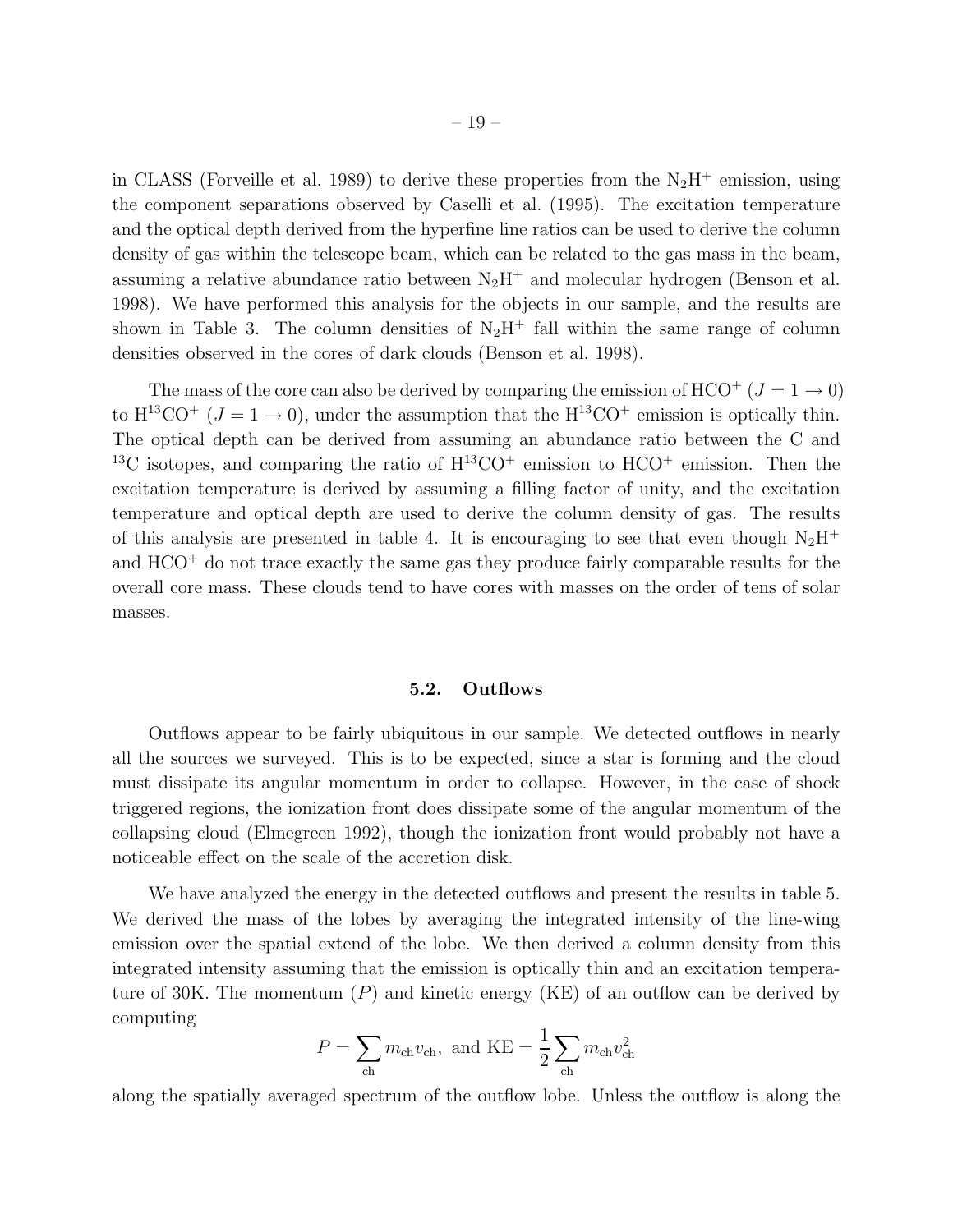line of sight, this method underestimates these quantities by a factor of  $sin(i)$  where i is the inclination of the outflow relative to the plane of the sky. As this method tends to underestimate the momentum and kinetic energy of the outflow, and since these estimates have fairly large uncertainties we chose not to integrate over the averaged spectrum, but instead to calculate the momentum to be  $M_{\text{total}}V_{\text{max}}$  and kinetic energy to be  $\frac{1}{2}M_{\text{total}}V_{\text{max}}^2$ where  $M_{\text{total}}$  is the total mass of the outflow lobe, and  $V_{\text{max}}$  is the maximum measured velocity of the outflow lobe relative to the line center. This assumes that all the material in the flow is moving at the maximum observed velocity, and that the lower velocities are the result of projection effects. This technique results in upper limit estimates of the flow's momentum and energy (Walker et al. 1988). The dynamical age  $(\tau_d)$  of the flow is found by calculating the distance from the core to the edge of the outflow lobe and dividing by  $V_{\text{max}}$ , while the kinetic luminosity  $(L)$  is derived by deviding the kinetic energy of the lobe by the dynamical age of the flow.

The dynamical ages and kinetic luminosities of these outflows tend to agree with those of previously observed outflow sources (Saraceno et al. 1996). The outflow ages all tend to be greater than  $10<sup>4</sup>$  years, which may indicate that the embedded objects are class I sources rather than class 0 sources, which typically have outflow ages less than  $10<sup>4</sup>$  years (Saraceno et al. 1996).

We compare the mechanical luminosity and force needed to accelerate the outflow to the luminosity and radiant pressure of the IRAS source driving the outflow in Figure 32. We find that the bright rimmed clouds occupy similar regions in the two plots indicating that they are probably driven by similar processes as the other outflows around forming stars that have been observed to date. We find that the embedded IRAS source has sufficient energy to drive the outflows we observe, but that the radiant pressure of the IRAS source is not sufficient to accelerate the outflows to the velocities we observe. This confirms similar observations of Lada (1985).

#### 5.3. Infall Motion

Although several outflows were detected, and the presence of outflows implies infalling gas, there were few line asymmetries indicative of infall in the bright rimmed clouds. Mardones et al. (1997) have defined a parameter to quantify the line asymmetry in terms of the line center velocity of an optically thick line, the line center velocity of an optically thin line, and the width of the optically thin line. The asymmetry  $(\delta V)$  is then defined as

$$
\delta V = (V_{\text{thick}} - V_{\text{thin}}) / \Delta V_{\text{thin}}.
$$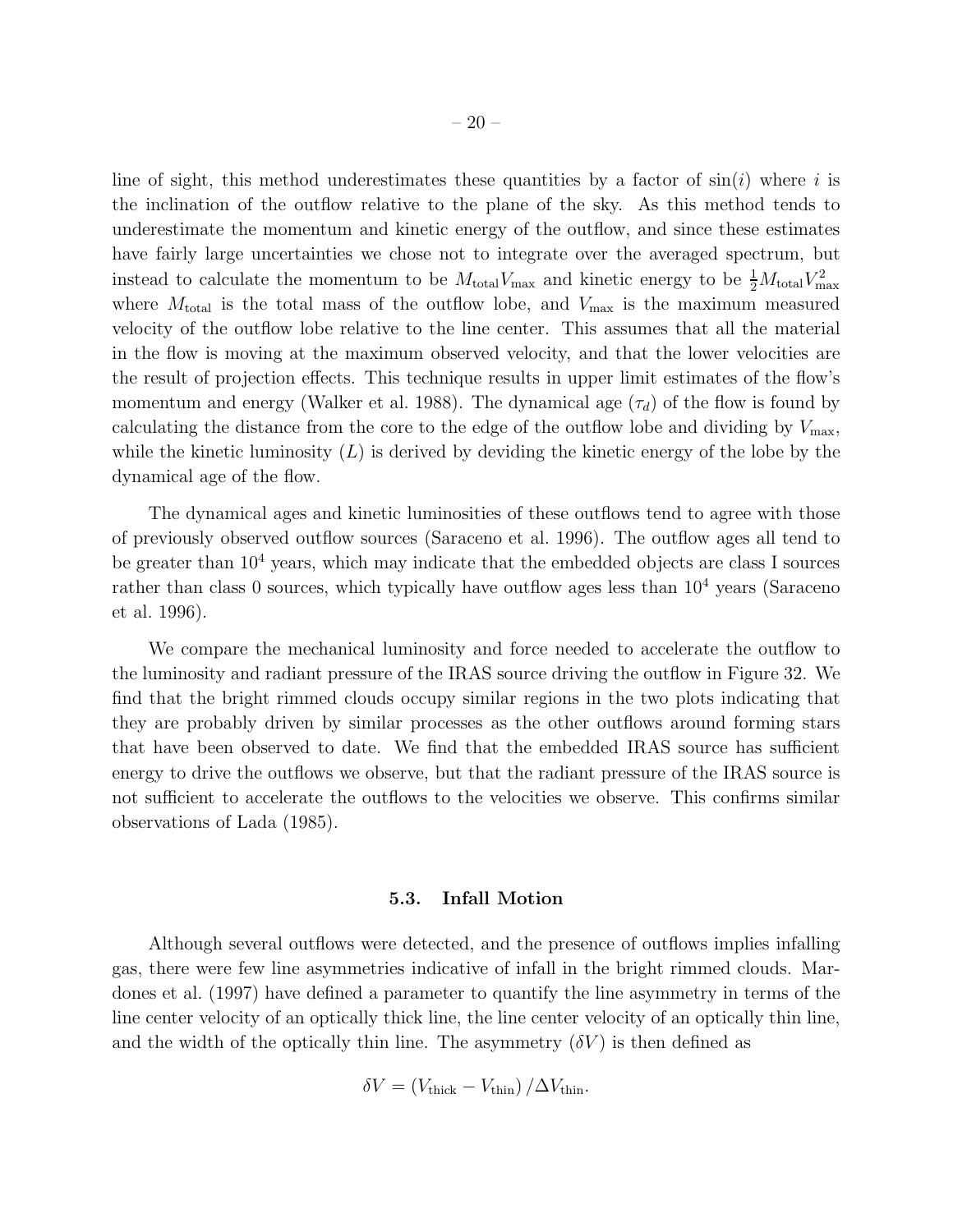Mardones et al. (1997) find the line center velocities of both the thick and thin lines by fitting a gaussian to the lines, however this does not yield a very robust estimator of the asymmetry in my opinion. As the optical depth increases, the thick line does immediately separate into two distinguishable components. At moderate optical depths a knee forms in the line profile as the peak becomes blue-shifted. A gaussian fit to this type of profile is very inaccurate, however the centroid of this profile is well determined. Therefore we use the centroid velocity of the thick line when calculating the line asymmetry.

We tabulate our line asymmetry values in table 6. The millimeter asymmetry is derived from observations of the HCO<sup>+</sup> ( $J = 1 \rightarrow 0$ ) optically thick line and the H<sup>13</sup>CO<sup>+</sup> ( $J = 1 \rightarrow 0$ ) optically thin line. The submillimeter asymmetry value is derived from the observations of the HCO<sup>+</sup> ( $J = 3 \rightarrow 2$ ) optically thick line and the H<sup>13</sup>CO<sup>+</sup> ( $J = 3 \rightarrow 2$ ) optically thin line. Mardones et al. (1997) suggest that a  $\delta V$  between -0.25 and 0.25 be considered symmetric. All the bright rimmed clouds, with the exception of SFO 18, show no significant asymmetry in their central line profiles according to this criterion.

Previous studies of class 0 and class I sources performed using the millimeter CS ( $J = 2 \rightarrow 1$ ) transition (Mardones et al. 1997) and the submillimter  $HCO^{+}$  ( $J = 3 \rightarrow 2$ ) transition (Gregersen et al. 2000) show preferentially blue asymmetric line profiles, thought to be the result of infall in these star forming cores. Mardones et al. (1997) quantify the overall predilection of the observed sources to have blue asymmetric line profiles in terms of a parameter they call the "blue excess" which is defines as

blue excess = 
$$
\frac{N_{\text{blue}} - N_{\text{red}}}{N_{\text{total}}}.
$$

where  $N_{blue}$  is the number of sources with  $\delta V < -0.25$ ,  $N_{red}$  is the number of sources with  $\delta V > 0.25$ , and  $N_{\text{total}}$  is the total number of sources. Gregersen et al. (2000) find a blue excess of 0.28 for the class 0 and class I sources they observe, and an overall blue excess of 0.31 for all the sources in the literature. The bright rimmed clouds have a blue excess of 0.2 measured in both the millimeter and submillimeter transitions, however that is measured with a sample of only 6 sources. A scatter plot, comparing the asymmetry of the bright rimmed clouds and Bok globules we observed with those observed by Mardones et al. (1997) and Gregersen et al. (2000) is shown in Figure 33. We see that the bright rimmed clouds show asymmetry values comparable to those of other star forming regions. The bright rimmed clouds, however, do not show as wide a deviation of asymmetry values, and tend to have  $\delta V$ s which are closer to 0 than typical star formation regions, whose  $\delta V$ s tend to be negative. A wider survey of bright rimmed clouds is required to determine if they indeed have significantly less blue excess than other YSOs.

Why do we not detect infall in more bright rimmed clouds? Does the incoming shock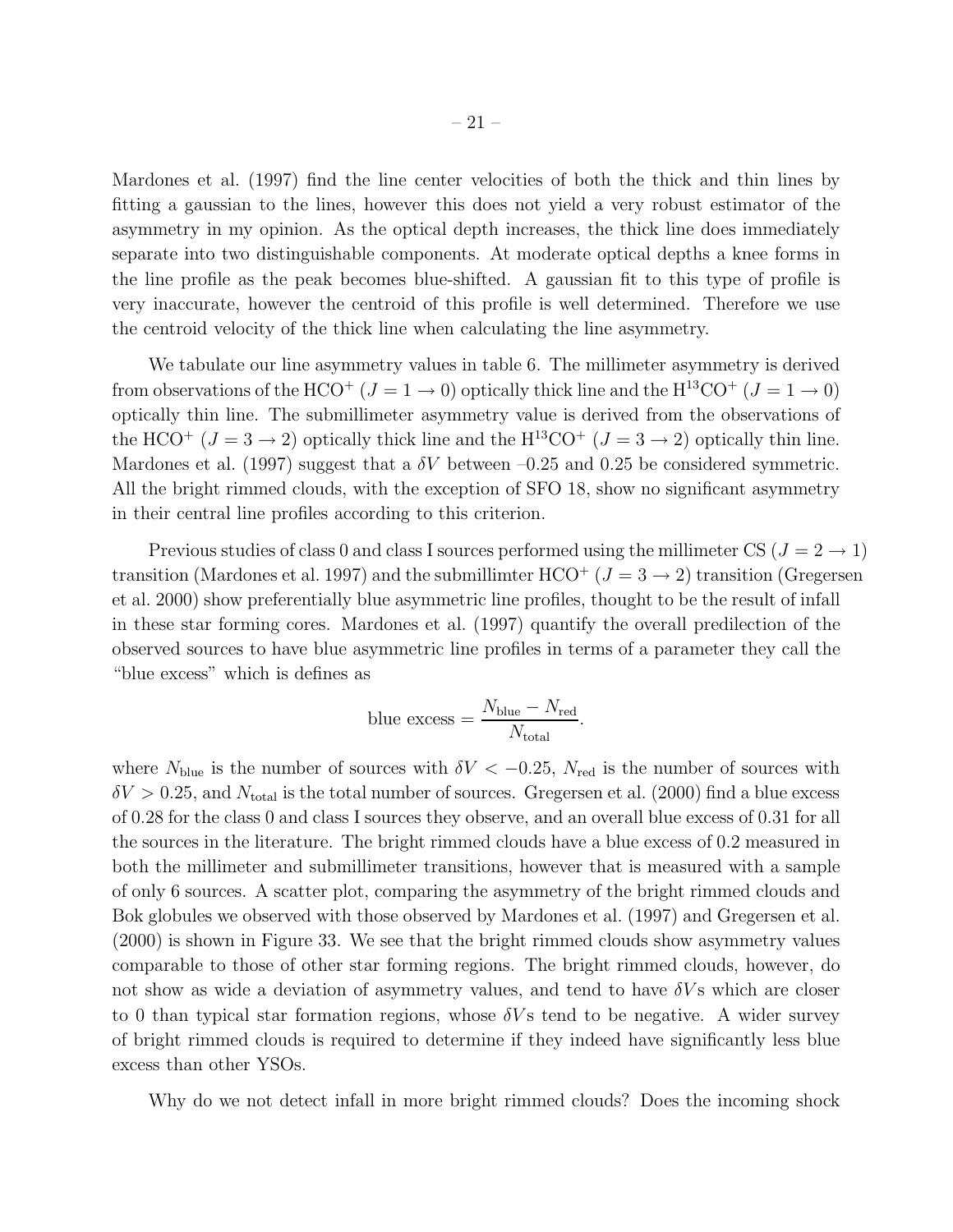front produce conditions that alter the shape of the emergent line profile? An isolated Bok globule usually has an excitation temperature profile which drops from a value on the order of 20–50K at the core center to 10K at the edge of the core. Bright rimmed clouds, however, are stripped of their molecular envelopes and heated by UV flux from O stars. This may be expected to flatten or in some cases invert the temperature profile, so that the cloud core center may still have a physical temperature around 20K, but the edge of the cloud core may have a physical temperature of several hundred K. Since the gas throughout the core is fairly excited, it would eliminate the self-absorption which characterizes the blue line asymmetry typically associated with infall. This inversion of the excitation temperature gradient could even lead to absorption of the blue-shifted gas by denser, yet less excited gas closer to the core. Figure 34 illustrates the effect of inverting the temperature gradient on a free-falling infall region. The model presented in that figure is a collapsing region, with a peak density of  $10^7 \text{ cm}^{-3}$  which drops down to a density of  $10^4 \text{ cm}^{-3}$  near the edge of the beam. The infall region is confined to an area which is roughly 50% of the beam size. We assume a free-fall collapse models, with infall velocities increasing towards the center of the collapsing sphere. The only difference between the model which generates the double peaked solid line and the single peaked dashed line is the temperature gradient across the infalling region. The solid line is the result of a linear temperature gradient which peaks in the center at 40 K and drops off towards the edge of our beam to 10 K. The dashed line also is a linear temperature gradient, but the temperature increases from 40 K at the center of the sphere to 300 K at the outer edge. The approximates more closely the behavior of infalling gas clouds under the influence of wind-triggered collapse as modeled by VC. Our model shows that heating of the envelope of a collapsing cloud can lessen or remove entirely the blue-asymmetric line signature of a collapsing molecular cloud.

In order to test the assumption that the ionization front may be raising the excitation temperature near the edge of the cloud, we have smoothed the HCO<sup>+</sup> ( $J = 3 \rightarrow 2$ ) map to the same resolution as the HCO<sup>+</sup> ( $J = 1 \rightarrow 0$ ) in both a bright rimmed cloud (SFO 25) and a Bok globule (CB 3) which we observed. We assume thermodynamic equilibrium between these transitions, as well as a low optical depth in order to derive the excitation temperature across the core. SFO 25 has fairly gaussian lines, centered at the same velocity as their isotopic counterparts, indicating that the  $HCO<sup>+</sup>$  emission for this source may be optically thin. In CB 3, as in all the Bok globules we observed, we know the  $HCO<sup>+</sup>$  emission is not optically thin, however this would tend to wash out the excitation temperature to the cloud core, so in regions where the emission is optically thick we can consider the derived excitation temperature to be a lower limit. Towards the edge of the CB 3 core the HCO<sup>+</sup> emission does become optically thin making this a good assumption. In the case of SFO 25 we derive the excitation temperature along a line which cuts through both the ionization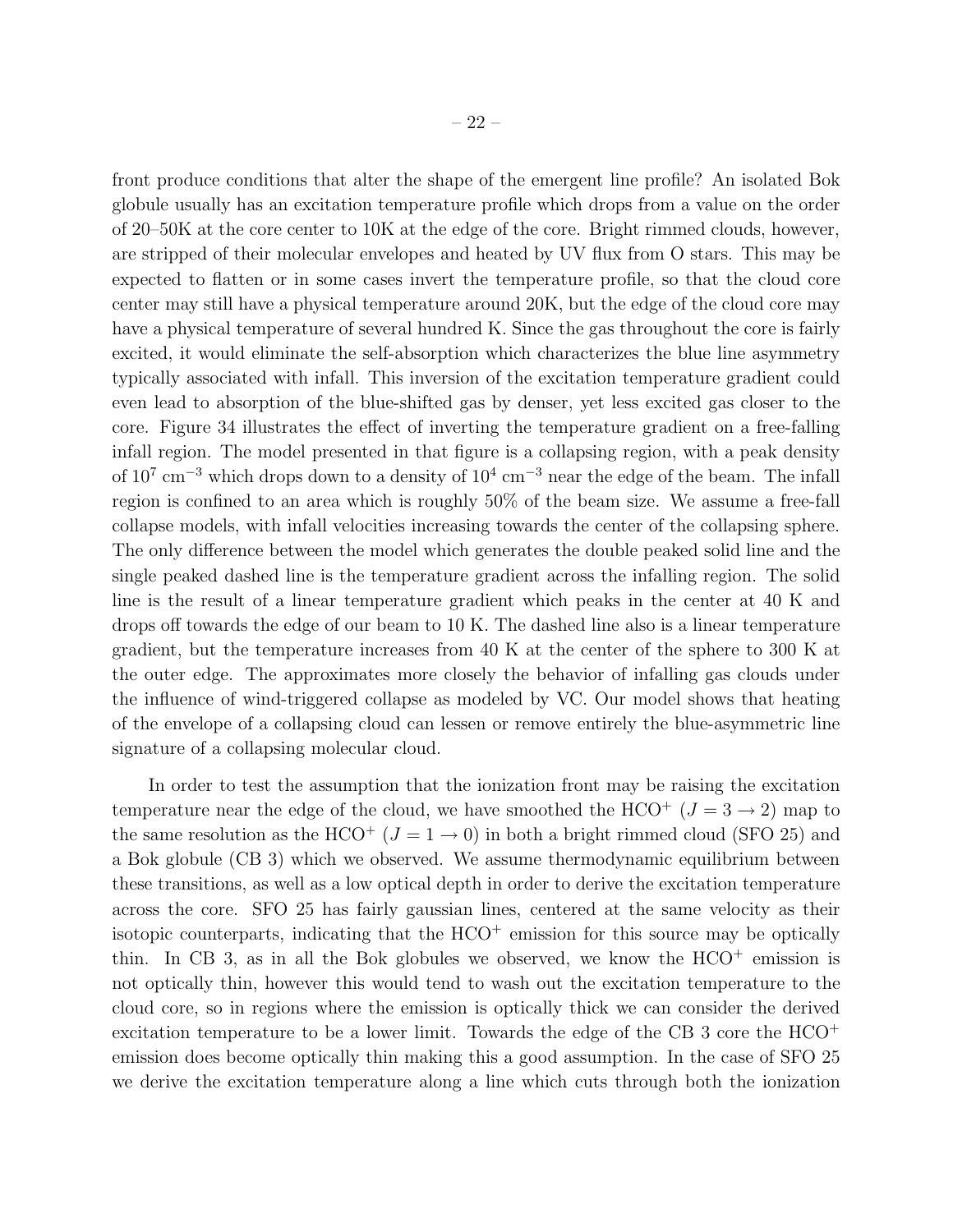front and the star forming core, and plot that excitation temperature profile in Figure 35a. The center  $(0'')$  offset represents the star forming core position, and the ionization front is in the negative direction. Figure 35b shows the excitation temperature profile around the core of CB 3, however we averaged annuli around the central core in order to derive the plotted values, rather than take a cut straight across in order to maximize our signal to noise ratio. In the case of SFO 25, the excitation temperature peaks near the edge of the cloud core, while in CB 3 the excitation temperature peaks near the center. Although it is likely that the cores of these bright rimmed clouds are collapsing in a similar manner to other class 0 or class I sources, the heating due to the nearby HII region may dampen their spectral line infall signature.

# 6. Conclusions

Our observations constitute the first detailed millimeter and submillimeter multitransition study of bright rimmed clouds. Among the 7 bright rimmed clouds we observe, 6 seem to share traits similar with other low to intermediate mass star forming regions. Our analysis of these bright rimmed clouds has yielded the principal results that follow.

- 1. New FCRAO CO  $(J = 1 \rightarrow 0)$ ,  $C^{18}O (J = 1 \rightarrow 0)$ ,  $HCO^{+} (J = 1 \rightarrow 0)$ ,  $H^{13}CO^{+} (J = 1 \rightarrow 0)$ , and  $N_2H^+$  ( $J = 1 \rightarrow 0$ ) observations along with new HHT CO ( $J = 2 \rightarrow 1$ ), HCO<sup>+</sup> ( $J = 3 \rightarrow 2$ ), HCO<sup>+</sup>  $(J = 4 \rightarrow 3)$ , H<sup>13</sup>CO<sup>+</sup>  $(J = 3 \rightarrow 2)$ , and H<sup>13</sup>CO<sup>+</sup>  $(J = 4 \rightarrow 3)$  observations of 7 bright rimmed clouds and 3 Bok globules were presented. These observations constitute the most detailed millimeter and submillimeter study of bright rimmed clouds to date.
- 2. The millimeter CO and HCO<sup>+</sup> emission tends to terminate abruptly at the ionization front. As a result, the overall morphology of the  $CO$  and  $HCO<sup>+</sup>$  millimeter integrated intensity maps are similar with the optical morphologies identified by SFO.
- 3. The millimeter  $HCO<sup>+</sup>$  tends to show the dense swept up ridge behind the ionization front, as well as the star forming core around the embedded IRAS source. In some of the bright rimmed clouds the HCO<sup>+</sup> ( $J = 1 \rightarrow 0$ ) emission also traces other overdense clumps which may later be triggered to collapse by the ionization front, resulting in sequential star formation.
- 4. The millimeter and submillimeter HCO<sup>+</sup> lines from many of the bright rimmed clouds appear nearly gaussian, with little evidence of infall asymmetry. The only exceptions to this are SFO 18, which shows significant blue asymmetry, and SFO 16 which shows a slight red asymmetry relative to optically thin tracers.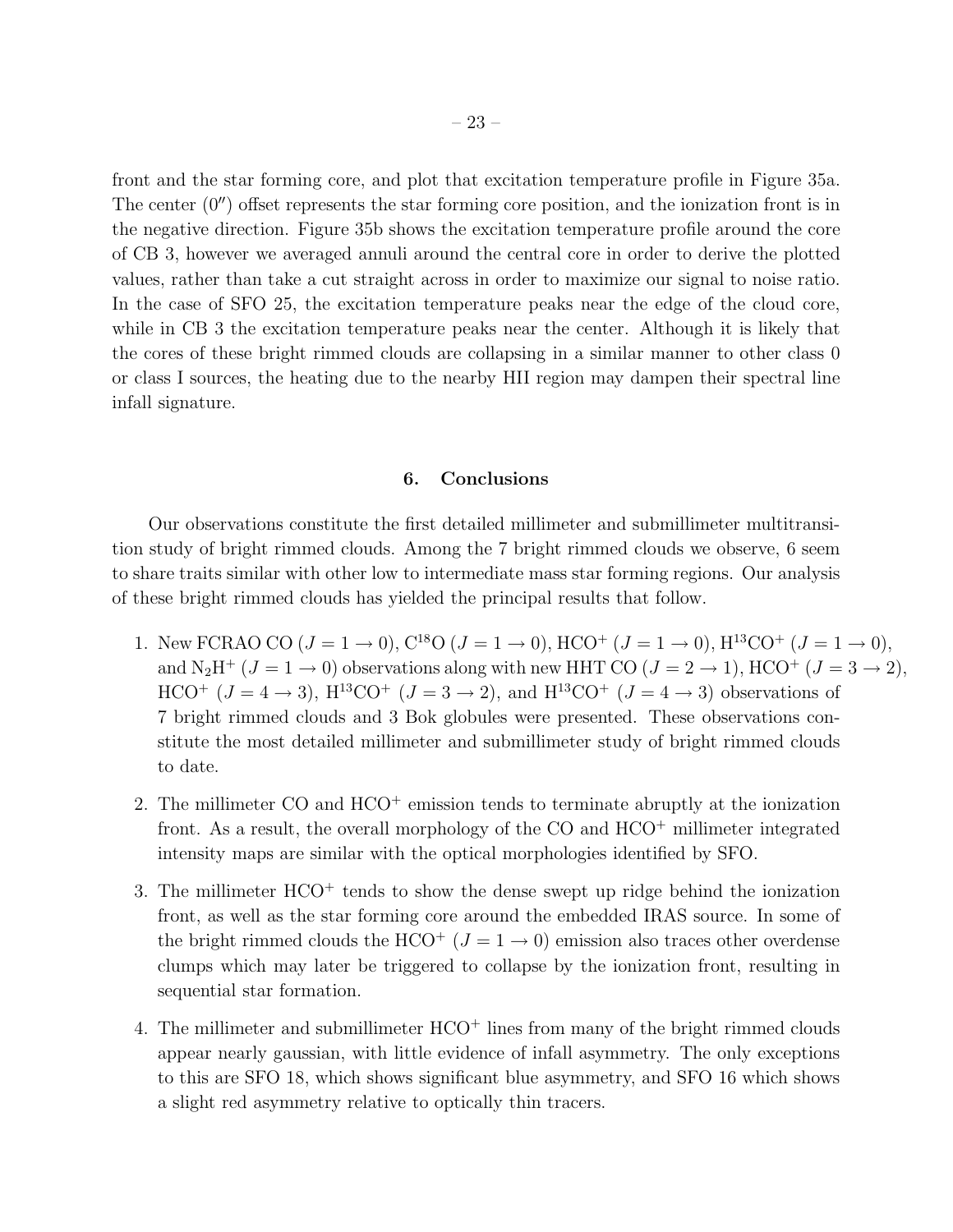- 5. The core masses derived for the bright rimmed clouds using both  $N_2H^+$  and  $HCO^+$  are typical for low and intermediate mass star formation regions. The  $N_2H^+$  and  $HCO^+$ results also tend to agree to within an order of magnitude.
- 6. The overall blue excess of the sample of bright rimmed clouds is slightly less than that of the class 0 and class I sources observed by Mardones et al. (1997) and Gregersen et al. (2000), though the small number of bright rimmed clouds we observed does not make this difference statistically significant. A larger survey of bright rimmed clouds is required to determine if this is a significant finding. We do however make a case for the fact that the heating of the collapsing cloud by the adjacent HII region could dampen the infall signature, lowering the blue excess of bright rimmed clouds.
- 7. We observed outflows around 5 of the 7 bright rimmed clouds, including new detections of outflows around SFO 13 and SFO 25. These outflows appear to have similar properties to other outflows detected in millimeter and submillimeter emission.

We do not see direct evidence of triggering in these sources. We can not determine if star formation was induced in these clouds or if we are seeing the collapse of pre-existing clumps. We do know that the environment has a profound effect on these regions. Although we have found similarities and differences between Bok globules and bright rimmed clouds, a detailed understanding of the effects of an ionization front on star formation can only be achieved by theoretically modeling this process, and then comparing that model to observations. In a forthcoming paper we will compare these observations with models of shock driven collapse derived by VC. In addition to bright rimmed clouds, these models could explain the effect of outflows and other environmental effects on star formation. Development of the techniques and models which will help us understand star formation in complex environments is in progress.

We gratefully acknowledge the staff of the HHT for their excellent support. In particular we wish to thank Harold Butner for his assistance with setting up our OTF observations at the HHT and Mark Heyer for his many helpful comments. C. H. De Vries and G. Narayanan are supported by the FCRAO under the National Science Foundation grant AST 01-00793.

# REFERENCES

Anglada, G., Rodríguez, L. F., Cantó, J., Estalella, R., & Torrelles, J. M. 1992, ApJ, 395, 494

Bachiller, R. 1996, ARA&A, 34 111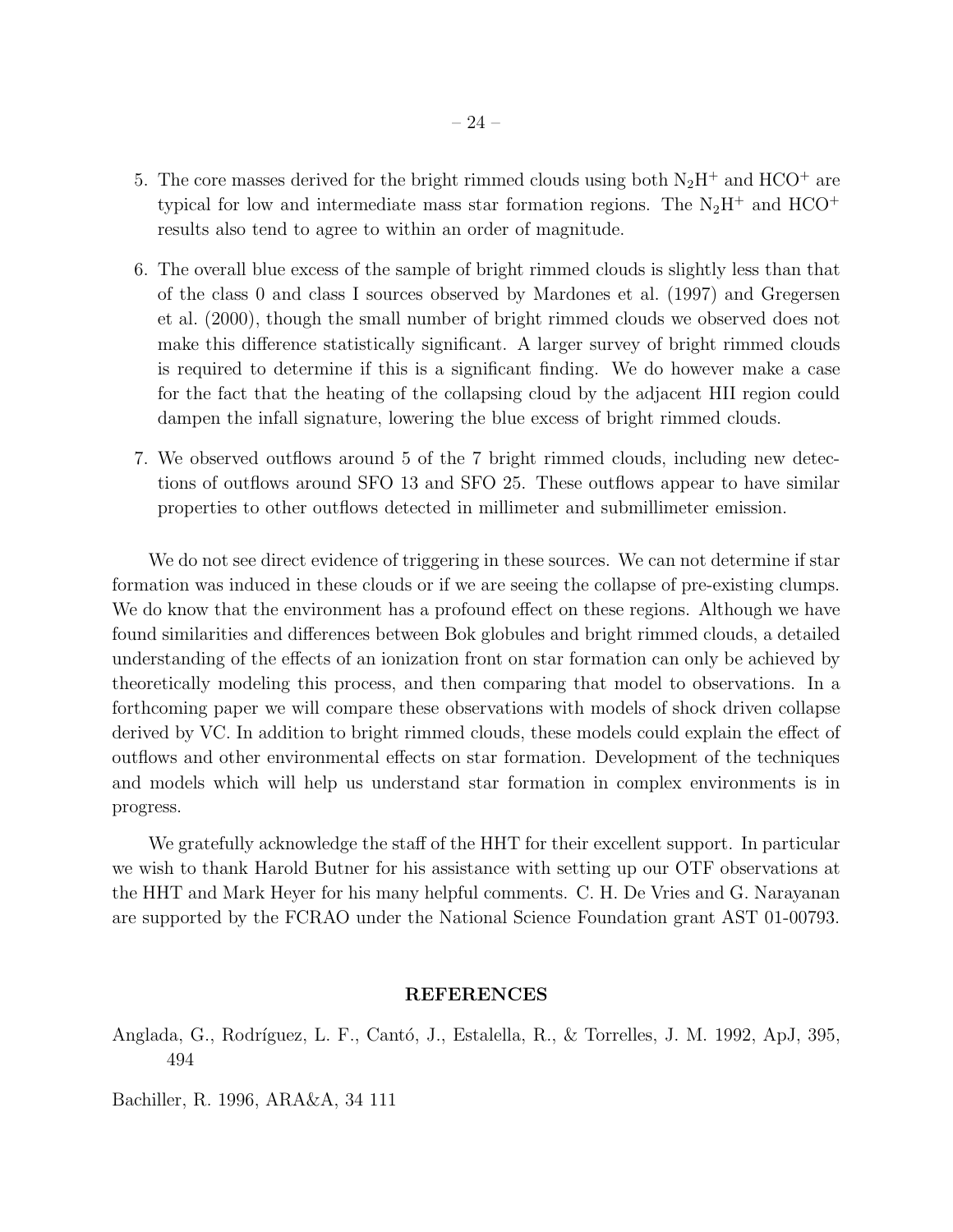- Bachiller, R., & Pérez Guitiérrez, M. 1997, ApJ, 487, L93
- Benson, P. J., Caselli, P., & Myers, P. C. 1998, ApJ, 506, 743
- Bergin, E. A., & Langer, W. D. 1997, ApJ, 486, 316
- Beichman, C. A. 1985, in Light on Dark Matter, ed. F. P. Israel (Dordrecht: Reidel), 279
- Boss, A. P. 1995, ApJ, 439, 224
- Carpenter, J. M., Heyer, M. H., & Snell, R. L. 2000, ApJS, 130, 381
- Caselli, P., Myers, P. C., & Thaddeus, P. 1995, ApJ, 455, L77
- Chandler, C. J., Gear, W. K., Sandell, G., Hayashi, S., Duncan, W. D., Griffin, M. J., & Hazell, A. S. 1990, MNRAS, 243, 330
- Chandler, C. J., & Sargent, A. I. 1993, ApJ, 414, L29
- Clemens, D. P., & Barvainis, R. E. 1988, ApJS, 68, 257
- Codella, C., & Bachiller, R. 1999, A&A, 350, 659
- Cohen, M. 1980, AJ, 85, 29
- Duvert, G., Cernicharo, J., Bechiller, R., Gómez-González, J. 1990, A&A, 233, 190
- Elmegreen, B. G. 1992, in Star Formation in Solar Systems III Canary Islands Winter School of Astrophysics, ed. G. Tenorio-Tagle, M. Prieto, & F. S´anchez (Cambridge: Cambridge University Press), 381
- Elmegreen, B. G. 1998, in Origins, ed. C. E. Woodward, J. M. Shull, & H. A. Thronson, Jr. (San Fransisco: ASP), 150
- Forveille, T., Guilloteau, S., & Lucas, R. 1989, CLASS manual (Grenoble: IRAM)
- Foster, P. N., & Boss, A. P. 1996, ApJ, 468, 784
- Foster, P. N., & Boss, A. P. 1997, ApJ, 489, 346
- Fukui, Y. 1989, in Workshop on Low-Mass Star Formation and Pre-Main-Sequence Objects, ed. B. Reipurth (ESO Conf. and Workshop Proc. 33), 2
- Gregersen, E. K., Evans, N. J., II, Mardones, D., Myers, P. C. 2000, ApJ, 533, 440
- Hodapp, K.–W., & Ladd, E. F. 1995, ApJ, 453, 715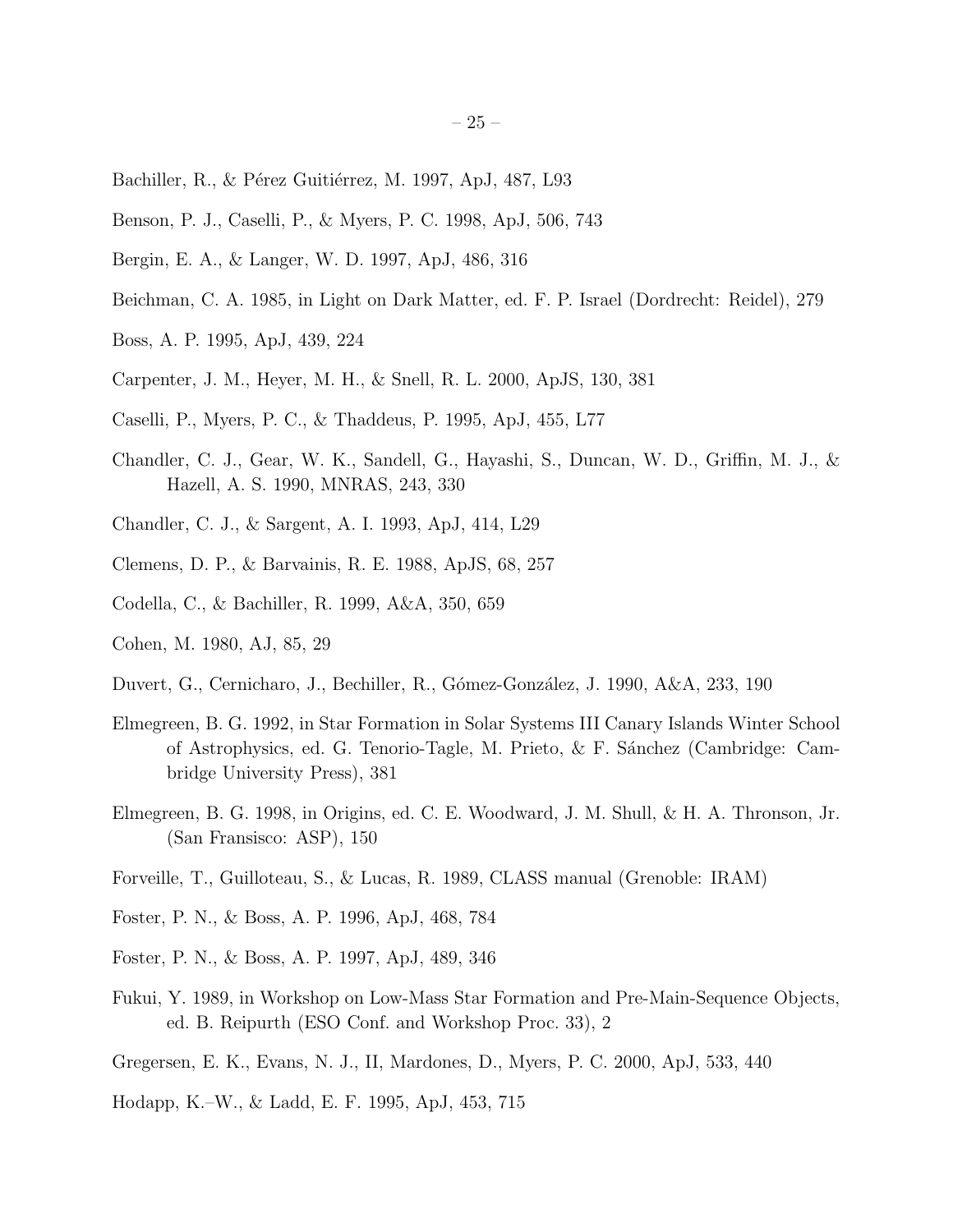- Lada, C. J. 1985, ARA&A, 23, 267
- Larson, R. B. 1981, MNRAS, 194, 809
- Launhardt, R., & Henning, Th. 1997, A&A, 326, 329
- Lefloch, B., & Lazareff, B. 1994, A&A, 289, 559
- Lynds, B. T. 1965, ApJS, 12, 163
- Mardones, D., Myers, P. C., Tafalla, M., Wilner, D. J., Bachiller, R., & Garay, G. 1997, ApJ, 489, 719
- Myers, P. C., & Goodman, A. A. 1988, ApJ, 329, 392
- Myers, P. C., Heyer, M., Snell, R. L., & Goldsmith, P. F. 1988, ApJ, 324, 907
- Narayanan, G. 1997, Ph.D. thesis, Univ. Arizona
- Narayanan, G., Moriarty-Schieven, G., Walker, C. K., & Butner, H. M. 2002, ApJ, 565, 319
- Narayanan, G., & Walker, C. K. 1998, ApJ, 508, 780
- Ogura, K., & Sugitani, K. 1998, Publ. Astron. Soc. Australia, 15, 91
- Saraceno, P., André, P., Ceccarelli, C., Griffin, M., & Molinari, S. 1996, A&A, 309, 827
- Snell, R. L., & Loren, R. B. 1977, 211, 122
- Sugitani, K. Fukui, Y, Mizuno, A., & Ohashi, N. 1989, ApJ, 342, L87
- Sugitani, K., Fukui, Y., & Ogura, K. 1991, ApJS, 77, 59
- Sugitani, K., Tamura, M., & Ogura, L. 1995, ApJ, 455, L39
- Sugitani, K., Tamura, M., & Ogura, K. 1999, in Star Formation 1999, ed. T. Nakamoto (Nobeyama, Japan: Nobeyama Radio Observatory), 358
- Tomita, Y., Saito, T., & Ohtani, H. 1979, PASJ, 31, 407
- Turner, B. E. 1995, ApJ, 449, 635
- Vanhala, H. A. T., & Cameron, A. G. W. 1998, ApJ, 508, 291
- Walker, C. K., Lada, C. J., Young, E. T., & Margulis, M. 1988, ApJ, 332, 335
- Walker, C. K., Narayanan, G., & Boss, A. P. 1994, ApJ431, 767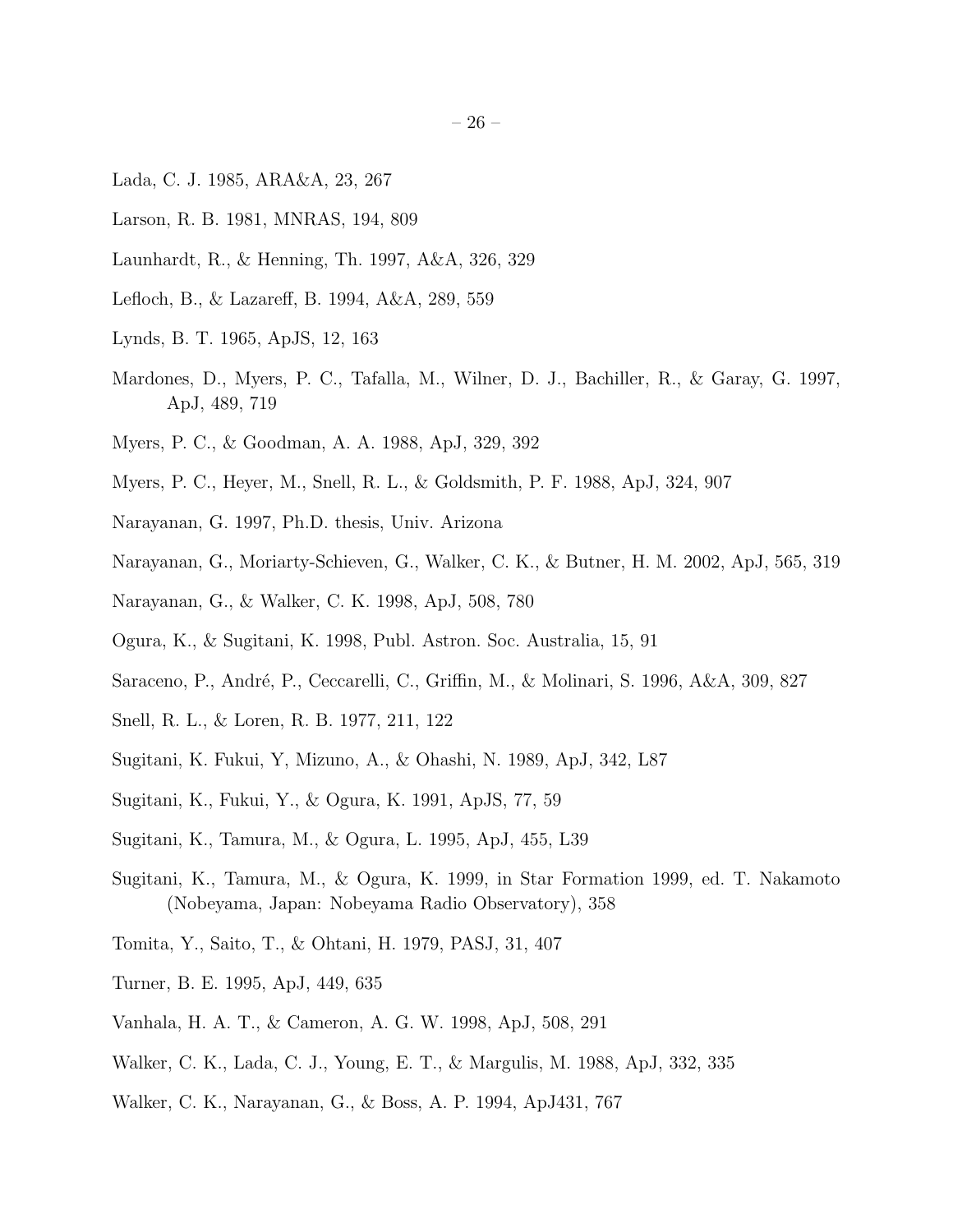- Walsh, J. R., Ogura, K., & Reipurth, B. 1992, MNRAS, 257, 110
- Zhou, S. 1992, ApJ, 394, 204
- Zhou, S. 1995, ApJ, 442, 685
- Zhou, S., Evans, N. J., Kömpe, C., & Walmsley, C. M. 1993, ApJ, 404, 232

This preprint was prepared with the AAS  $\rm \emph{L4}$  macros v5.0.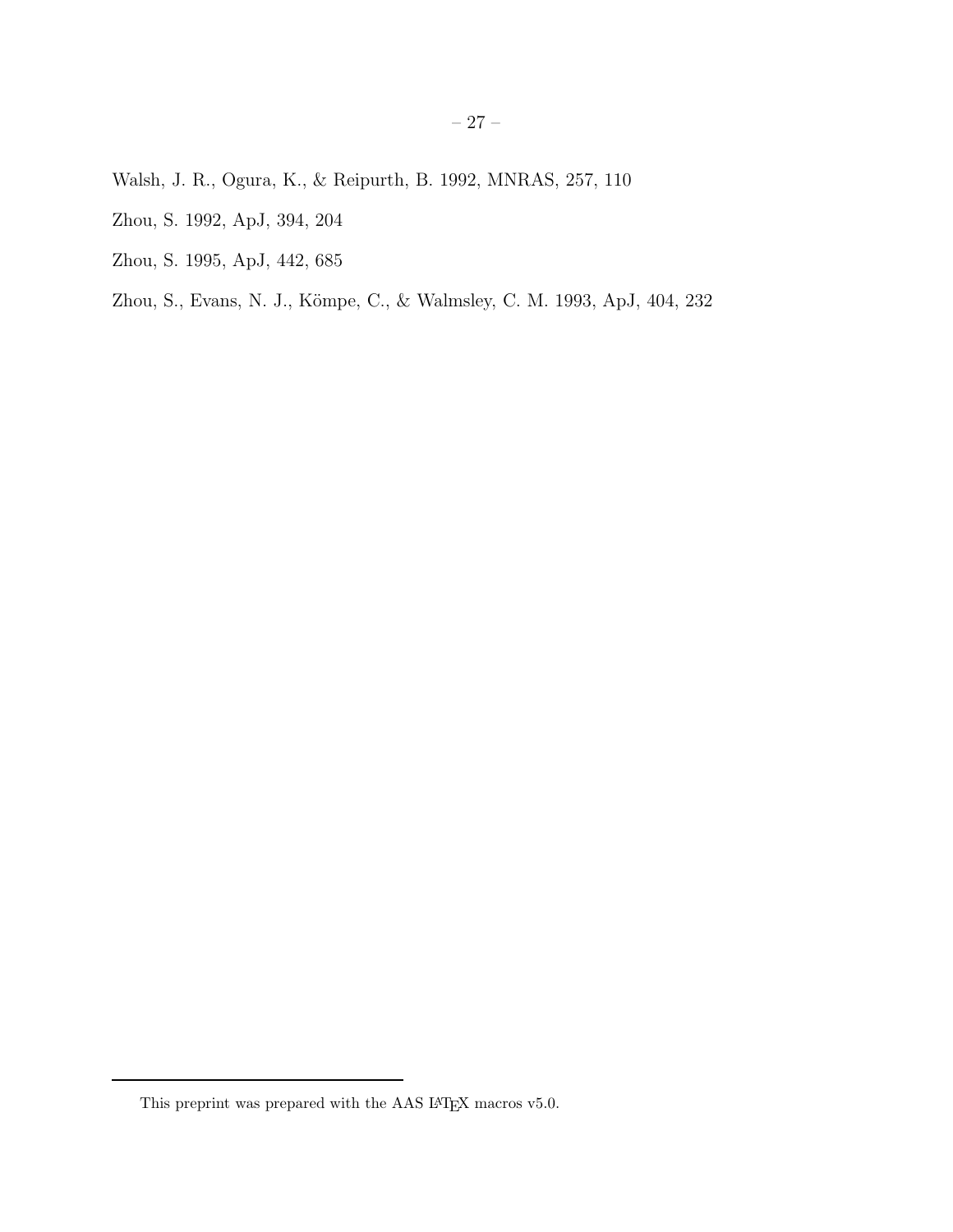

Fig. 1.— This schematic shows a planar shock from approaching a dense clump (0). As the shock front hits the clump it slows down, and the clump flattens out, this corresponds to the type A morphology. The clump contracts under the influence of the shock front, and shields the gas behind it from ionization as the shock front passes, this corresponds to the type B morphology. The clump continues to contract and shield the gas behind it, forming a cometary morphology, this correspondes to the type C morphology.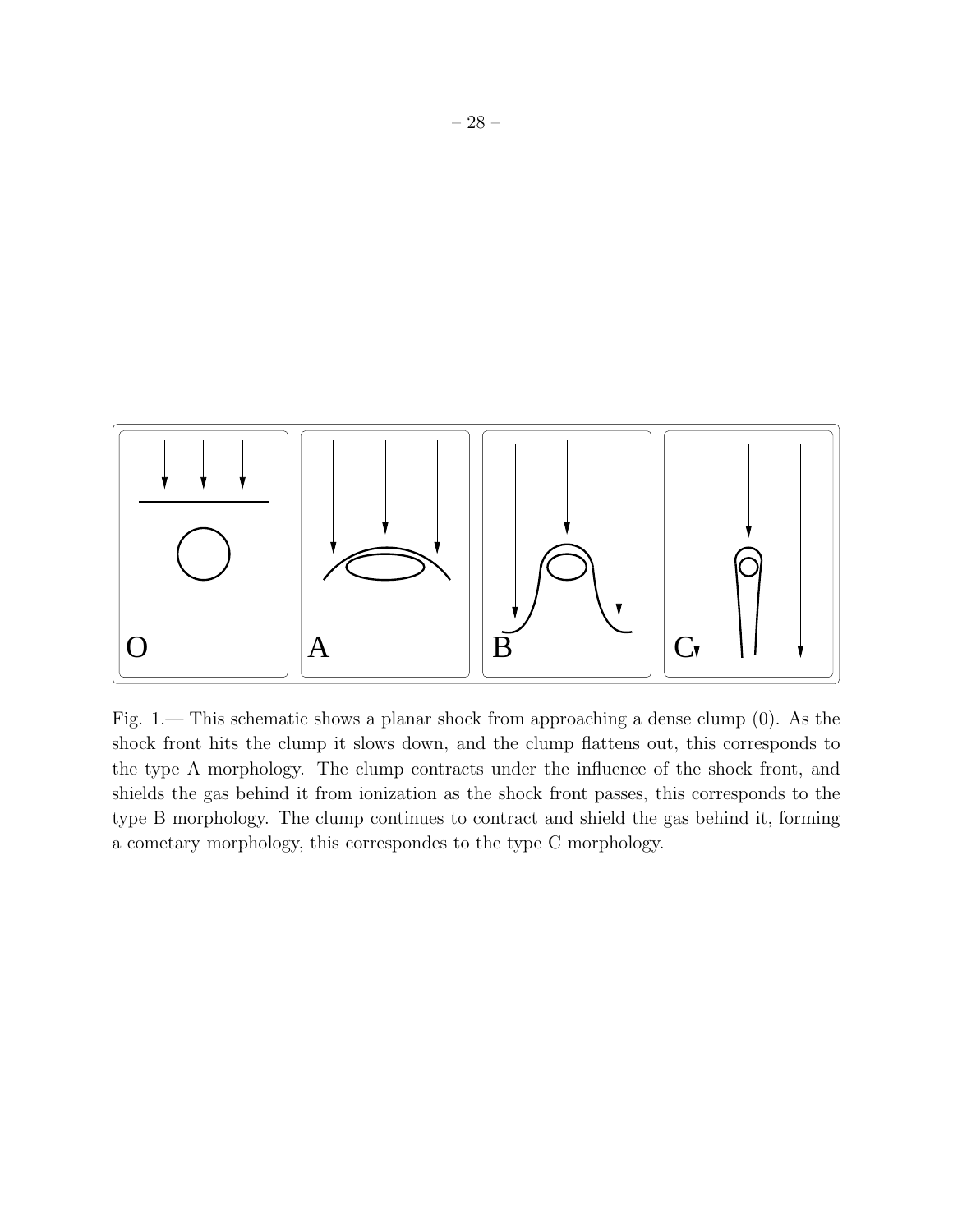

Fig. 2.— Digitized Sky Survey Image of SFO objects. These images show 20′ by 20′ sections of the sky centered on the embedded IRAS object. SFO used these images to classify these objects into their morphological scheme. The arrows indicates the direction of motion of the ionization front.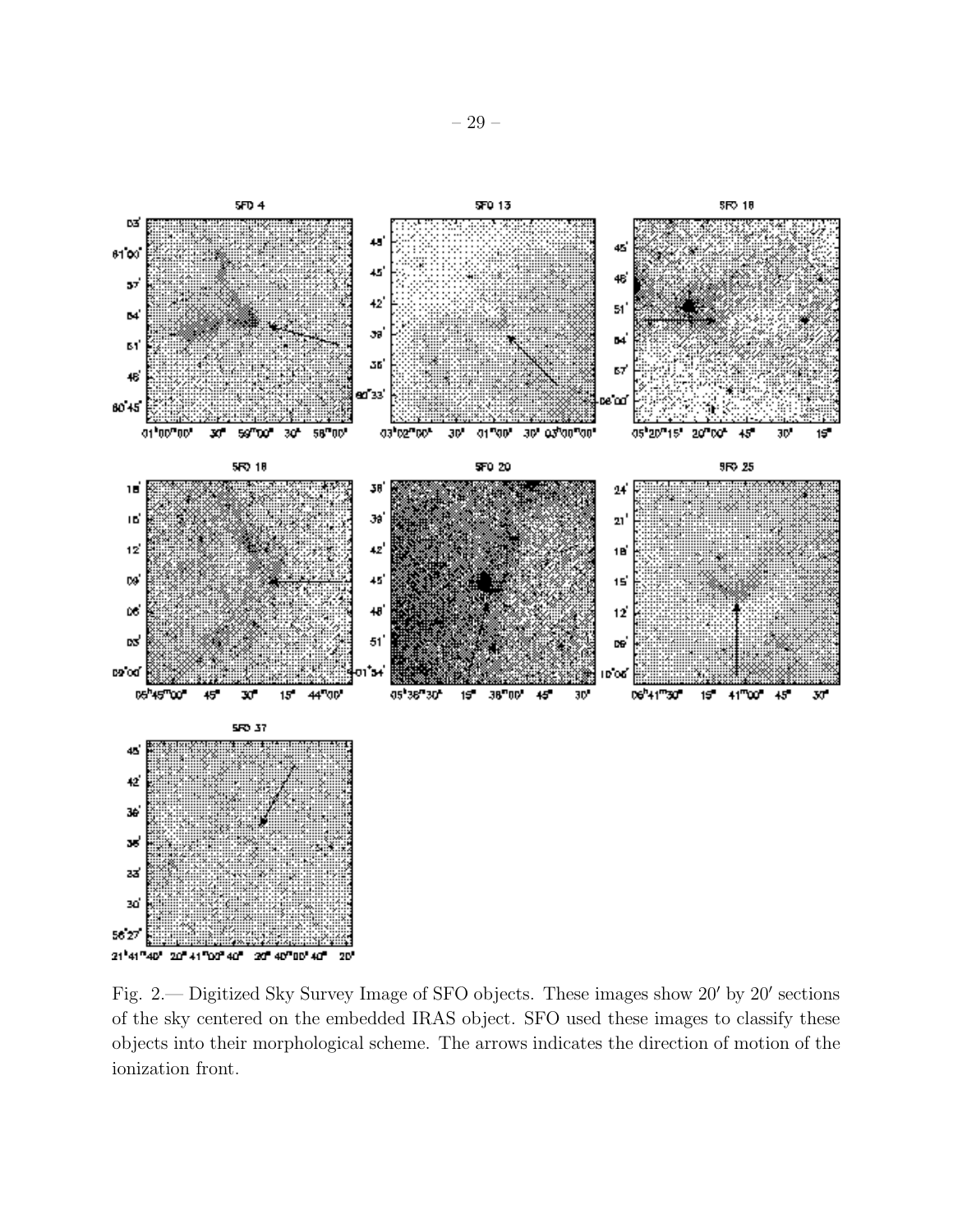

Fig. 3.— Line profiles of molecular transitions in the direction of the central IRAS source of SFO 4 (a) and SFO 13 (b).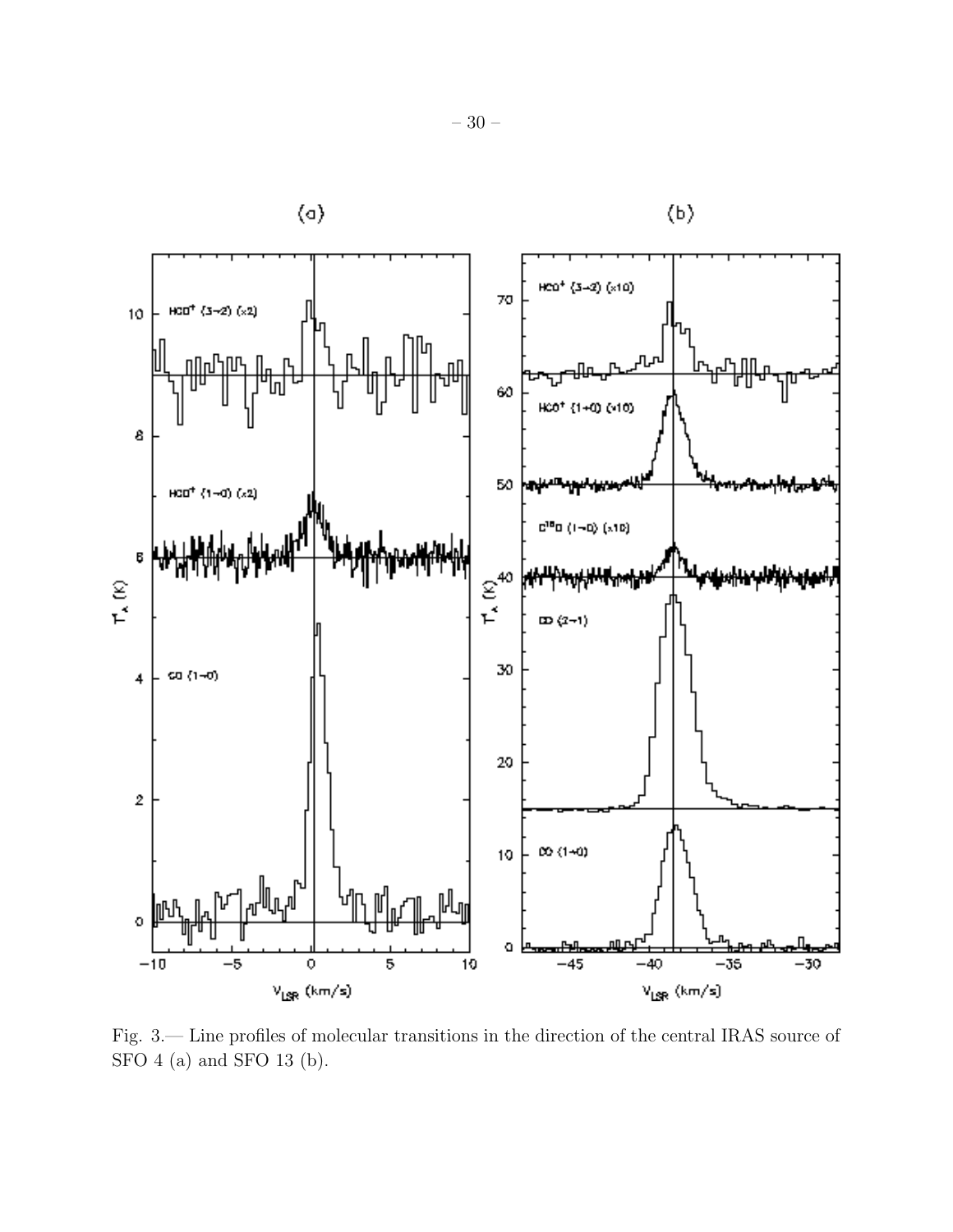

Fig. 4.— Integrated intensity maps of SFO 4 in various transitions and isotopomers of HCO<sup>+</sup>and CO. The IRAS source 00560+6037 is located at the center of each map. The CO ( $J = 1 \rightarrow 0$ ) map has a lowest contour of 1.9 K km s<sup>-1</sup> (3 $\sigma$ ) and increments of 1.3 K km s<sup>-1</sup> (2 $\sigma$ ). The HCO<sup>+</sup> ( $J = 1 \rightarrow 0$ ) map has a lowest contour of 0.6 K km s<sup>-1</sup> (3 $\sigma$ ) and increments of 0.2 K km s<sup>-1</sup> (1 $\sigma$ ). The HCO<sup>+</sup> ( $J = 3 \rightarrow 2$ ) map has a lowest contour of 0.7 K km s<sup>-1</sup> (2 $\sigma$ ) and increments of 0.3 K km s<sup>-1</sup> (1 $\sigma$ ).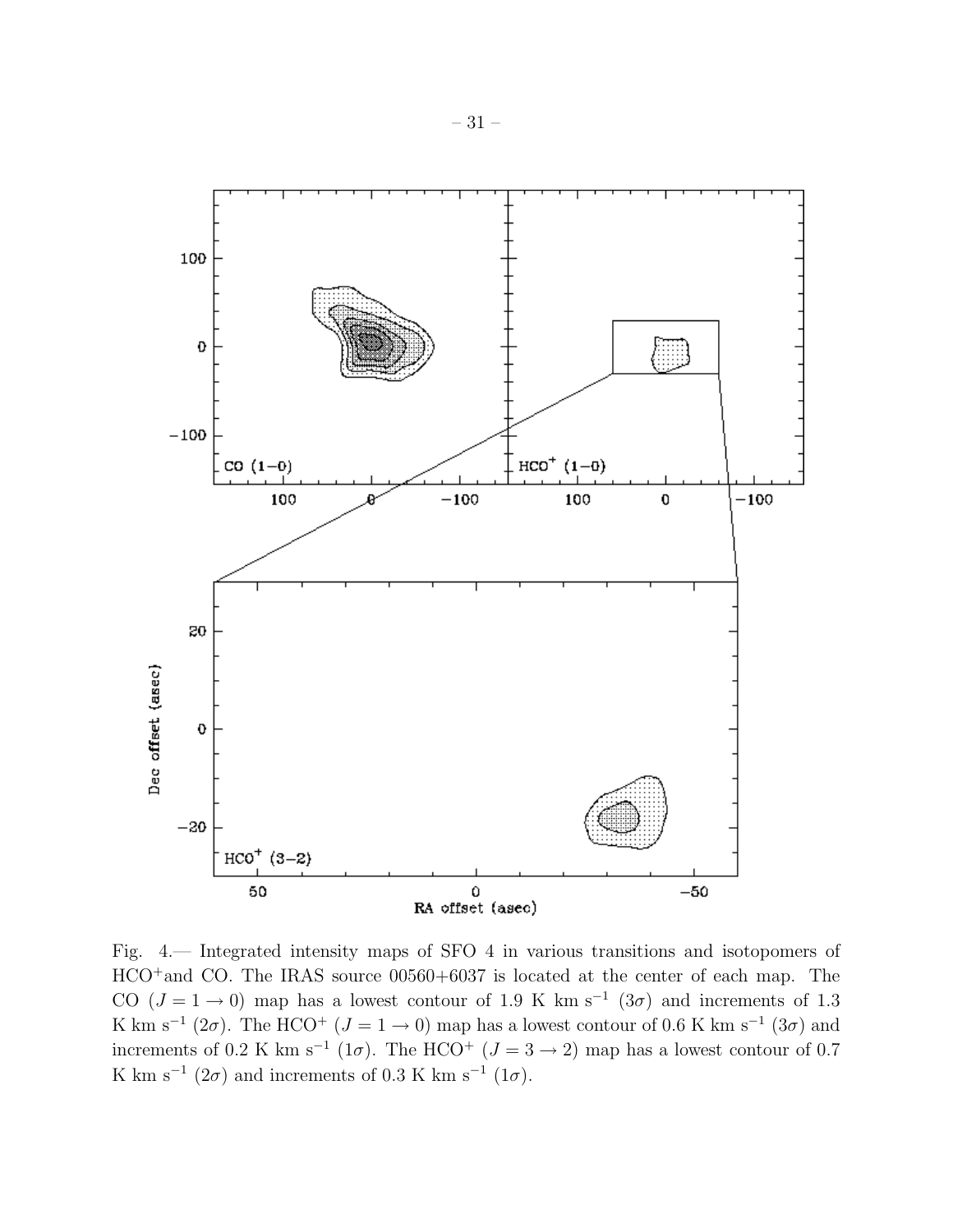

Fig. 5.— Integrated intensity maps of SFO 13 in various transitions and isotopomers of HCO<sup>+</sup>and CO. The IRAS source 02570+6028 is located at the center of each map. The CO ( $J = 1 \rightarrow 0$ ) map has a lowest contour of 4.6 K km s<sup>-1</sup> (3 $\sigma$ ) and increments of 4.6 K km s<sup>-1</sup> (3 $\sigma$ ). The CO (J = 2 → 1) map has a lowest contour of 2.1 K km s<sup>-1</sup> (3 $\sigma$ ) and increments of 5.0 K km s<sup>-1</sup> (7 $\sigma$ ). The C<sup>18</sup>O ( $J = 1 \rightarrow 0$ ) map has a lowest contour of 0.6 K km s<sup>-1</sup> (3 $\sigma$ ) and increments of 0.2 K km s<sup>-1</sup> (1 $\sigma$ ). The HCO<sup>+</sup> (J = 1 → 0) map has a lowest contour of 0.4 K km s<sup>-1</sup> (3 $\sigma$ ) and increments of 0.4 K km s<sup>-1</sup> (3 $\sigma$ ). The HCO<sup>+</sup> ( $J = 3 \rightarrow 2$ ) map has a lowest contour of 1.7 K km s<sup>-1</sup> (3 $\sigma$ ) and increments of 0.6 K km s<sup>-1</sup> (1 $\sigma$ ). The dotted rectangle in the HCO<sup>+</sup> ( $J = 1 \rightarrow 0$ ) map indicates the region over which the  $HCO<sup>+</sup>$  centroid is shown in Figure 6.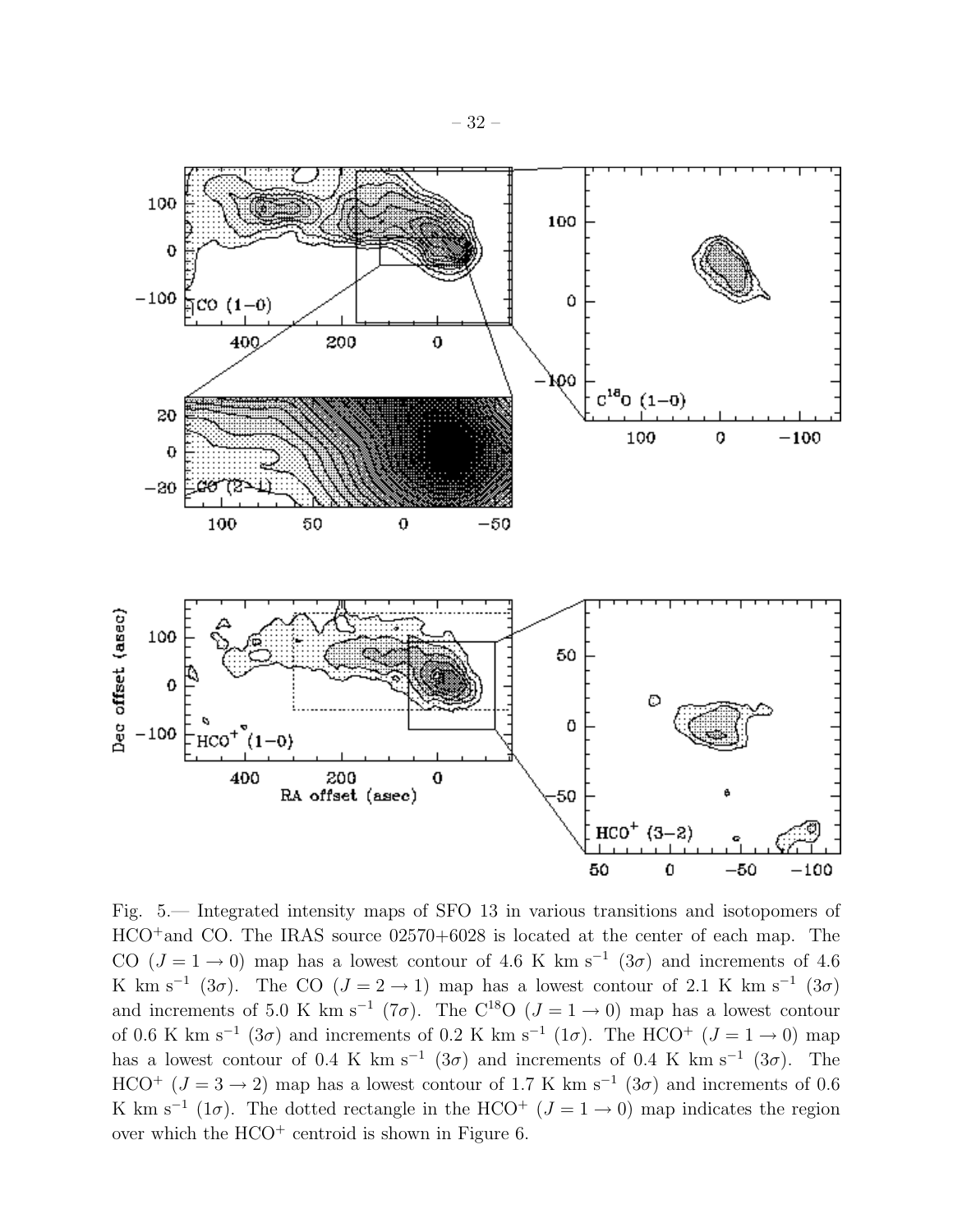

Fig. 6.— The SFO 13 centroid velocity integrated over the line core of HCO<sup>+</sup> ( $J = 1 \rightarrow 0$ ). The line of sight velocity has been subtracted out and the contours and greyscale are indicated on the wedge to the right of the figure.



Fig. 7.— The SFO 13 CO ( $J = 2 \rightarrow 1$ ) line wing emission. The blue lobe, indicated by dotted lines, is the integrated intensity in the range of  $-48$  to  $-39.5$  km s<sup>-1</sup>. The red lobe, indicated by solid lines, is the integrated intensity in the range from –37.5 to –28 km s<sup>−</sup><sup>1</sup> . The lowest contour in each case is the half power contour. The x indicates the HCO<sup>+</sup> ( $J = 3 \rightarrow 2$ ) peak integrated intensity position.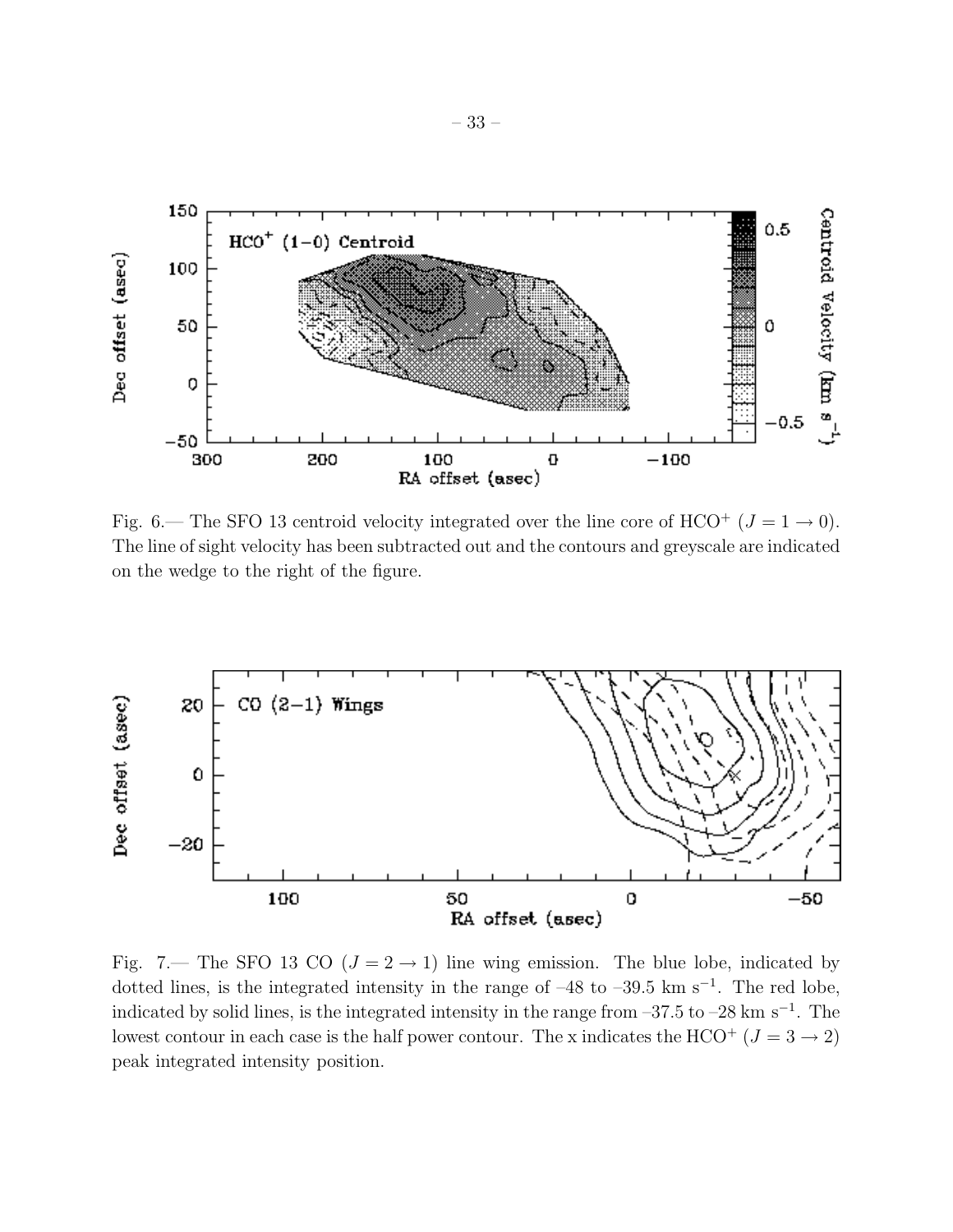

Fig. 8.— Line profiles of molecular transitions in the direction of the central IRAS source of SFO 16 (a) and SFO 18 (b).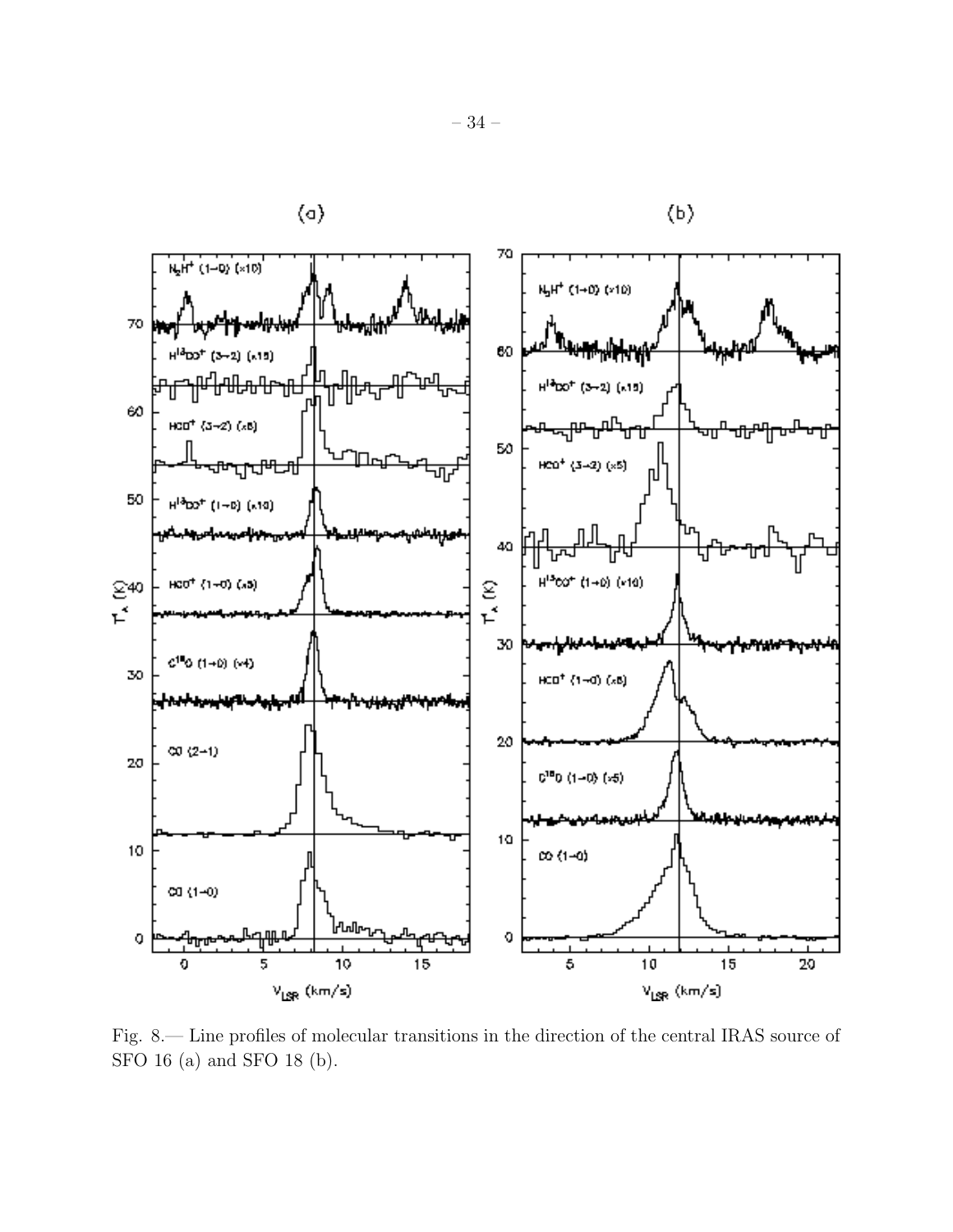

Fig. 9.— Integrated intensity maps of SFO 16 in various transitions and isotopomers of HCO<sup>+</sup>and CO. The IRAS source 05173–0555 is located at the center of each map. The CO  $(J = 1 \rightarrow 0)$  map has a lowest contour of 4.3 K km s<sup>-1</sup> (3 $\sigma$ ) and increments of 1.4 K km s<sup>-1</sup> (1 $\sigma$ ). The CO (J = 2 → 1) map has a lowest contour of 6.0 K km s<sup>-1</sup> (12 $\sigma$ ) and increments of 2.5 K km s<sup>-1</sup> (5 $\sigma$ ). The C<sup>18</sup>O ( $J = 1 \rightarrow 0$ ) map has a lowest contour of 0.6 K km s<sup>-1</sup> (3 $\sigma$ ) and increments of 0.2 K km s<sup>-1</sup> (1 $\sigma$ ). The HCO<sup>+</sup> (J = 1 → 0) map has a lowest contour of 0.4 K km s<sup>-1</sup> (3 $\sigma$ ) and increments of 0.3 K km s<sup>-1</sup> (2 $\sigma$ ). The HCO<sup>+</sup> ( $J = 3 \rightarrow 2$ ) map has a lowest contour of 0.9 K km s<sup>-1</sup> (3 $\sigma$ ) and increments of 0.3 K km s<sup>-1</sup> (1 $\sigma$ ). The dotted rectangle in the HCO<sup>+</sup> ( $J = 1 \rightarrow 0$ ) map indicates the region over which the  $HCO<sup>+</sup>$  centroid is shown in figure 10. The dashed contour in the HCO<sup>+</sup> ( $J = 3 \rightarrow 2$ ) indicates the half power contour of the N<sub>2</sub>H<sup>+</sup> ( $J = 1 \rightarrow 0$ ) emission.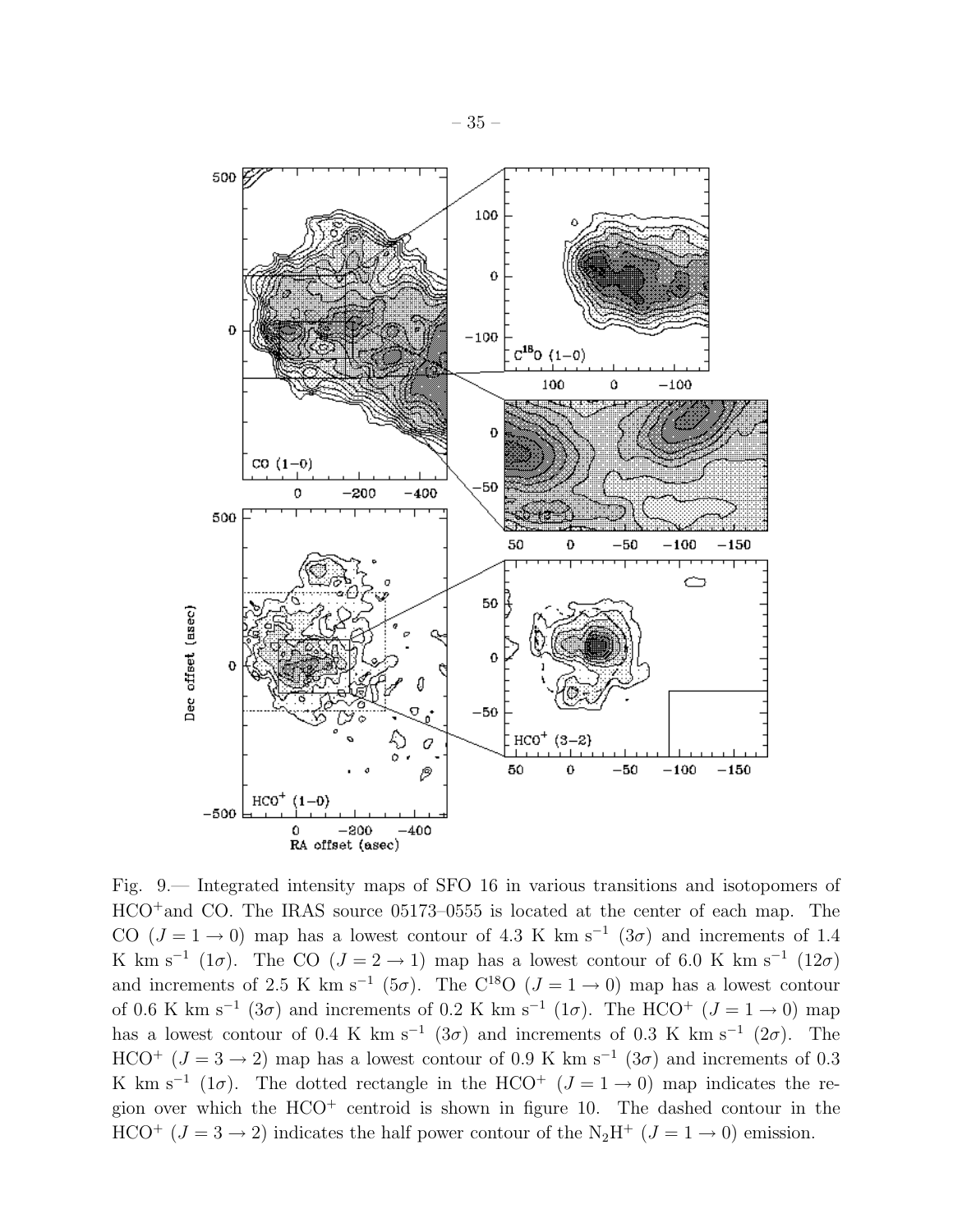

Fig. 10.— The SFO 16 centroid velocity integrated over the line core of HCO<sup>+</sup> ( $J = 1 \rightarrow 0$ ). The line of sight velocity has been subtracted out and the contours and greyscale are indicated on the wedge to the right of the figure.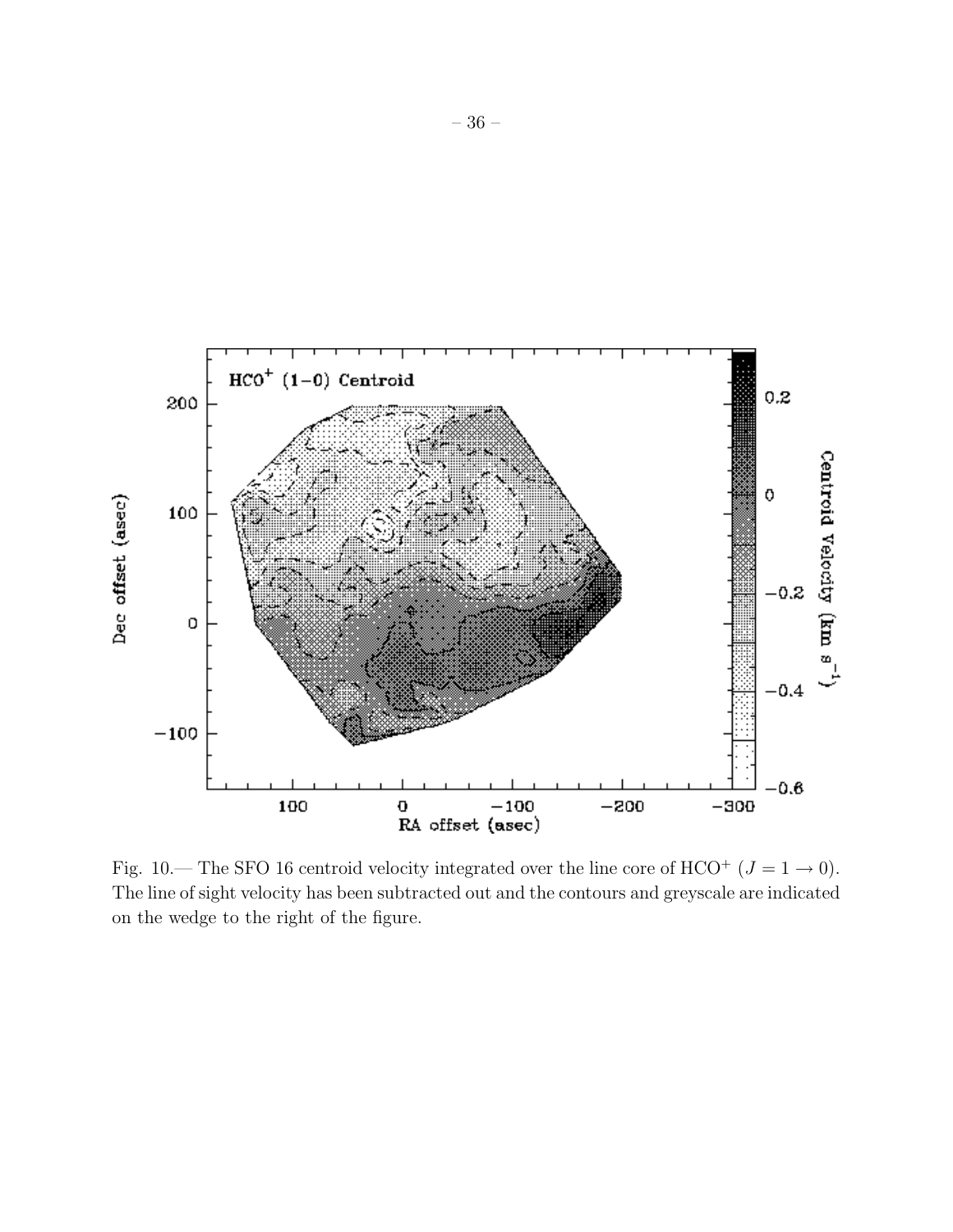

Fig. 11.— The SFO 16 CO ( $J = 2 \rightarrow 1$ ) line wing emission. The blue lobe, indicated by dotted lines, is the integrated intensity in the range of  $-2$  to 7.2 km s<sup> $-1$ </sup>. The red lobe, indicated by solid lines, is the integrated intensity in the range from 9 to 18 km s<sup>-1</sup>. The lowest contour in each case is the half power contour. The x indicates the HCO<sup>+</sup> ( $J = 3 \rightarrow 2$ ) peak integrated intensity position.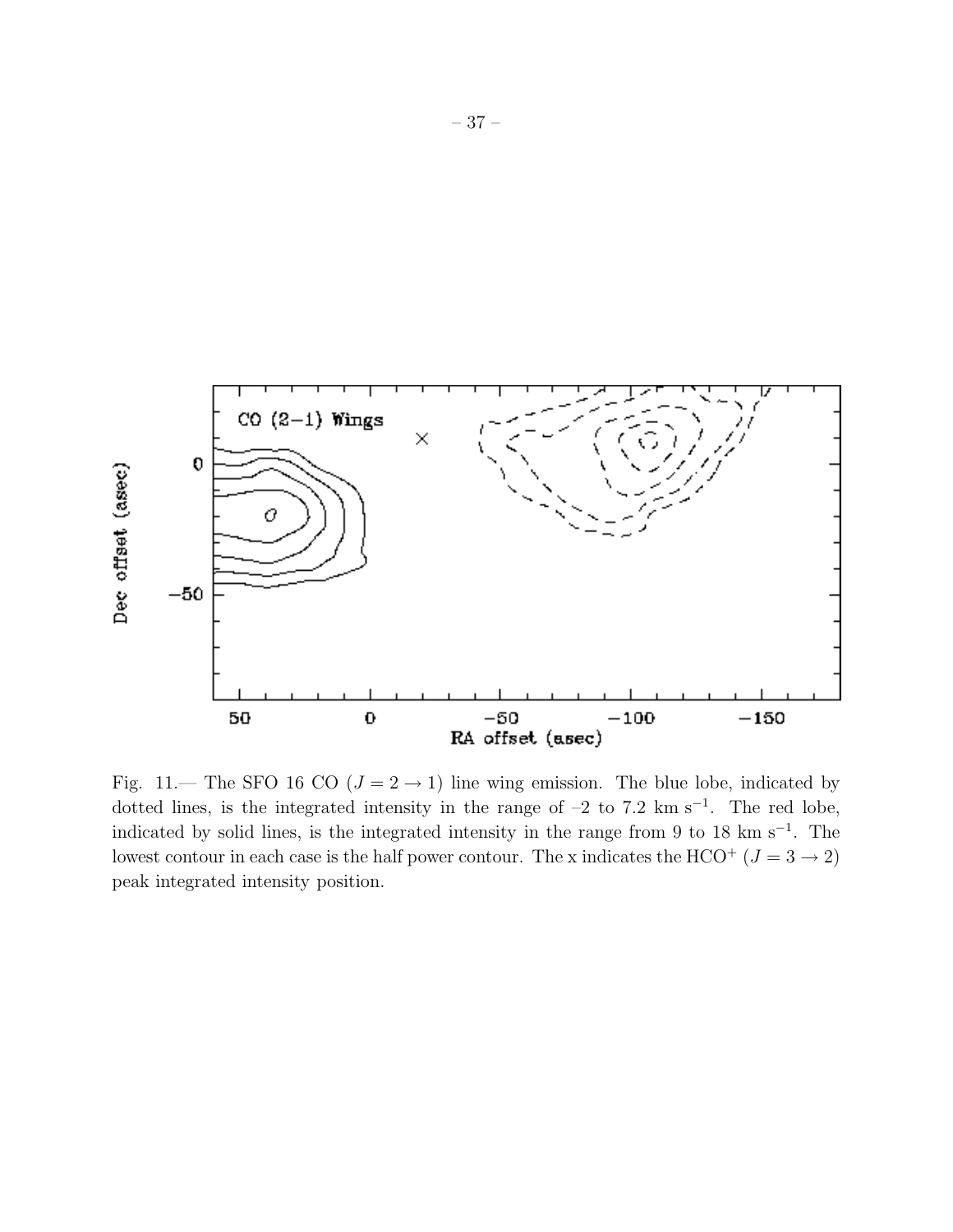

Fig. 12.— Integrated intensity maps of SFO 18 in various transitions and isotopomers of HCO<sup>+</sup>and CO. The IRAS source 05417+0907 is located at the center of each map. The CO  $(J = 1 \rightarrow 0)$  map has a lowest contour of 1.8 K km s<sup>-1</sup>  $(3\sigma)$  and increments of 1.8 K km s<sup>-1</sup> (3 $\sigma$ ). The C<sup>18</sup>O ( $J = 1 \rightarrow 0$ ) map has a lowest contour of 0.4 K km s<sup>-1</sup> (3 $\sigma$ ) and increments of 0.1 K km s<sup>-1</sup> (1 $\sigma$ ). The HCO<sup>+</sup> ( $J = 1 \rightarrow 0$ ) map has a lowest contour of 0.7 K km s<sup>-1</sup> (3 $\sigma$ ) and increments of 0.5 K km s<sup>-1</sup> (2 $\sigma$ ). The HCO<sup>+</sup> (J = 3  $\rightarrow$  2) map has a lowest contour of 1.6 K km s<sup>-1</sup> (3 $\sigma$ ) and increments of 0.5 K km s<sup>-1</sup> (1 $\sigma$ ). The dotted rectangle in the HCO<sup>+</sup> ( $J = 1 \rightarrow 0$ ) map indicates the region over which the HCO<sup>+</sup> centroid is shown in figure 13. The dashed contour in the HCO<sup>+</sup> ( $J = 3 \rightarrow 2$ ) indicates the half power contour of the N<sub>2</sub>H<sup>+</sup> ( $J = 1 \rightarrow 0$ ) emission.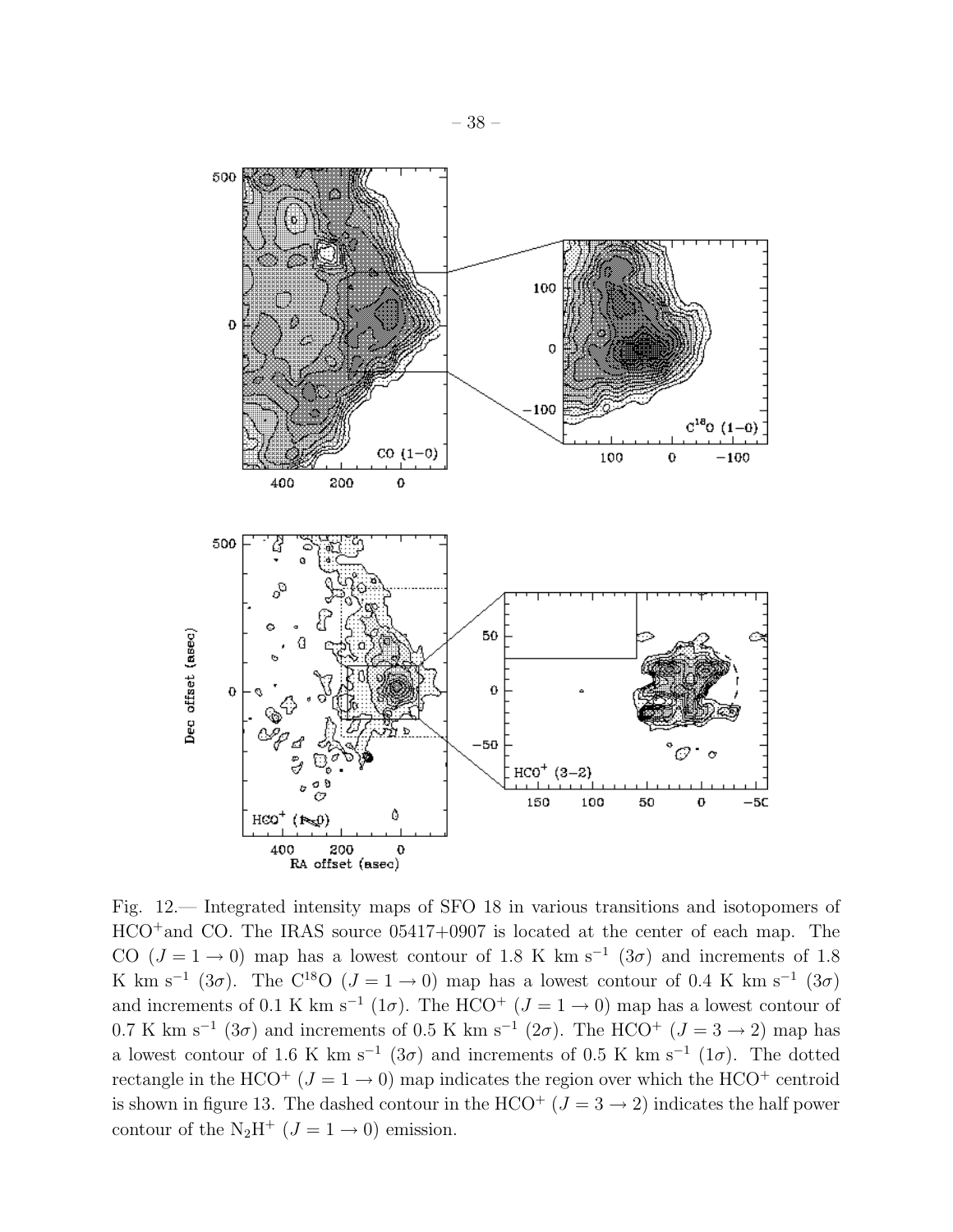

Fig. 13.— The SFO 18 centroid velocity integrated over the line core of HCO<sup>+</sup> ( $J = 1 \rightarrow 0$ ). The line of sight velocity has been subtracted out and the contours and greyscale are indicated on the wedge to the right of the figure.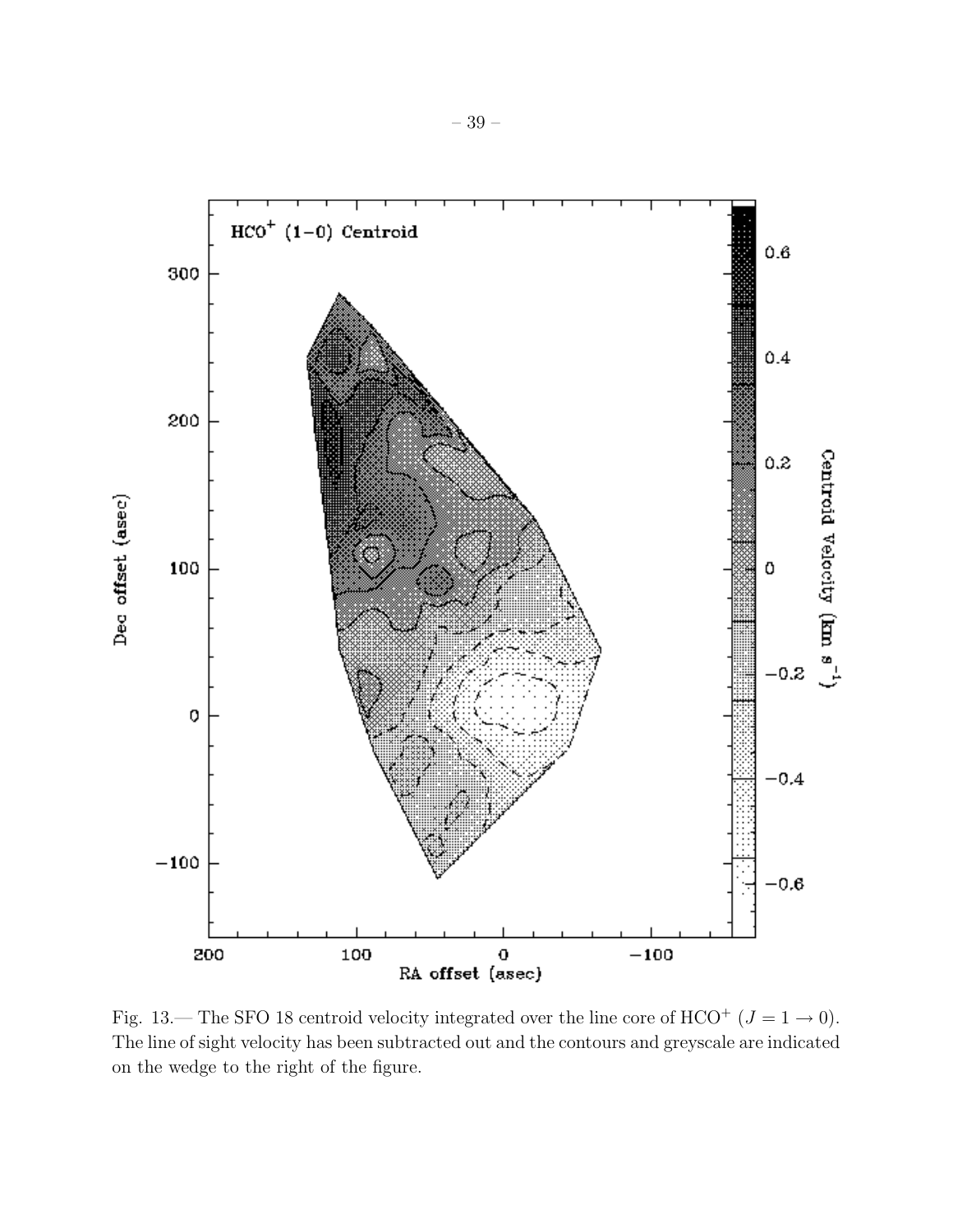

Fig. 14.— The SFO 18 CO ( $J = 1 \rightarrow 0$ ) line wing emission. The blue lobe, indicated by dotted lines, is the integrated intensity in the range of 2 to 11 km s<sup>-1</sup>. The red lobe, indicated by solid lines, is the integrated intensity in the range from 13 to 22 km s<sup>−</sup><sup>1</sup> . The lowest contour in each case is the half power contour. The x indicates the C<sup>18</sup>O ( $J = 1 \rightarrow 0$ ) peak integrated intensity position.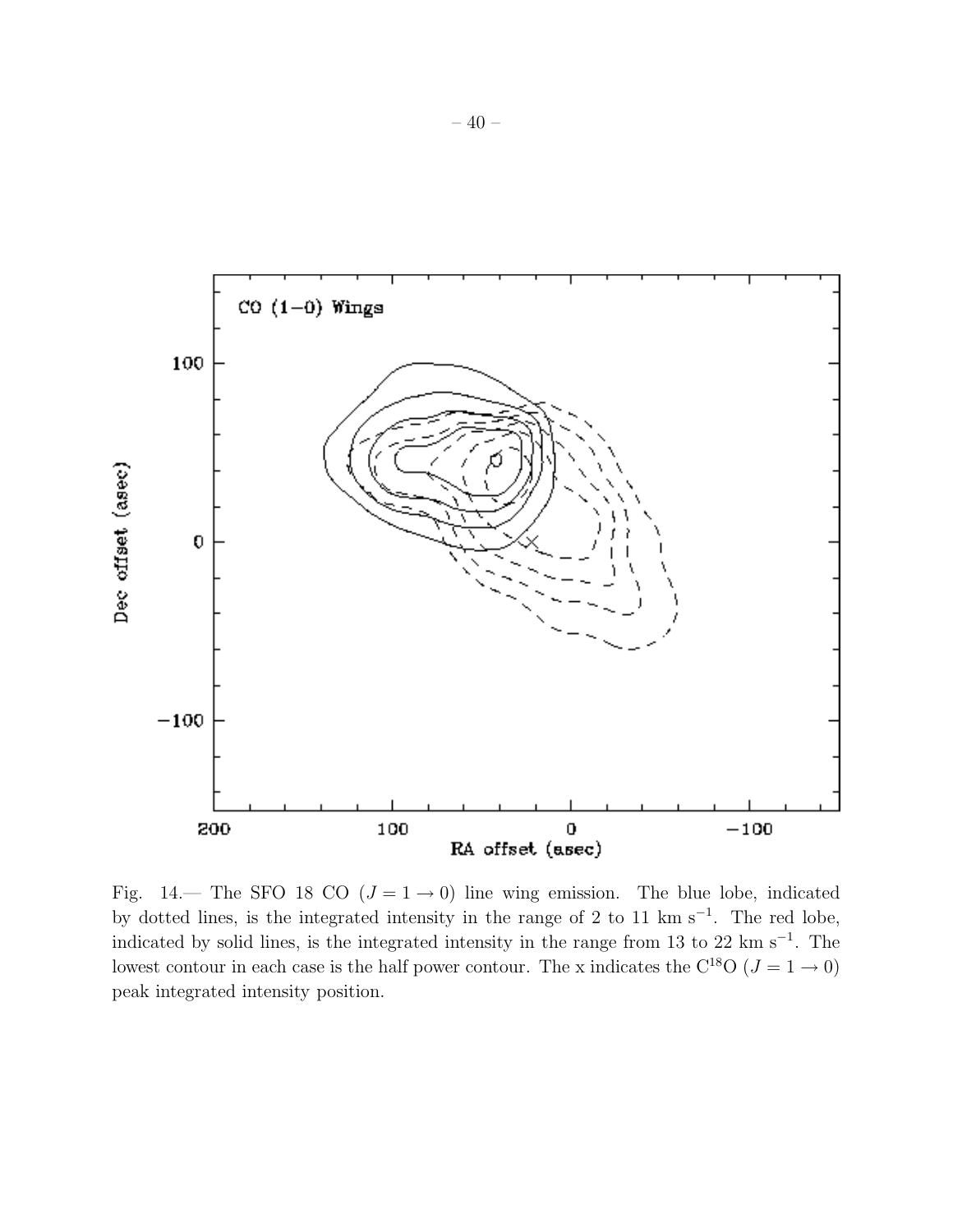

Fig. 15.— Line profiles of molecular transitions in the direction of the central IRAS source of SFO 20 (a) and SFO 25 (b).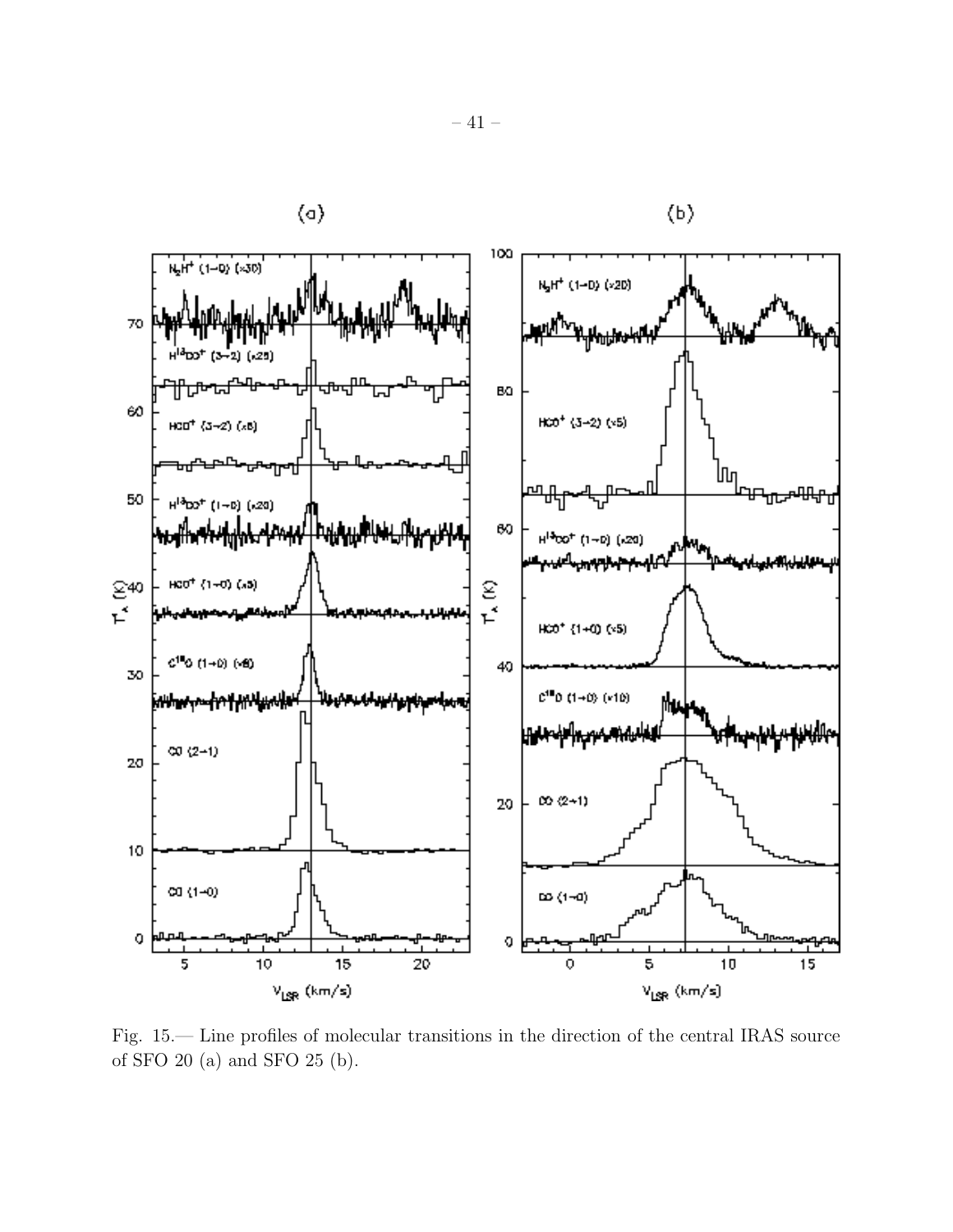

Fig. 16.— Integrated intensity maps of SFO 20 in various transitions and isotopomers of HCO<sup>+</sup>and CO. The IRAS source 05173–0555 is located at the center of each map. The CO  $(J = 1 \rightarrow 0)$  map has a lowest contour of 1.1 K km s<sup>-1</sup>  $(3\sigma)$  and increments of 1.1 K km s<sup>-1</sup> (3 $\sigma$ ). The CO (J = 2 → 1) map has a lowest contour of 1.0 K km s<sup>-1</sup> (3 $\sigma$ ) and increments of 3.4 K km s<sup>-1</sup> (10 $\sigma$ ). The C<sup>18</sup>O ( $J = 1 \rightarrow 0$ ) map has a lowest contour of 0.4 K km s<sup>-1</sup> (3 $\sigma$ ) and increments of 0.1 K km s<sup>-1</sup> (1 $\sigma$ ). The HCO<sup>+</sup> (J = 1 → 0) map has a lowest contour of 0.4 K km s<sup>-1</sup> (3 $\sigma$ ) and increments of 0.1 K km s<sup>-1</sup> (1 $\sigma$ ). The HCO<sup>+</sup> ( $J = 3 \rightarrow 2$ ) map has a lowest contour of 0.6 K km s<sup>-1</sup> (3 $\sigma$ ) and increments of 0.2 K km s<sup>-1</sup> (1 $\sigma$ ). The dotted rectangle in the HCO<sup>+</sup> ( $J = 1 \rightarrow 0$ ) map indicates the region over which the  $HCO<sup>+</sup>$  centroid is shown in figure 17.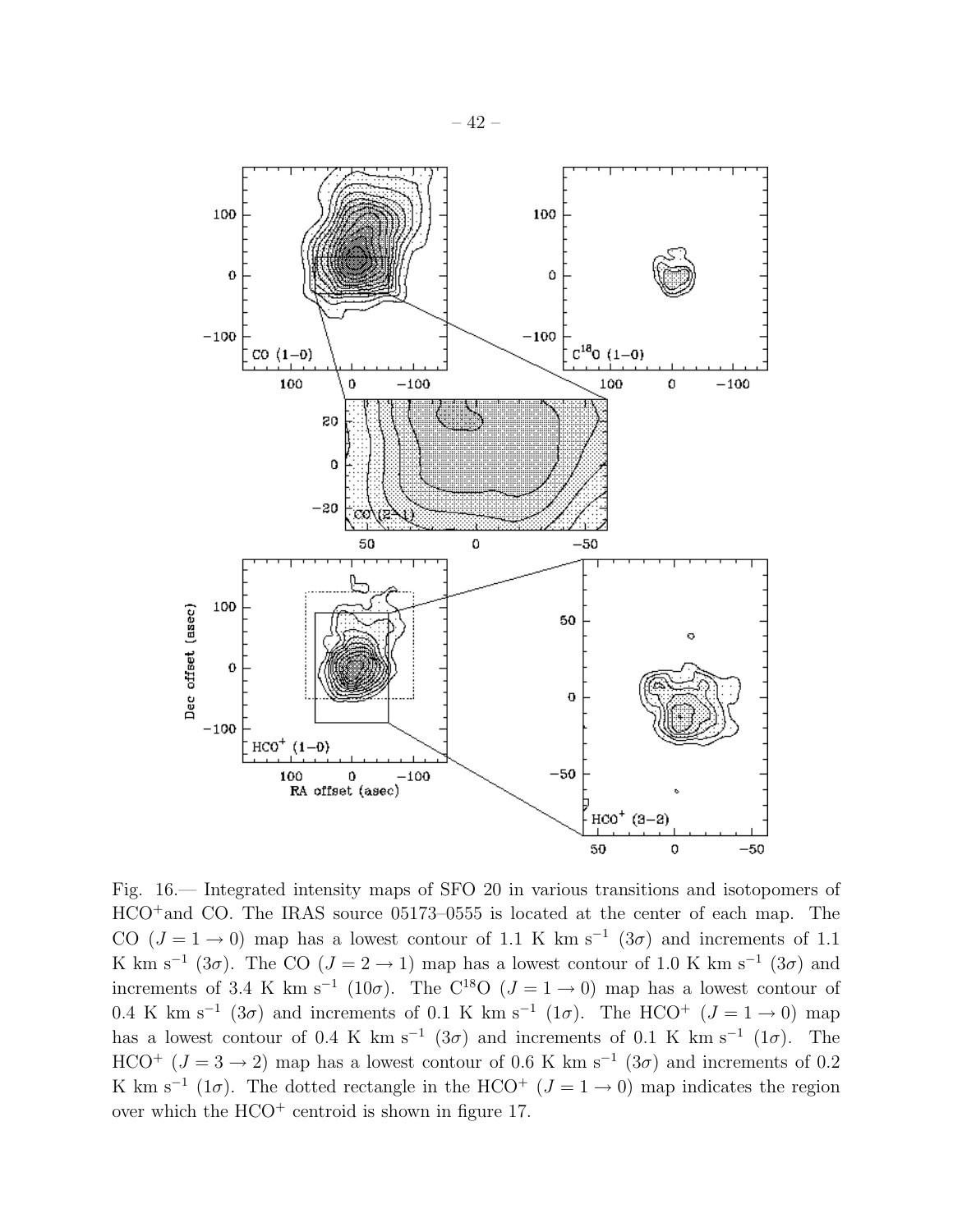

Fig. 17.— The SFO 20 centroid velocity integrated over the line core of HCO<sup>+</sup> ( $J = 1 \rightarrow 0$ ). The line of sight velocity has been subtracted out and the contours and greyscale are indicated on the wedge to the right of the figure.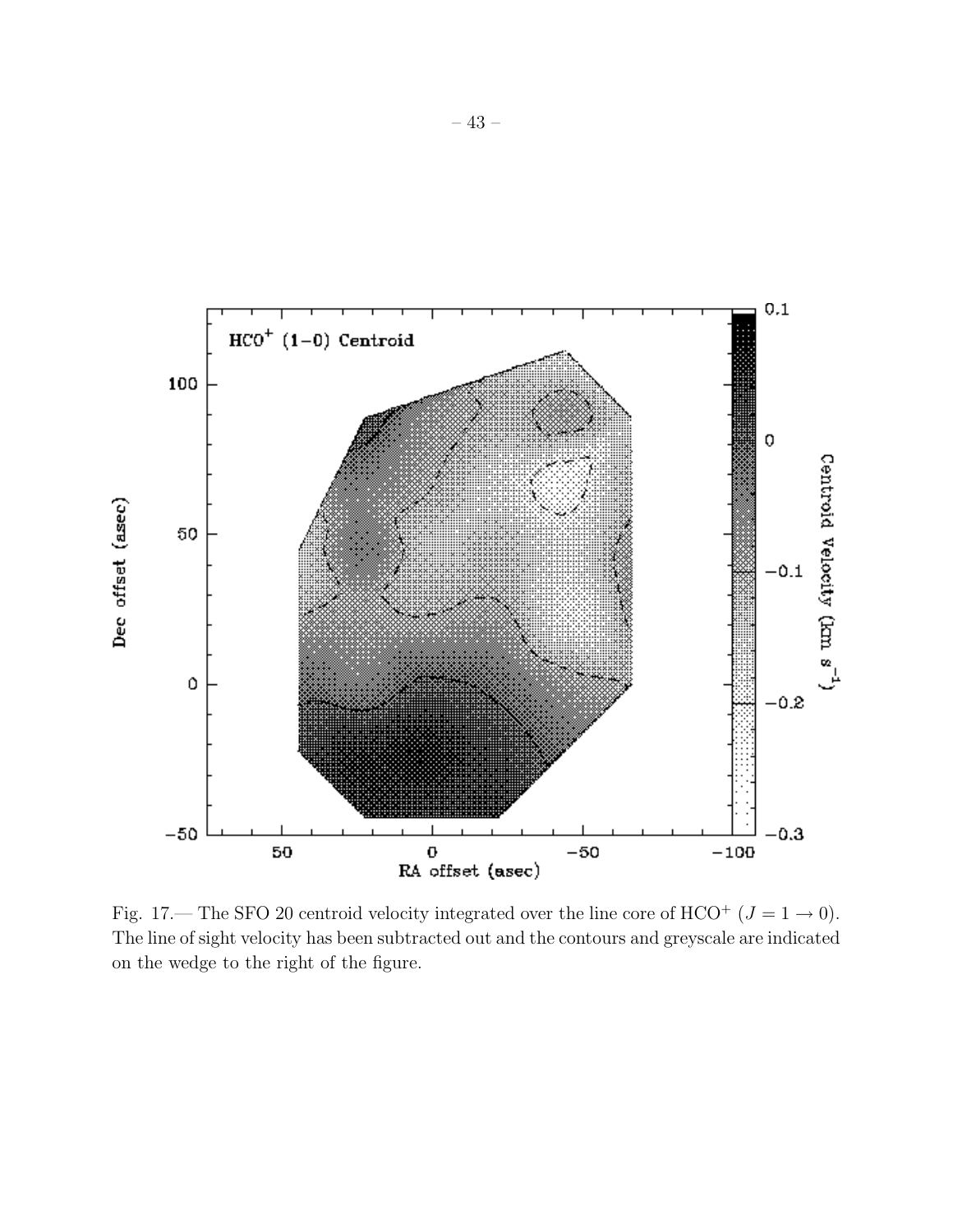

Fig. 18.— The SFO 20 CO  $(J = 2 \rightarrow 1)$  line wing emission. The blue lobe, indicated by dotted lines, is the integrated intensity in the range of 3 to 12 km s<sup>−</sup><sup>1</sup> . The red lobe, indicated by solid lines, is the integrated intensity in the range from 14 to 23 km s<sup>−</sup><sup>1</sup> . The lowest contour in each case is the half power contour. The x indicates the HCO<sup>+</sup> ( $J = 3 \rightarrow 2$ ) peak integrated intensity position.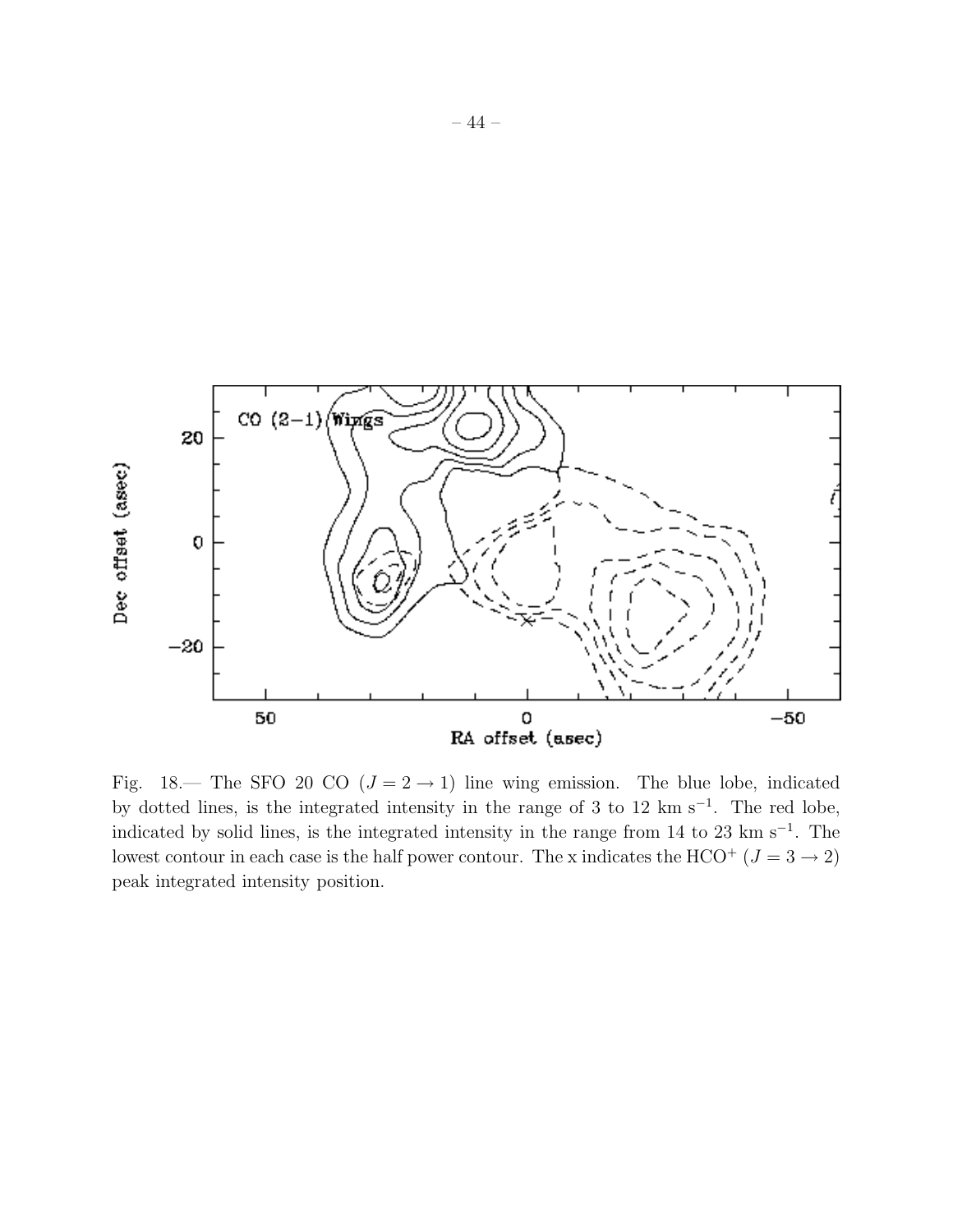

Fig. 19.— Integrated intensity maps of SFO 25 in various transitions and isotopomers of HCO<sup>+</sup>and CO. The IRAS source 06382+1017 is located at the center of each map. The CO ( $J = 1 \rightarrow 0$ ) map has a lowest contour of 3.6 K km s<sup>-1</sup> (3 $\sigma$ ) and increments of 6.1 K km s<sup>-1</sup> (5 $\sigma$ ). The CO (J = 2 → 1) map has a lowest contour of 1.7 K km s<sup>-1</sup> (3 $\sigma$ ) and increments of 5.6 K km s<sup>-1</sup> (10 $\sigma$ ). The C<sup>18</sup>O ( $J = 1 \rightarrow 0$ ) map has a lowest contour of 0.5 K km s<sup>-1</sup> (3 $\sigma$ ) and increments of 0.4 K km s<sup>-1</sup> (2 $\sigma$ ). The HCO<sup>+</sup> (J = 1 → 0) map has a lowest contour of 0.5 K km s<sup>-1</sup> (3 $\sigma$ ) and increments of 0.8 K km s<sup>-1</sup> (5 $\sigma$ ). The HCO<sup>+</sup> ( $J = 3 \rightarrow 2$ ) map has a lowest contour of 1.2 K km s<sup>-1</sup> (3 $\sigma$ ) and increments of 2.0 K km s<sup>-1</sup> (5 $\sigma$ ). The dashed contour in the HCO<sup>+</sup> ( $J = 3 \rightarrow 2$ ) indicates the half power contour of the N<sub>2</sub>H<sup>+</sup> ( $J = 1 \rightarrow 0$ ) emission.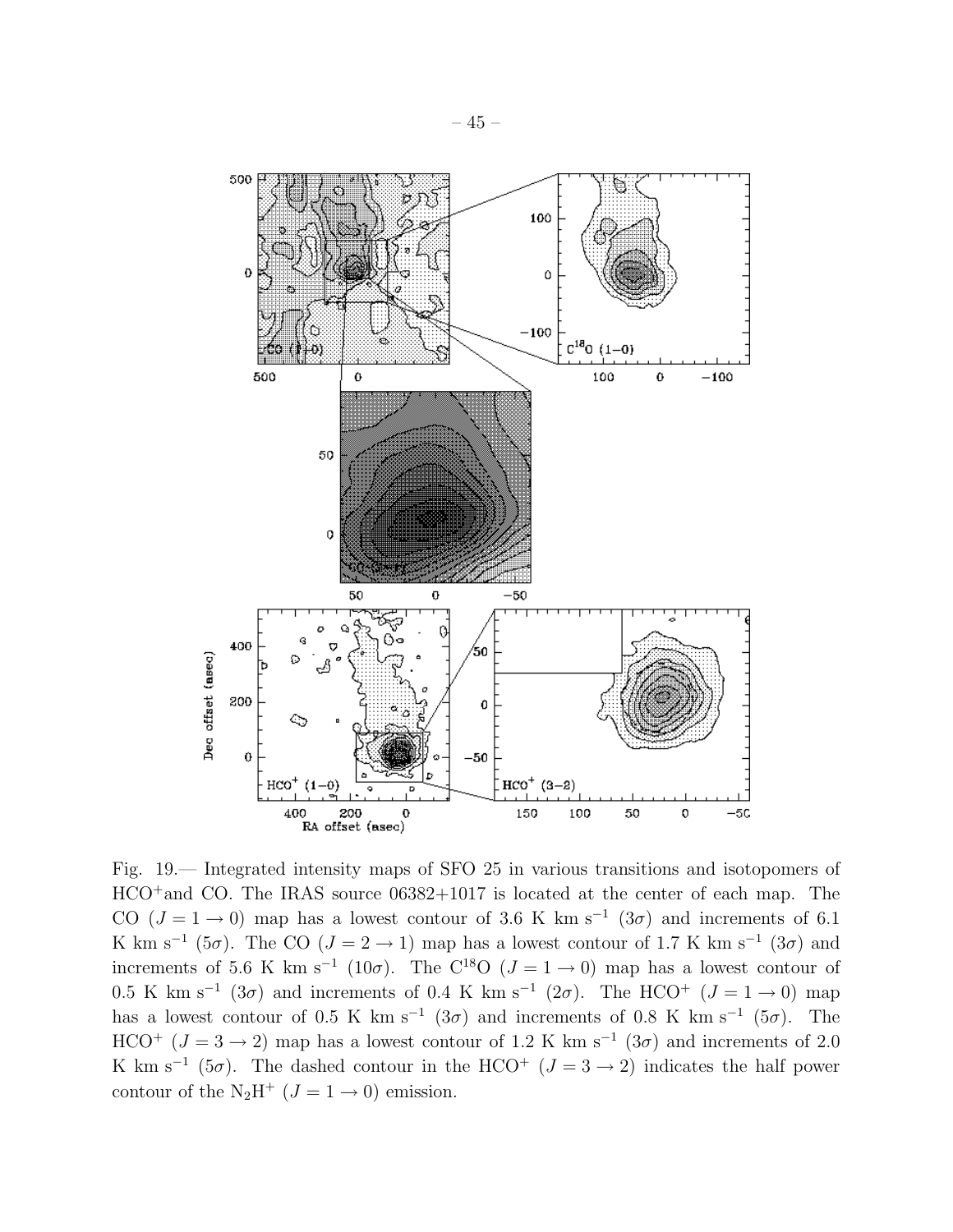

Fig. 20.— The SFO 25 CO ( $J = 2 \rightarrow 1$ ) line wing emission. The blue lobe, indicated by dotted lines, is the integrated intensity in the range of  $-2$  to  $-5.5$  km s<sup>-1</sup>. The red lobe, indicated by solid lines, is the integrated intensity in the range from 9 to 18 km s<sup>-1</sup>. The lowest contour in each case is the half power contour. The x indicates the HCO<sup>+</sup> ( $J = 3 \rightarrow 2$ ) peak integrated intensity position.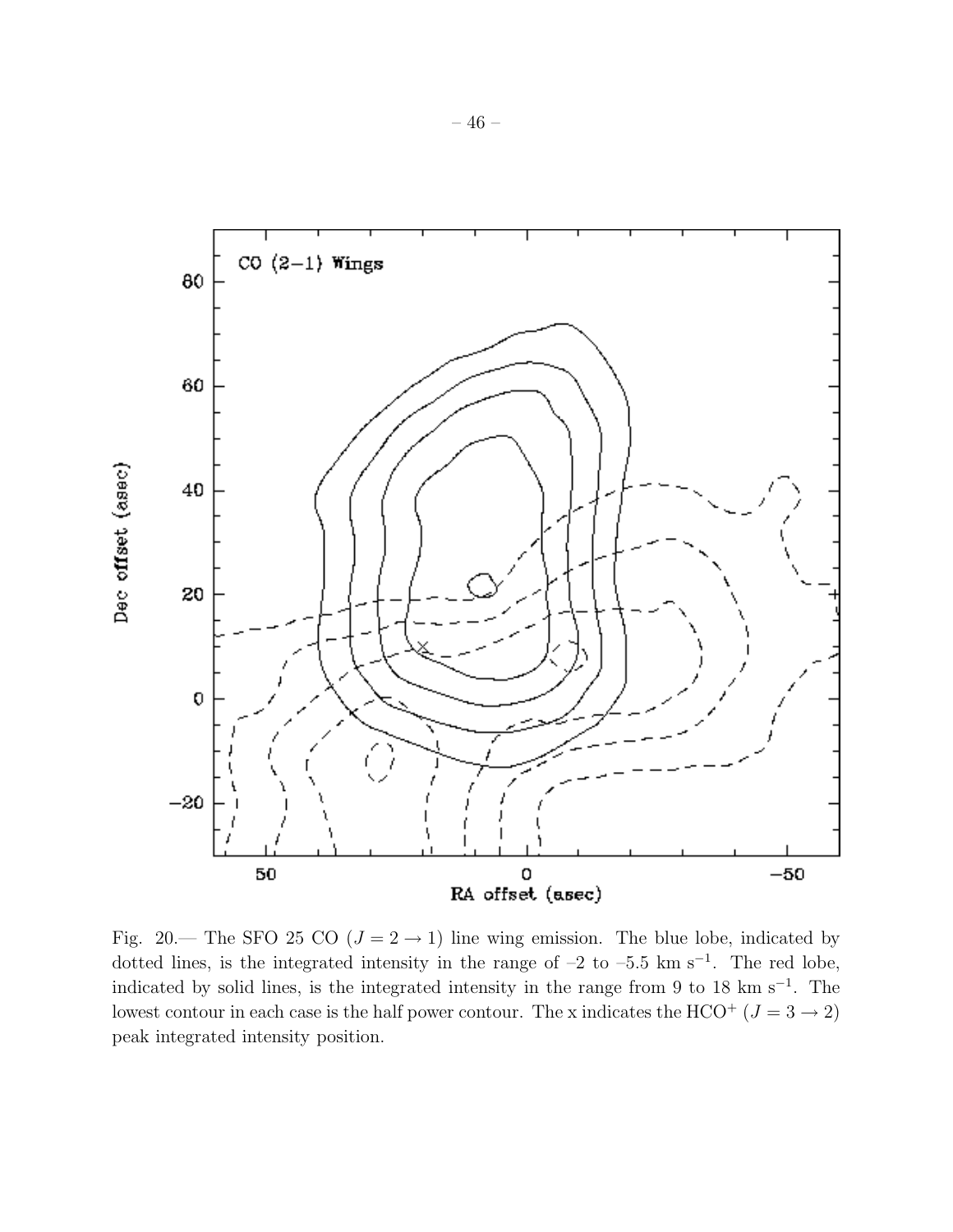

Fig. 21.— Line profiles of molecular transitions in the direction of the central IRAS source of SFO 37 (a) and B 335 (b).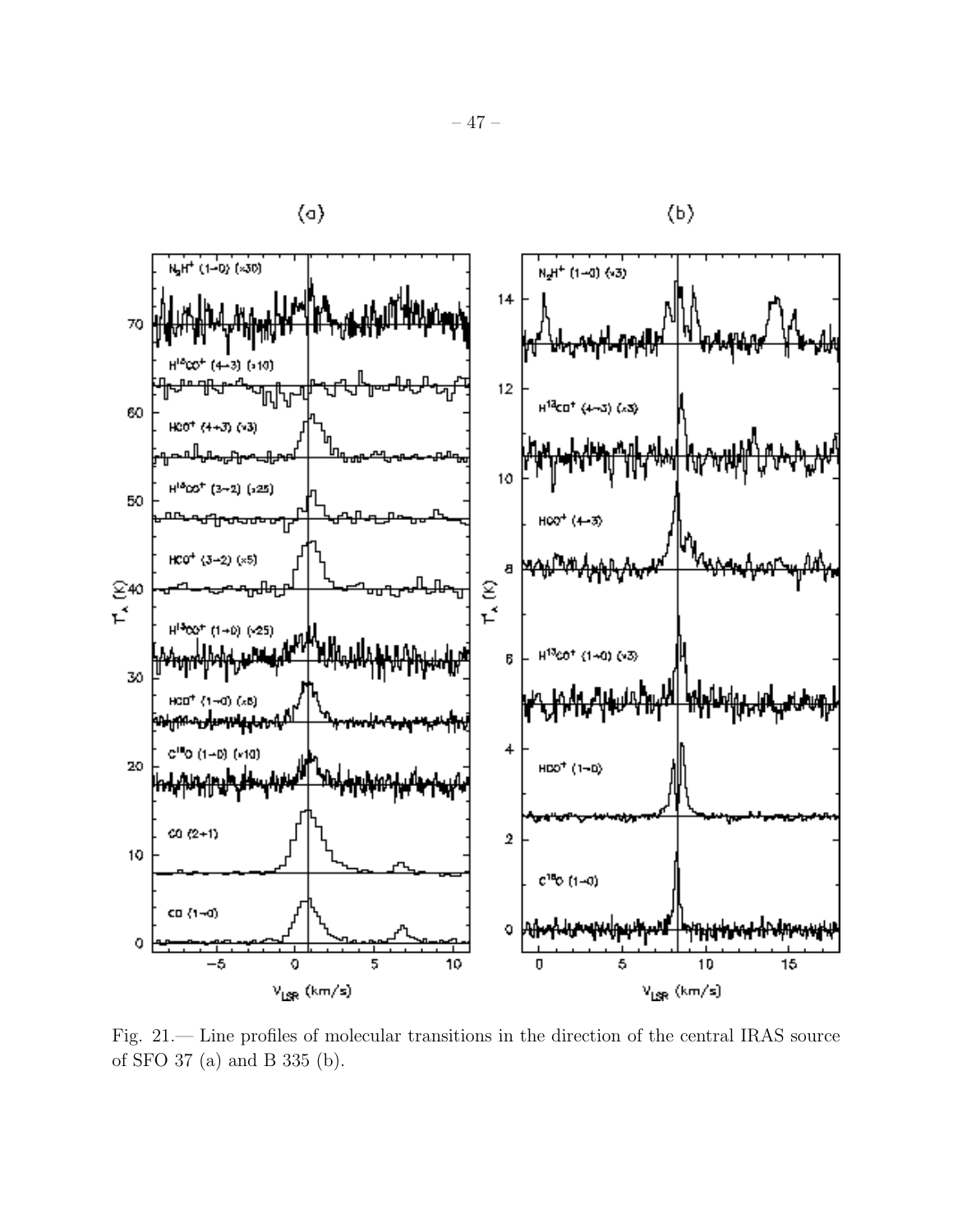

Fig. 22.— Integrated intensity maps of SFO 37 in various transitions and isotopomers of HCO<sup>+</sup>and CO. The IRAS source 21388+5622 is located at the center of each map. The CO  $(J = 1 \rightarrow 0)$  map has a lowest contour of 1.4 K km s<sup>-1</sup> (3 $\sigma$ ) and increments of 1.4 K km s<sup>-1</sup> (3 $\sigma$ ). The CO (J = 2 → 1) map has a lowest contour of 1.6 K km s<sup>-1</sup> (3 $\sigma$ ) and increments of 2.6 K km s<sup>-1</sup> (5 $\sigma$ ). The HCO<sup>+</sup> (J = 1 → 0) map has a lowest contour of 0.4 K km s<sup>-1</sup> (3 $\sigma$ ) and increments of 0.2 K km s<sup>-1</sup> (1 $\sigma$ ). The HCO<sup>+</sup> ( $J = 3 \rightarrow 2$ ) map has a lowest contour of 0.8 K km s<sup>-1</sup> (3 $\sigma$ ) and increments of 0.3 K km s<sup>-1</sup> (1 $\sigma$ ). The HCO<sup>+</sup> ( $J = 4 \rightarrow 3$ ) map has a lowest contour of 0.9 K km s<sup>-1</sup> (3 $\sigma$ ) and increments of 0.3 K km s<sup>-1</sup> (1 $\sigma$ ). The dotted rectangle in the HCO<sup>+</sup> ( $J = 1 \rightarrow 0$ ) map indicates the region over which the  $HCO<sup>+</sup>$  centroid is shown in figure 23.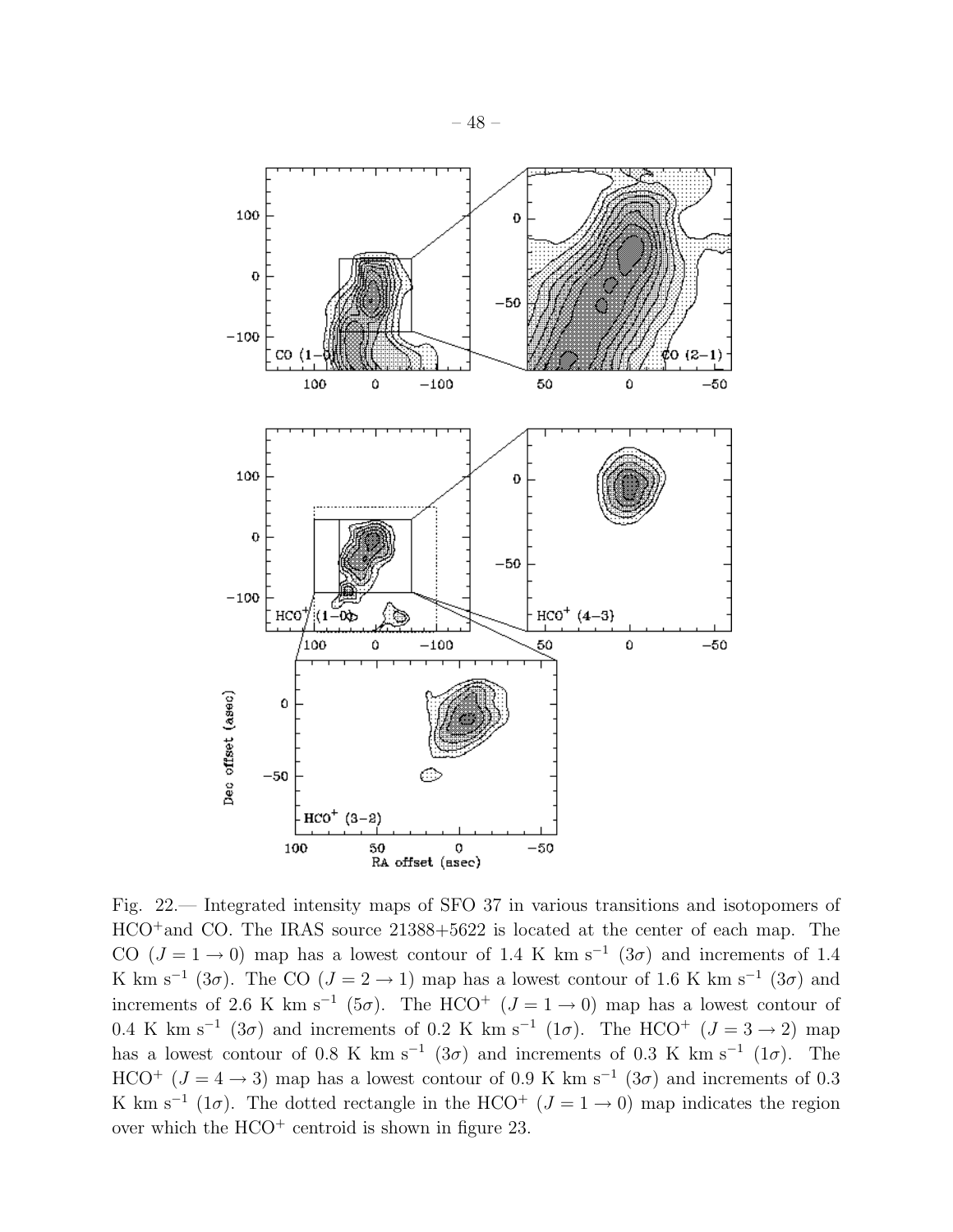

Fig. 23.— The SFO 37 centroid velocity integrated over the line core of HCO<sup>+</sup> ( $J = 1 \rightarrow 0$ ). The line of sight velocity has been subtracted out and the contours and greyscale are indicated on the wedge to the right of the figure.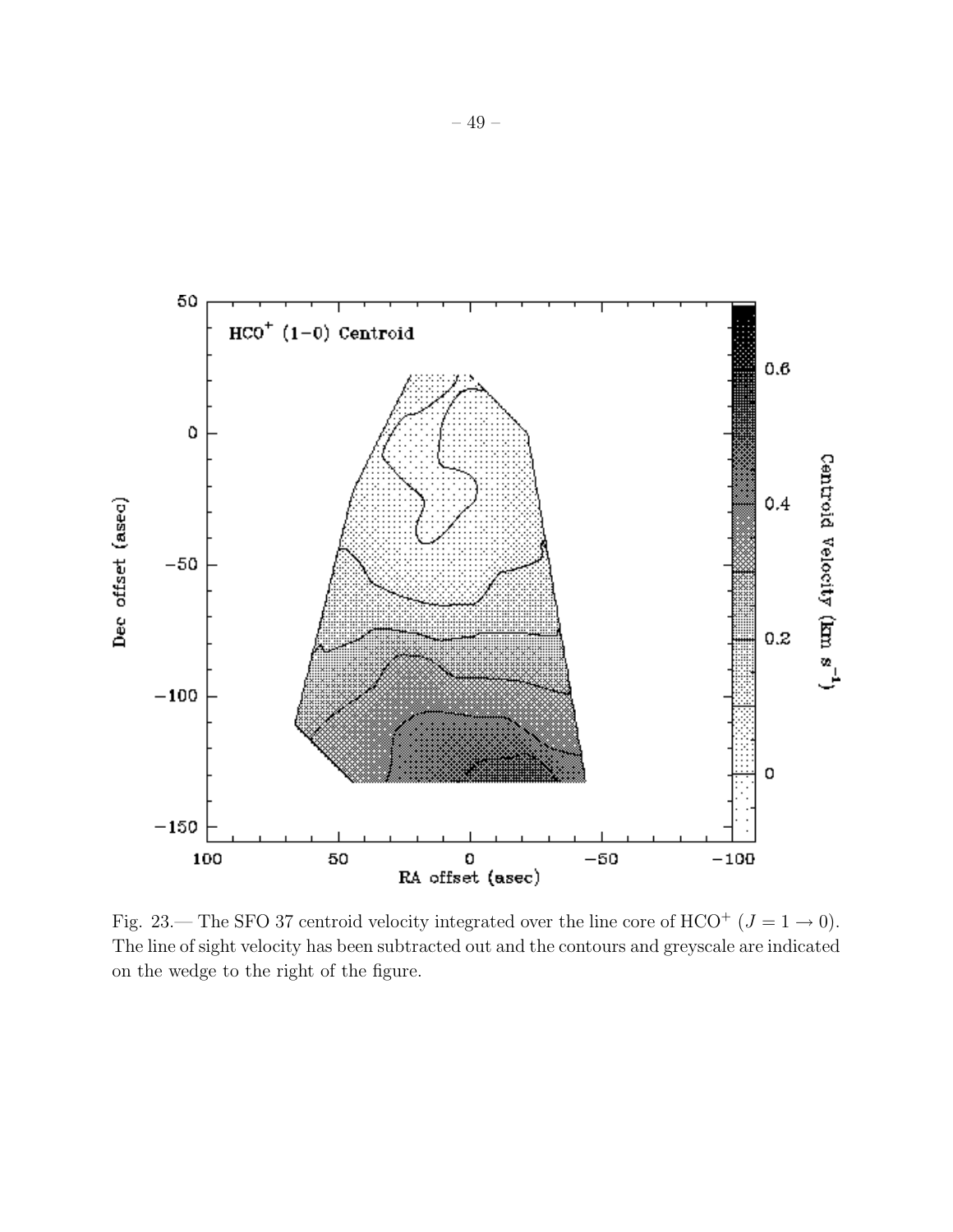

Fig. 24.— Integrated intensity maps of B335 in various transitions and isotopomers of HCO<sup>+</sup>and CO. The IRAS source 19345+0727 is located at the center of each map. The C<sup>18</sup>O ( $J = 1 \rightarrow 0$ ) map has a lowest contour of 0.6 K km s<sup>-1</sup> (3 $\sigma$ ) and increments of 0.2 K km s<sup>-1</sup> (1 $\sigma$ ). The HCO<sup>+</sup> ( $J = 1 \rightarrow 0$ ) map has a lowest contour of 0.3 K km s<sup>-1</sup> (3 $\sigma$ ) and increments of 0.1 K km s<sup>-1</sup> (1 $\sigma$ ). The HCO<sup>+</sup> ( $J = 4 \rightarrow 3$ ) map has a lowest contour of 0.8 K km s<sup>-1</sup> (3 $\sigma$ ) and increments of 0.3 K km s<sup>-1</sup> (1 $\sigma$ ). The dotted rectangle in the HCO<sup>+</sup> ( $J = 1 \rightarrow 0$ ) map indicates the region over which the HCO<sup>+</sup> centroid is shown in figure 25. The dashed contour in the C<sup>18</sup>O ( $J = 1 \rightarrow 0$ ) indicates the half power contour of the N<sub>2</sub>H<sup>+</sup> ( $J = 1 \rightarrow 0$ ) emission.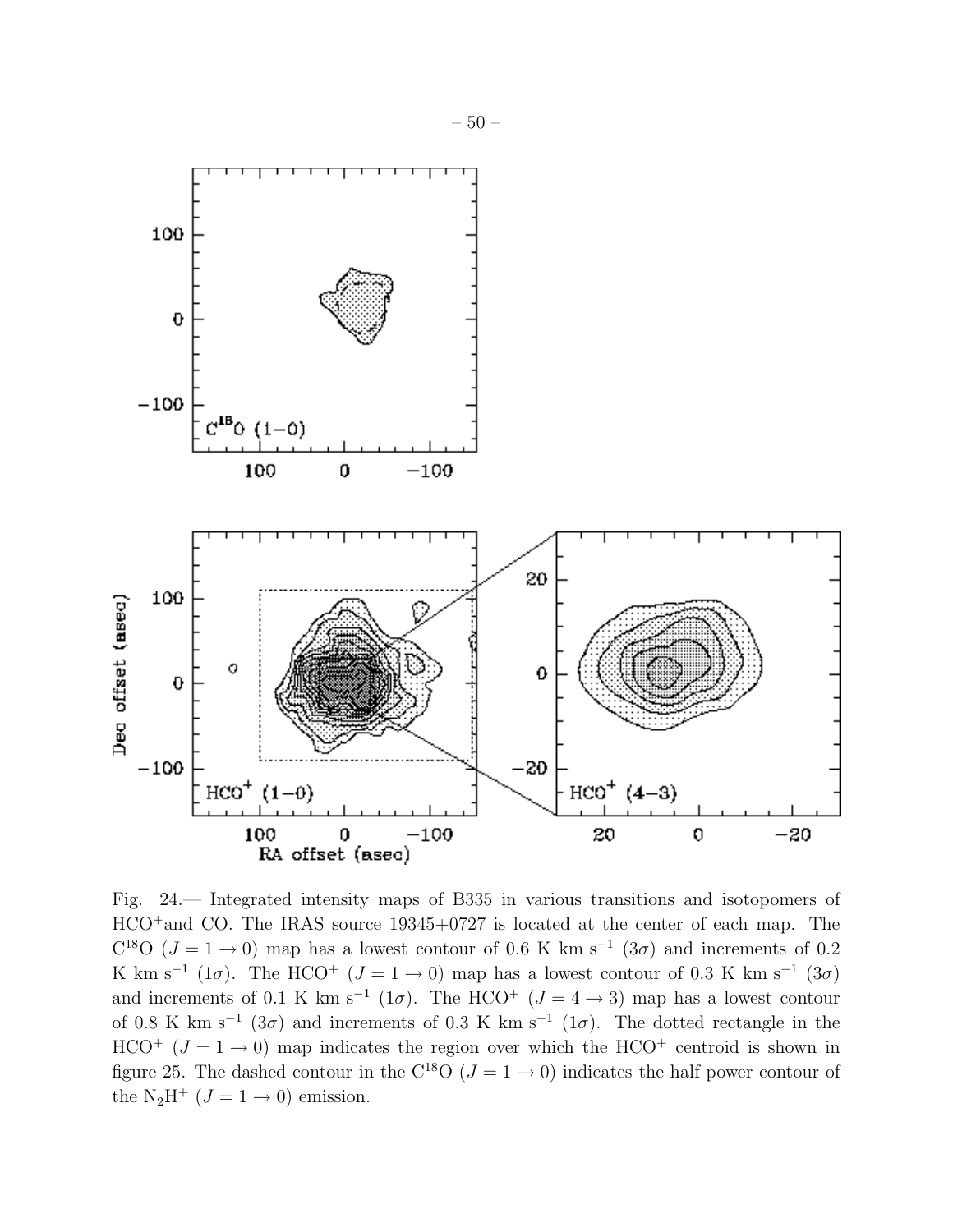

Fig. 25.— The B335 centroid velocity integrated over the line core of HCO<sup>+</sup> ( $J = 1 \rightarrow 0$ ). The line of sight velocity has been subtracted out and the contours and greyscale are indicated on the wedge to the right of the figure.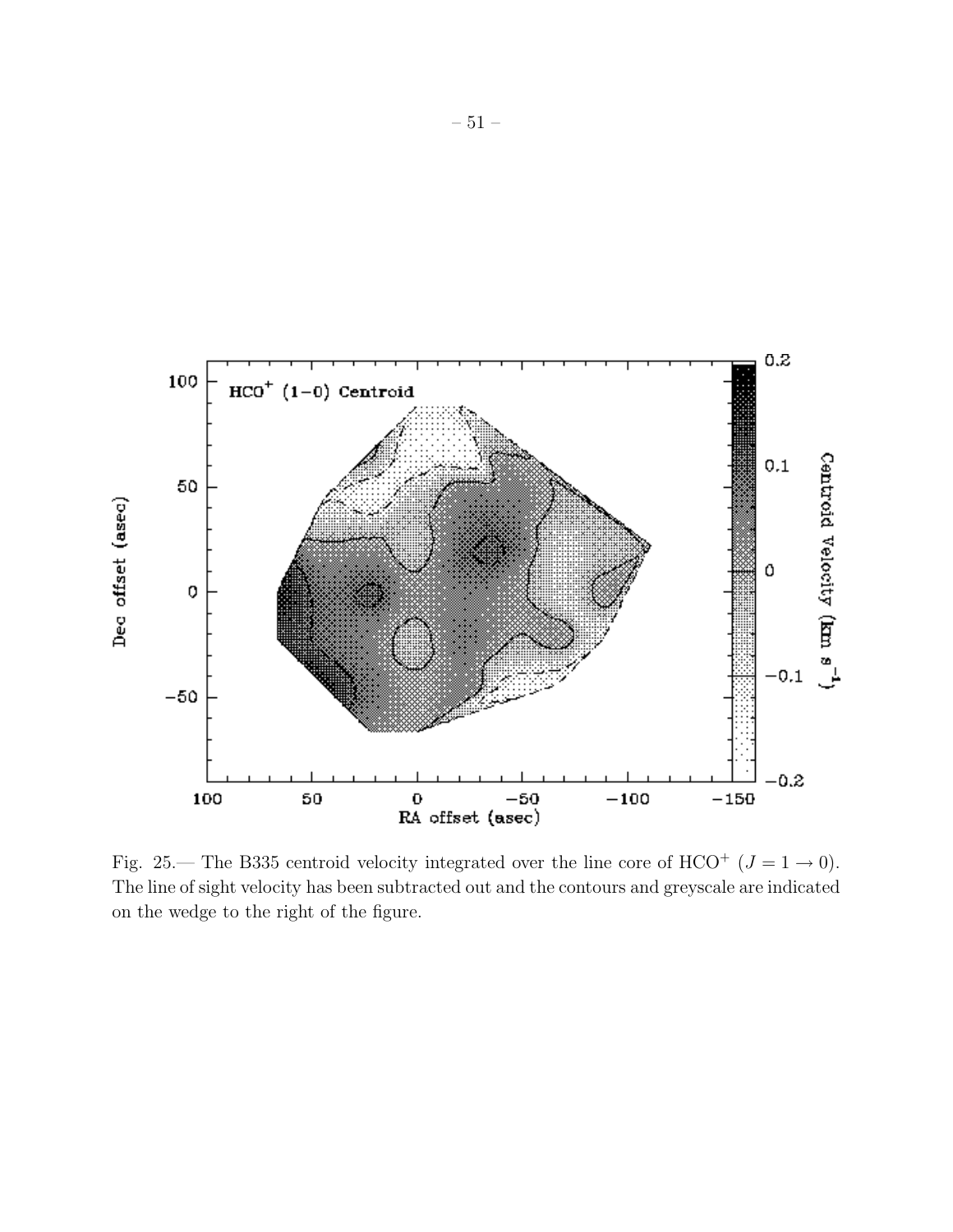

Fig. 26.— Line profiles of molecular transitions in the direction of the central IRAS source of CB 3 (a) and CB 224 (b).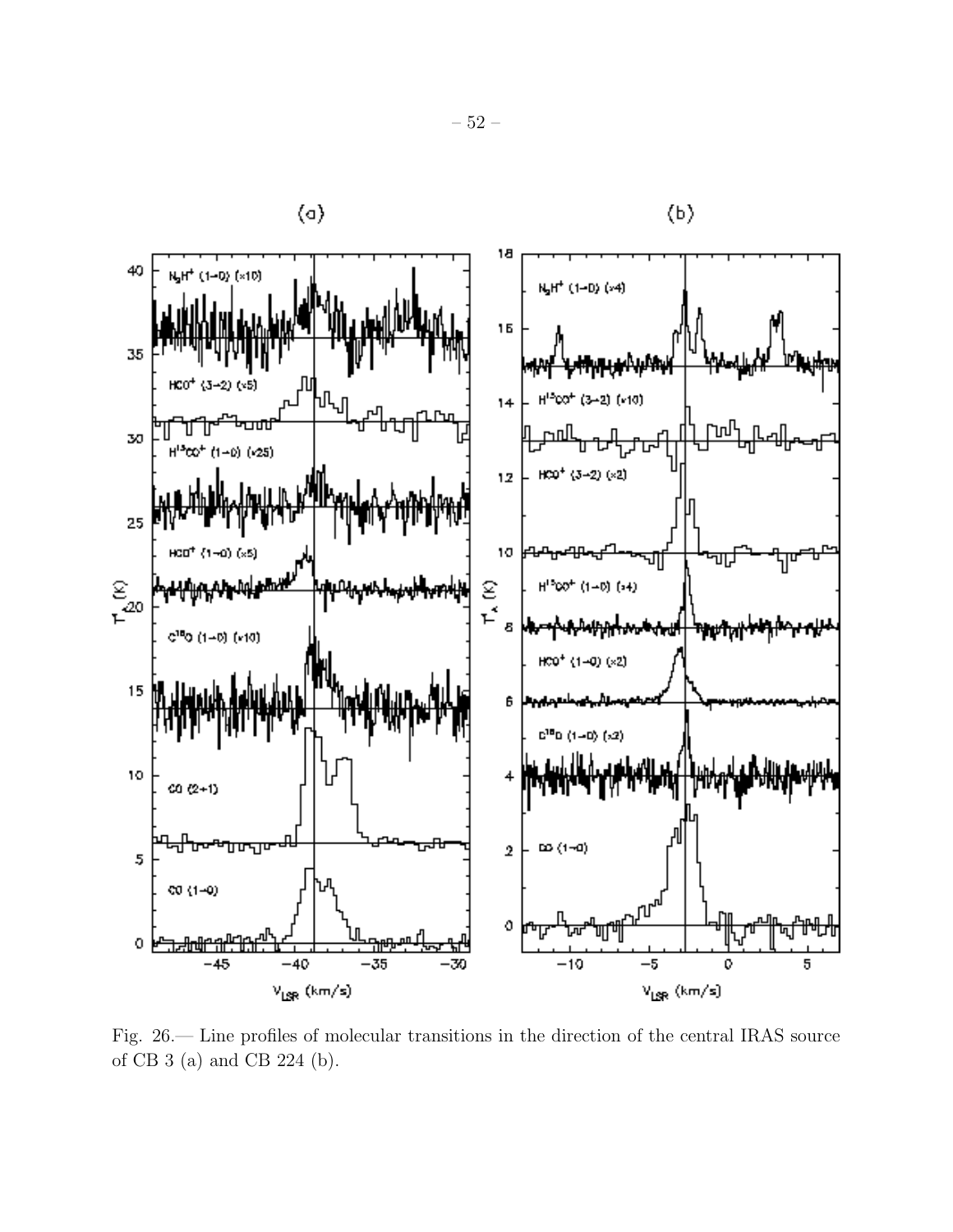

Fig. 27.— Integrated intensity maps of CB 3 in various transitions and isotopomers of HCO<sup>+</sup>and CO. The IRAS source 00259+5625 is located at the center of each map. The CO ( $J = 1 \rightarrow 0$ ) map has a lowest contour of 2.2 K km s<sup>-1</sup> (3 $\sigma$ ) and increments of 2.2 K km s<sup>-1</sup> (3 $\sigma$ ). The CO (J = 2 → 1) map has a lowest contour of 3.1 K km s<sup>-1</sup> (3 $\sigma$ ) and increments of 5.1 K km s<sup>-1</sup> (5 $\sigma$ ). The C<sup>18</sup>O ( $J = 1 \rightarrow 0$ ) map has a lowest contour of 0.5 K km s<sup>-1</sup> (3 $\sigma$ ) and increments of 0.2 K km s<sup>-1</sup> (1 $\sigma$ ). The HCO<sup>+</sup> (J = 1 → 0) map has a lowest contour of 0.5 K km s<sup>-1</sup> (3 $\sigma$ ) and increments of 0.2 K km s<sup>-1</sup> (1 $\sigma$ ). The HCO<sup>+</sup> ( $J = 3 \rightarrow 2$ ) map has a lowest contour of 1.5 K km s<sup>-1</sup> (3 $\sigma$ ) and increments of 0.5 K km s<sup>-1</sup> (3 $\sigma$ ). The dotted rectangle in the HCO<sup>+</sup> ( $J = 1 \rightarrow 0$ ) map indicates the region over which the  $HCO<sup>+</sup>$  centroid is shown in figure 28.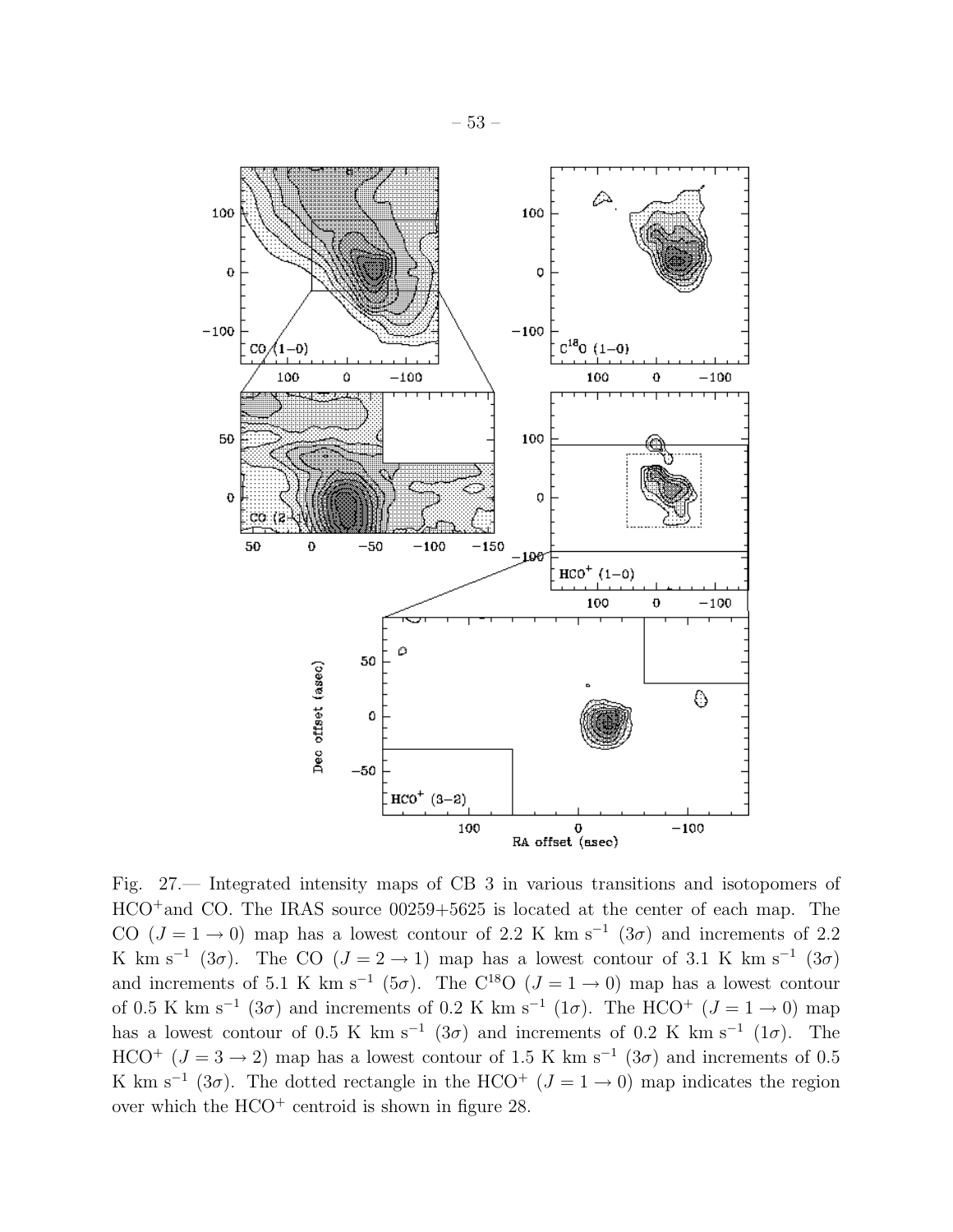

Fig. 28.— The CB 3 centroid velocity integrated over the line core of HCO<sup>+</sup> ( $J = 1 \rightarrow 0$ ). The line of sight velocity has been subtracted out and the contours and greyscale are indicated on the wedge to the right of the figure.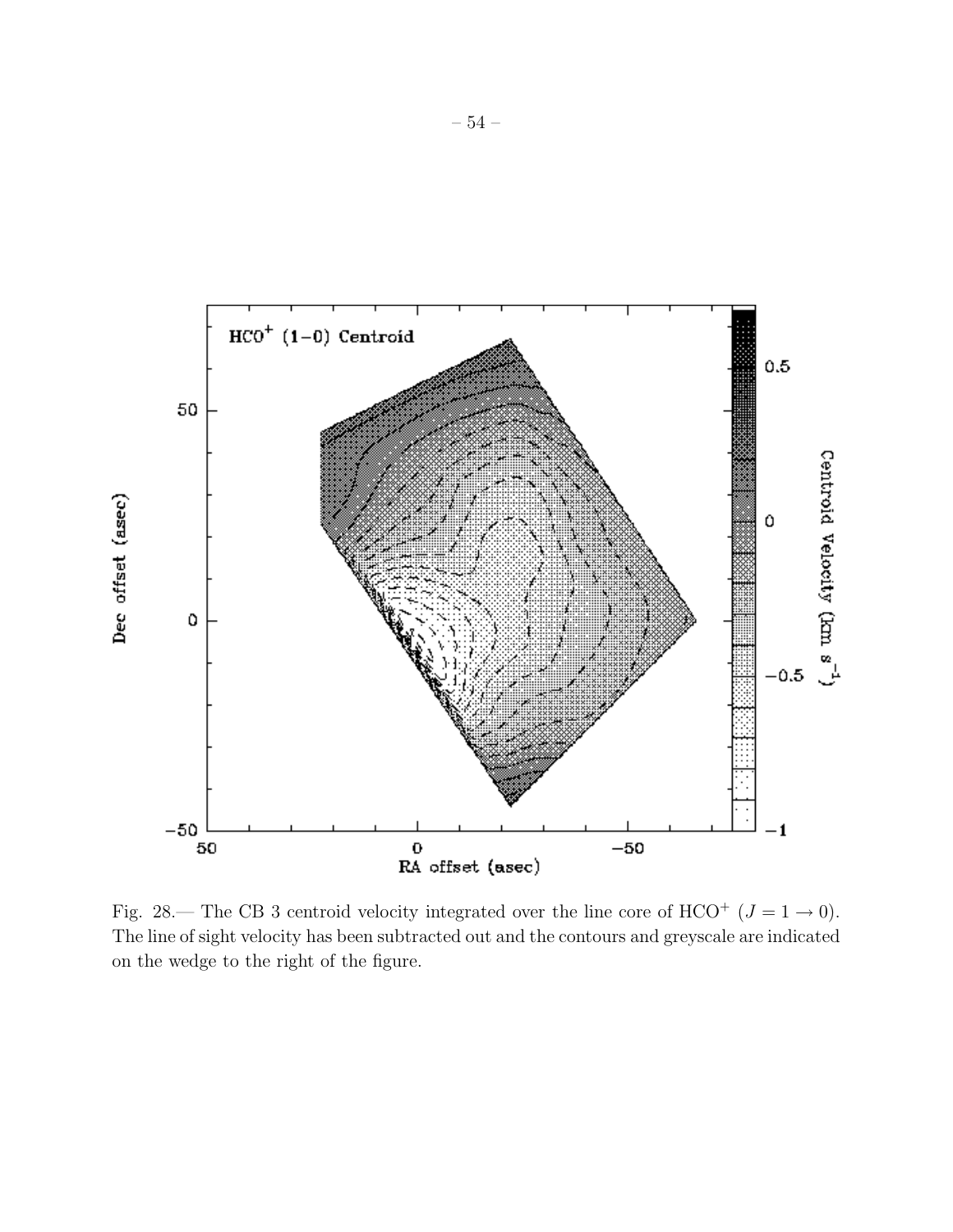

Fig. 29.— The CB 3 CO ( $J = 2 \rightarrow 1$ ) line wing emission. The blue lobe, indicated by dotted lines, is the integrated intensity in the range of –49 to –39.5 km s<sup>-1</sup>. The red lobe, indicated by solid lines, is the integrated intensity in the range from –37 to –29 km s<sup>−</sup><sup>1</sup> . The lowest contour in each case is the half power contour. The x indicates the HCO<sup>+</sup> ( $J = 3 \rightarrow 2$ ) peak integrated intensity position.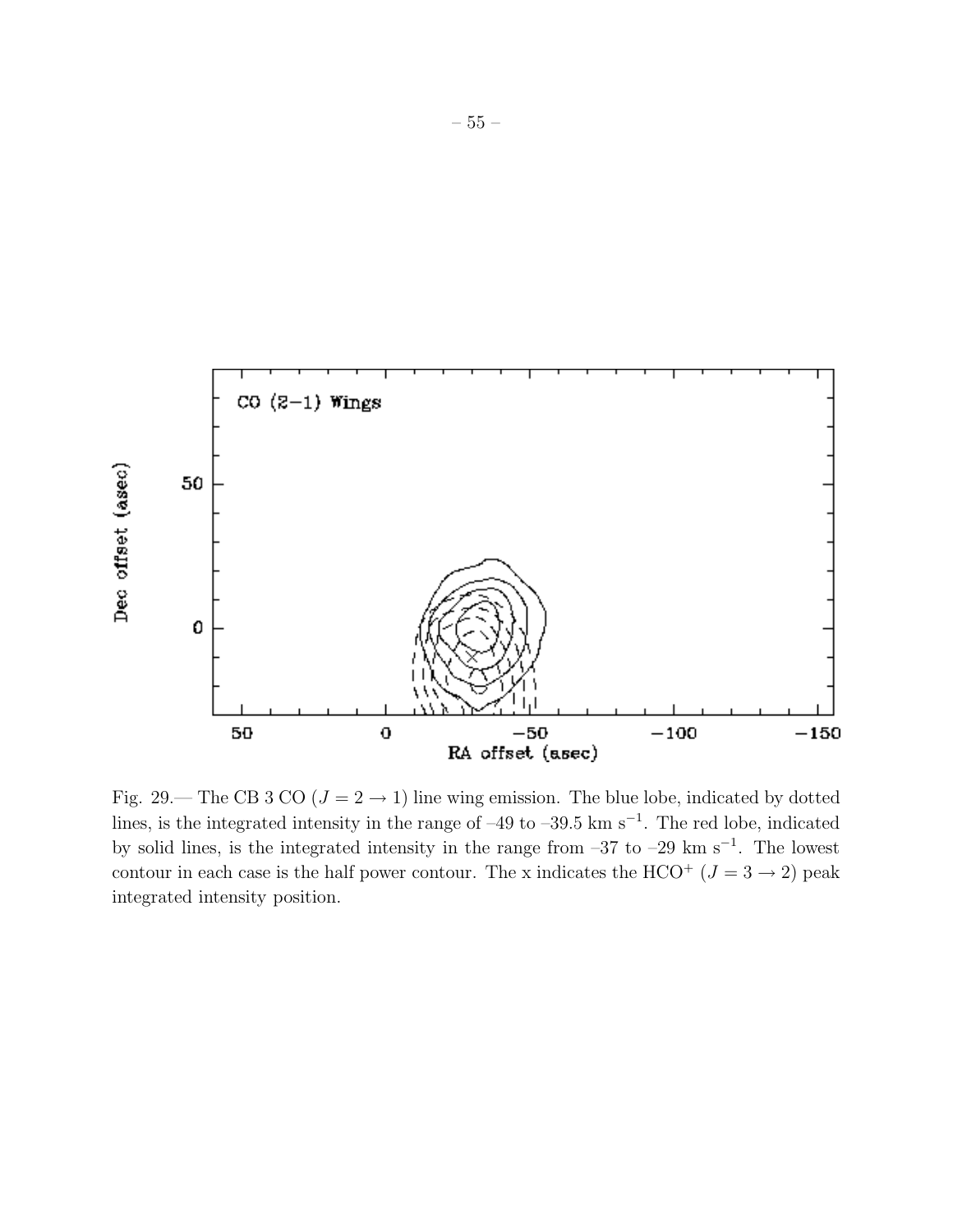

Fig. 30.— Integrated intensity maps of CB 224 in various transitions and isotopomers or HCO<sup>+</sup>and CO. The IRAS source 20355+6343 is located at the center of each map. The CO ( $J = 1 \rightarrow 0$ ) map has a lowest contour of 2.4 K km s<sup>-1</sup> (3 $\sigma$ ) and increments of 0.8 K km s<sup>-1</sup> (1 $\sigma$ ). The HCO<sup>+</sup> ( $J = 1 \rightarrow 0$ ) map has a lowest contour of 0.3 K km s<sup>-1</sup> (3 $\sigma$ ) and increments of 0.1 K km s<sup>-1</sup> (1 $\sigma$ ). The dotted rectangle in the HCO<sup>+</sup> ( $J = 1 \rightarrow 0$ ) map indicates the region over which the  $HCO<sup>+</sup>$  centroid is shown in figure 31. The dashed contour in the HCO<sup>+</sup> ( $J = 1 \rightarrow 0$ ) indicates the half power contour of the N<sub>2</sub>H<sup>+</sup> ( $J = 1 \rightarrow 0$ ) emission.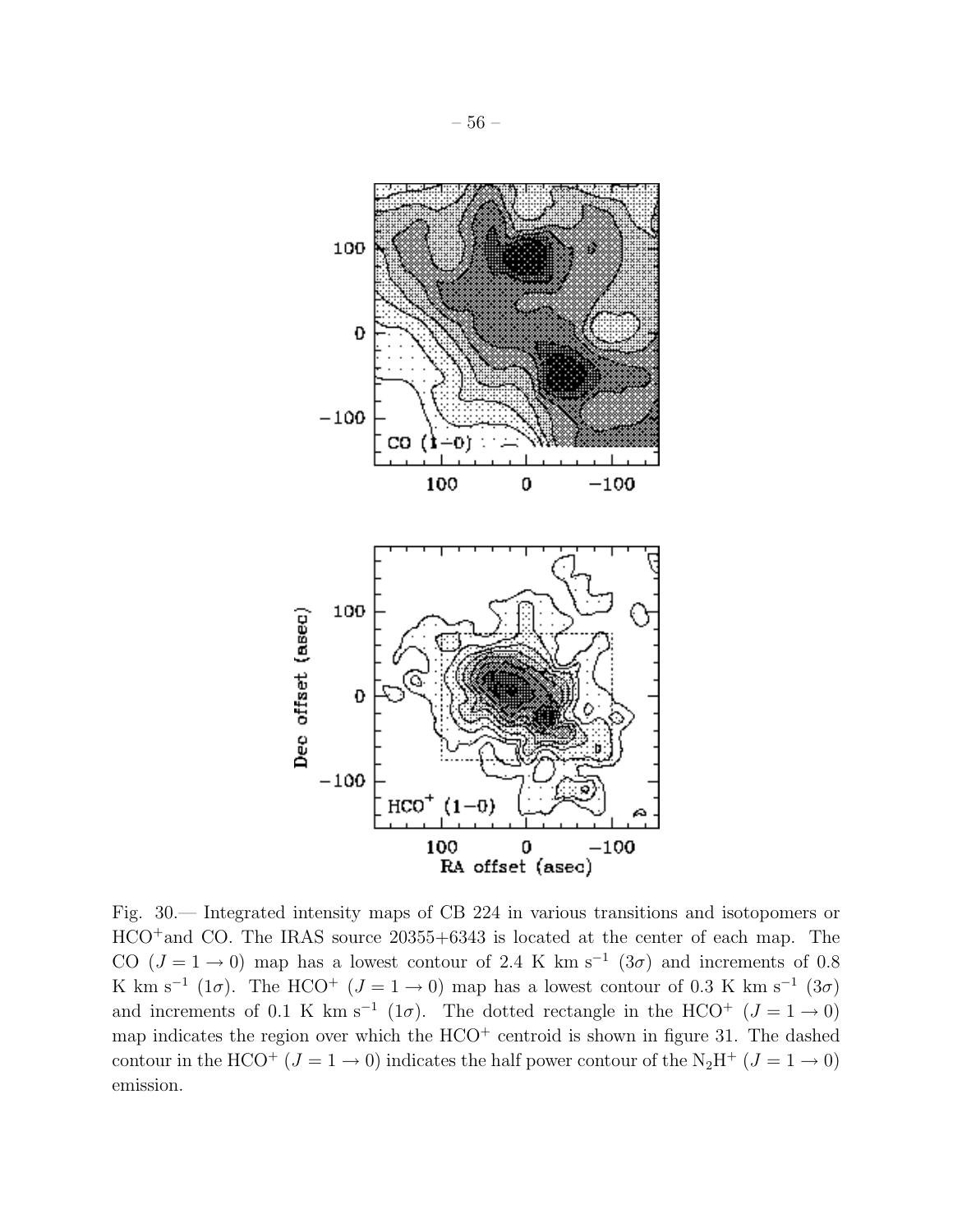

Fig. 31.— The CB 224 centroid velocity integrated over the line core of HCO<sup>+</sup> ( $J = 1 \rightarrow 0$ ). The line of sight velocity has been subtracted out and the contours and greyscale are indicated on the wedge to the right of the figure.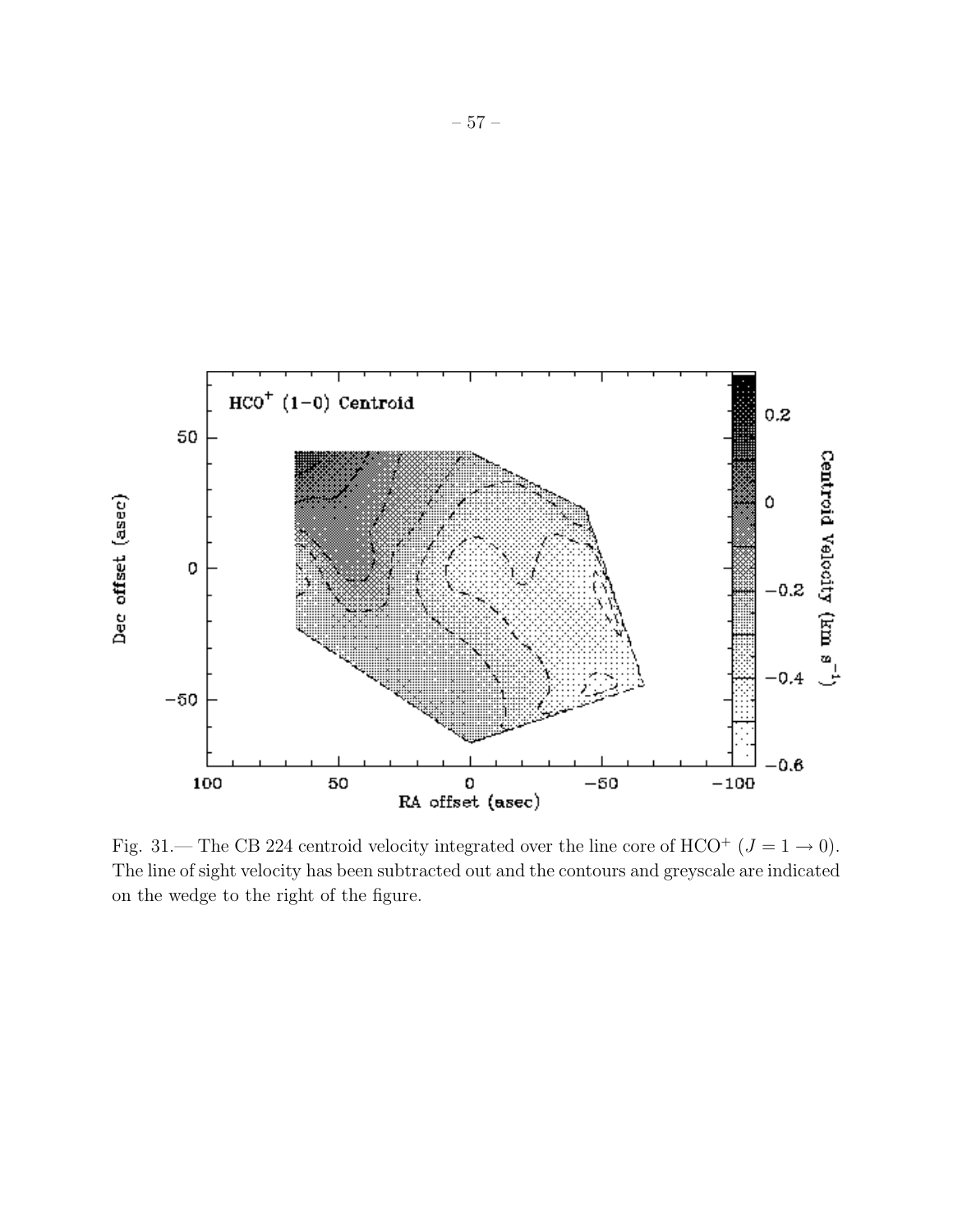

Fig. 32.— The energetics of the outflow are compared with those of the photons arising from the embedded IRAS sources we observed. The open squares represent the bright rimmed clouds we observed, the open circle is CB 3 and the closed circles are data from Lada (1985). Figure (a) shows the outflow mechanical luminosity compared to the luminosity of the IRAS source. Figure (b) compares the force needed to accelerate the molecular outflows to the total radiant pressure of the central object. The dashed lines indicate where forces or luminosities are equal. The bright rimmed clouds share similar properties with previously observed outflows, namely that although there exists enough energy in the central source to drive the outflows, radiative scattering is not the source of the outflow's acceleration.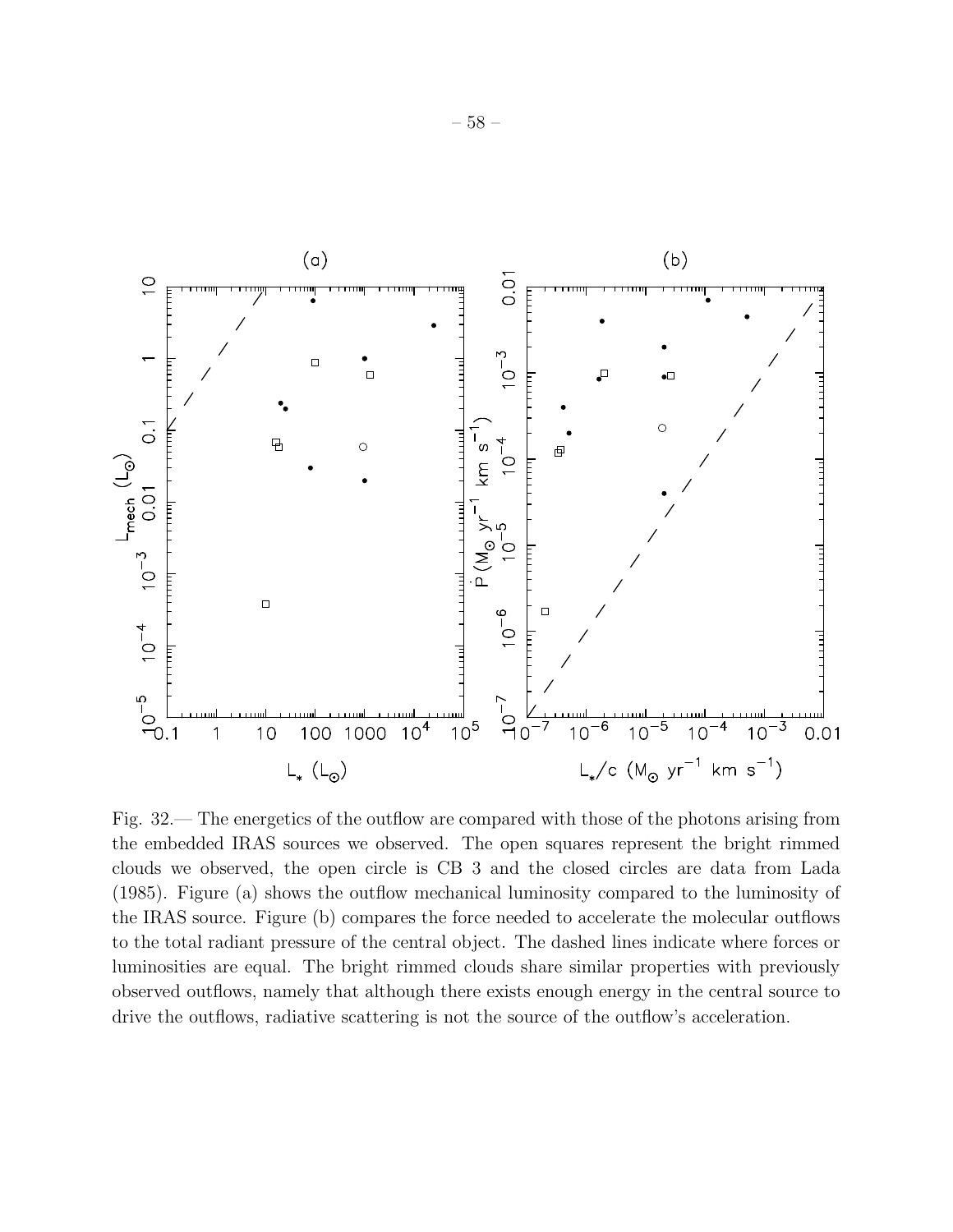

Fig. 33.— The line asymmetry parameter  $(\delta V)$  towards the star forming core measured in both millimeter (x–axis) and submillimeter (y–axis) molecular transitions. The open triangles are the bright rimmed clouds reviewed in this paper observed in the millimeter transition HCO<sup>+</sup> ( $J = 1 \rightarrow 0$ ) and the submillimeter transition HCO<sup>+</sup> ( $J = 3 \rightarrow 2$ ). The filled triangles are the Bok globules we observed in the same transitions as the bright rimmed clouds. The filled circles are class I and class 0 sources observed in the millimeter CS  $(J = 2 \rightarrow 1)$ transition by Mardones et al. (1997) and in the submillimeter HCO<sup>+</sup> ( $J = 3 \rightarrow 2$ ) transition by Gregersen et al. (2000).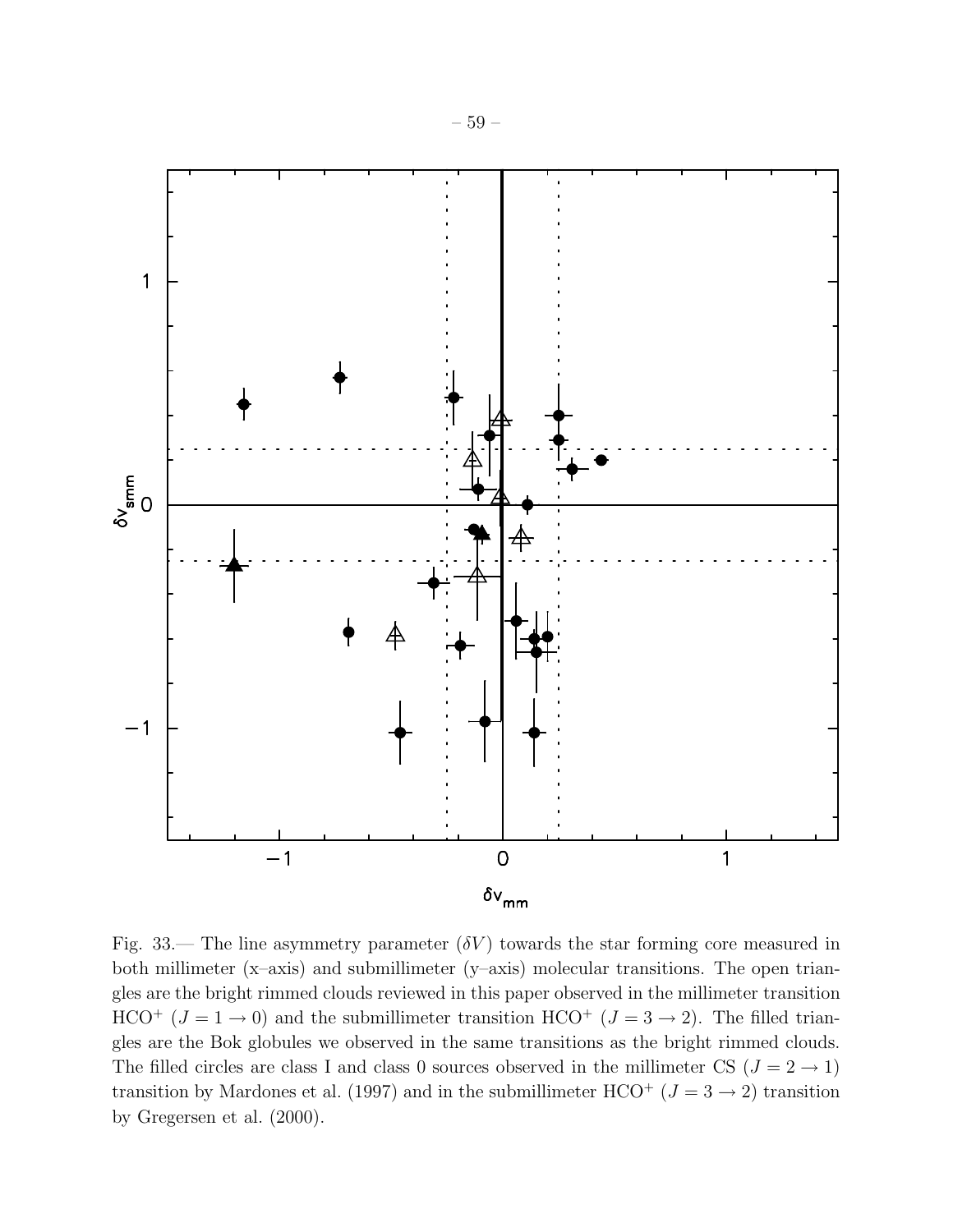

Fig. 34.— The blue-asymmetric line profile is very dependent on temperature. The solid line is an LTE radiative transfer model of a spherical cloud in free fall collapse with a linear temperature gradient of 40 K at the center and 10 K at the edge. The dashed line is the same collapsing sphere with a temperature gradient of 40 K at the center and 300 K at the edge. The characteristic blue-asymmetric two-humped line profile disappears when the temperature gradient is reversed, and in fact is replaced with a slight red-asymmetry.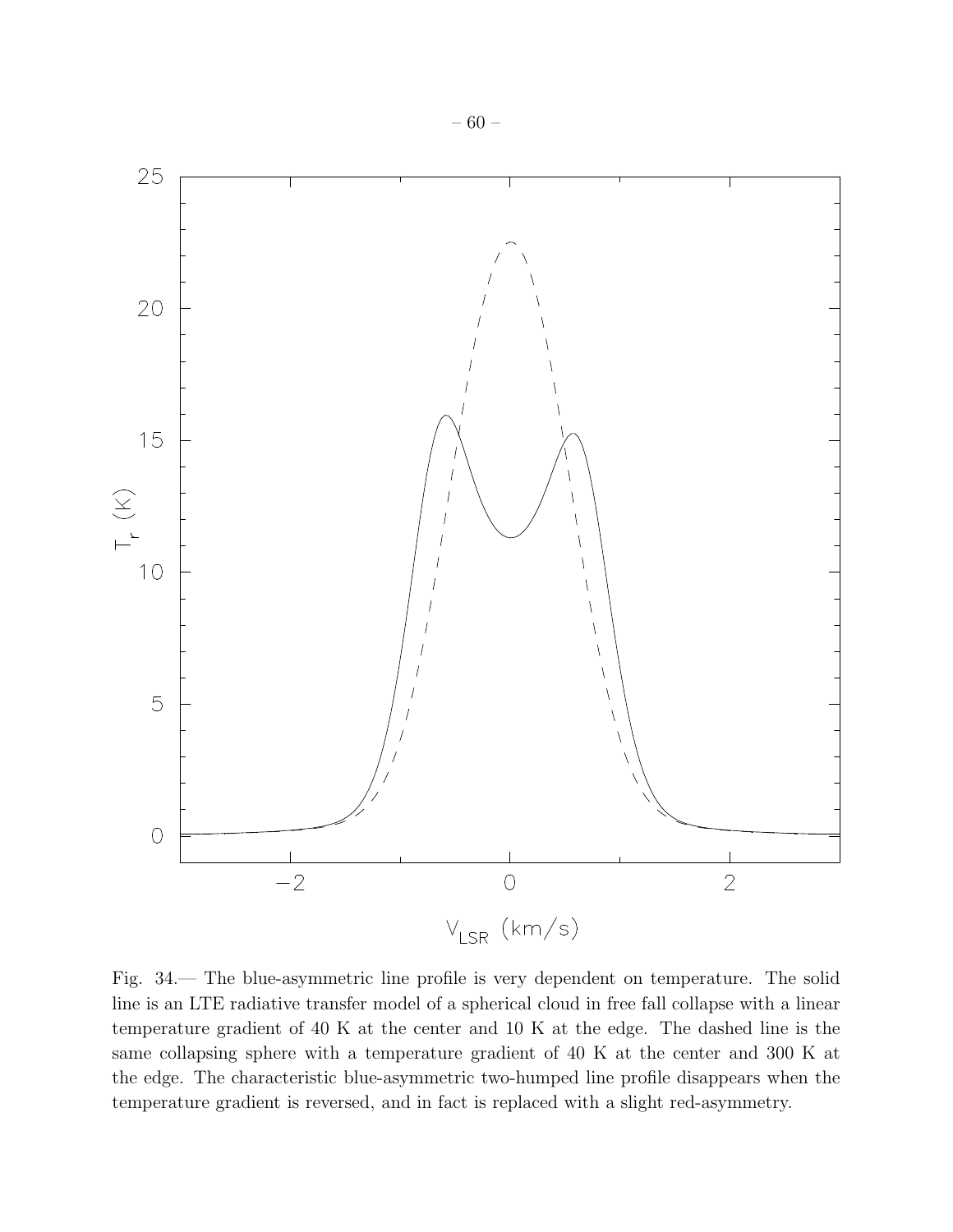

Fig. 35.— Under the assumption of thermodynamic equilibrium and low optical depth we derive the excitation temperature profiles across both a bright rimmed cloud (SFO 25, a) and a bok globule (CB 3, b). For the bright rimmed cloud our cut ran along the line from the ionizing source to the core, with the shock front on the negative side of the core. For the Bok globule we averaged annuli around to core and calculated the excitation temperature in each annulus.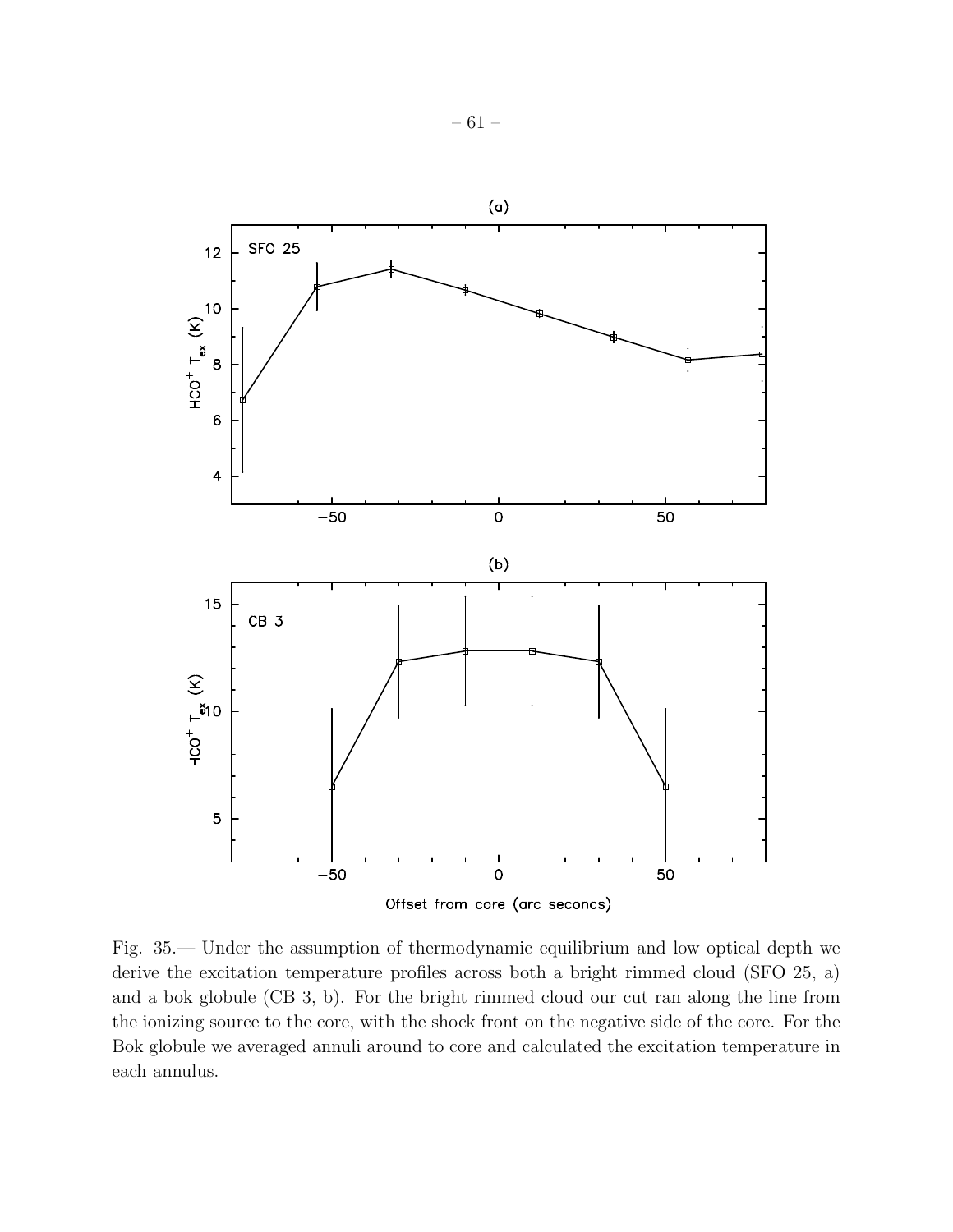| Source            | $\alpha(2000)$    | $\delta(2000)$       | Distance<br>$(\mathrm{pc})$ | <b>Type</b>   | Associated<br><b>HII</b> Region | <b>IRAS</b> Source | <b>IRAS</b> Luminocity<br>$(L_{\odot})$ |
|-------------------|-------------------|----------------------|-----------------------------|---------------|---------------------------------|--------------------|-----------------------------------------|
| SFO 4             | 00h $59m$ 04.1s   | 60°53'32"            | $190^{\rm a}$               | B             | S185                            | $00560 + 6037$     | 5.2                                     |
| SFO <sub>13</sub> | $03h$ 01m $00.7s$ | $60^{\circ}40'20''$  | $1900^{\mathrm{a}}$         | B             | <b>IC1848</b>                   | $02570 + 6028$     | 1300                                    |
| SFO 16            | 05h 19m $48.9s$   | $-05^{\circ}52'05''$ | 400 <sup>a</sup>            | A             | Barnard's Loop                  | 05173-0555         | 16                                      |
| SFO <sub>18</sub> | 05h $44m$ 29.8s   | $09^{\circ}08'54''$  | $400^{\mathrm{a}}$          | А             | $\lambda$ Ori                   | $05417+0907$       | 18                                      |
| SFO 20            | $05h$ 38m $04.9s$ | $-01^{\circ}45'09''$ | $400^{\rm a}$               | $\mathcal{C}$ | IC434                           | $05355 - 0146$     | 9.8                                     |
| <b>SFO 25</b>     | 06h $41m$ 03.3s   | $10^{\circ}15'01''$  | $780^{\mathrm{a}}$          | B             | <b>NGC2264</b>                  | $06382 + 1017$     | 100                                     |
| SFO 37            | $21h$ 40m $29.0s$ | 56°35'58"            | $750^{\rm a}$               | $\rm C$       | IC1396                          | 21388+5622         | 110                                     |
| <b>B335</b>       | 19h 37m 01.4s     | $07^{\circ}34'02''$  | 250 <sup>b</sup>            | <b>Bok</b>    | none                            | $19345 + 0727$     | 2.6                                     |
| CB3               | 00h $28m 46.0s$   | 56°42'06"            | $2500^{\circ}$              | <b>Bok</b>    | none                            | $00259 + 5625$     | 930                                     |
| CB 224            | 20h 36m 17.2s     | $63^{\circ}53'15''$  | 450 <sup>c</sup>            | <b>Bok</b>    | none                            | $20355 + 6343$     | 3.9                                     |

Table 1. Source List

<sup>a</sup>Sugitani et al.  $(1991)$ 

<sup>b</sup>Tomita et al. (1979)

 $^{\rm c}$  Launhardt & Henning (1997)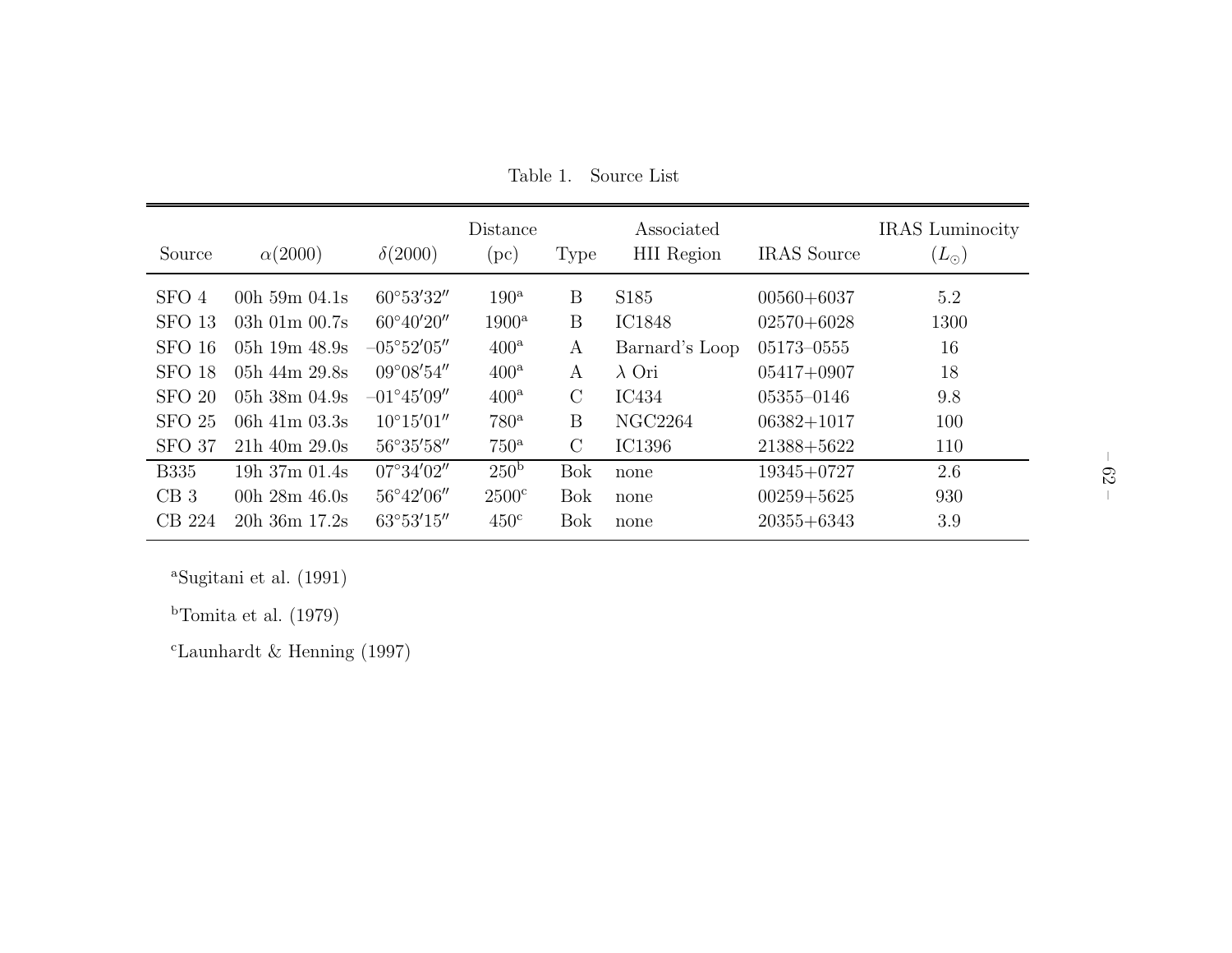Table 2. Observed Transitions

| Transition                           | Telescope    | Frequency<br>(GHz) | Velocity Res.<br>$(km s^{-1})$ | Beam Size<br>('') |
|--------------------------------------|--------------|--------------------|--------------------------------|-------------------|
| $H^{13}CO^{+}(J = 1 \rightarrow 0)$  | <b>FCRAO</b> | 86.754330          | 0.068                          | 56                |
| $HCO^{+}(J = 1 \rightarrow 0)$       | <b>FCRAO</b> | 89.188523          | 0.066                          | 54                |
| $N_2H^+(J = 1 \to 0)$                | <b>FCRAO</b> | 93.173777          | 0.063                          | 52                |
| CO $(J = 1 \rightarrow 0)$           | <b>FCRAO</b> | 115.271203         | 0.203                          | 46                |
| CO $(J = 2 \rightarrow 1)$           | ННТ          | 230.538471         | 0.325                          | 32                |
| $H^{13}CO^{+} (J = 3 \rightarrow 2)$ | HHT          | 260.557619         | 0.288                          | 29                |
| $HCO^{+}(J=3 \rightarrow 2)$         | ННТ          | 267.557625         | 0.280                          | 28                |
| $H^{13}CO^{+} (J = 4 \rightarrow 3)$ | <b>HHT</b>   | 346.998531         | 0.216                          | 22                |
| $HCO^+(J=4\rightarrow 3)$            | ННТ          | 356.734281         | 0.210                          | 21                |
| $H^{13}CO^{+} (J = 4 \rightarrow 3)$ | CSO          | 346.998531         | 0.042                          | 22                |
| $HCO^+(J = 4 \rightarrow 3)$         | <b>CSO</b>   | 356.734281         | 0.040                          | 21                |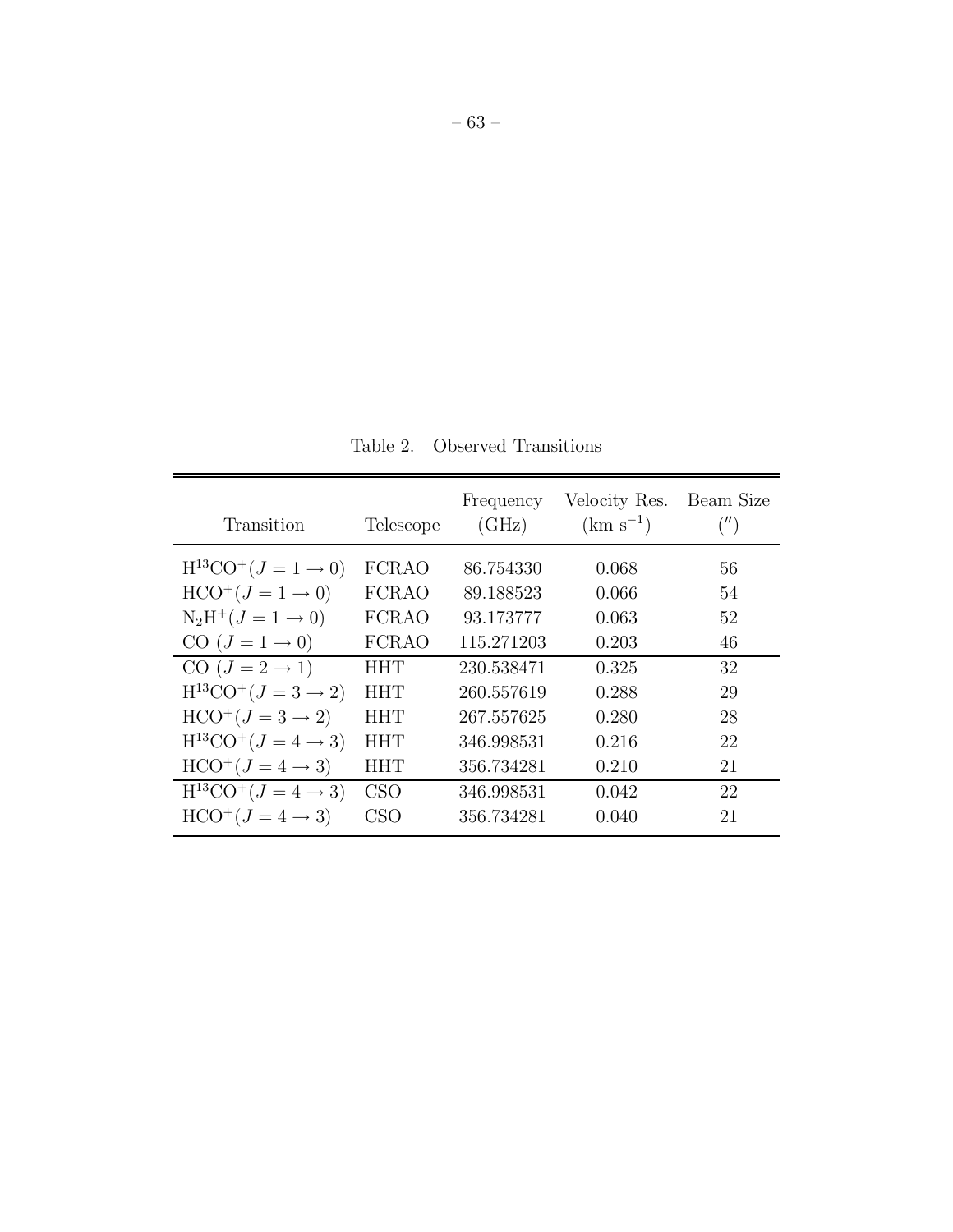Table 3. Observations of  $N_2H^+$ 

| Source              | $T_{\mathrm{ex}}$<br>(K) | $V_{\rm LSR}$<br>$(km s^{-1})$ | $\Delta V$<br>$(km s^{-1})$ | $\tau$       | N<br>$\rm \left( cm^{-2}\right)$ | $M_{\rm H_2}$<br>$(M_{\odot})$ |
|---------------------|--------------------------|--------------------------------|-----------------------------|--------------|----------------------------------|--------------------------------|
| SFO 13 <sup>a</sup> | $\cdots$                 | $\cdots$                       | $\cdots$                    | $\cdots$     | $\cdots$                         | $\cdots$                       |
| SFO 16              | 5.4(1.0)                 | 8.190(0.002)                   | 0.589(0.017)                | 2.3(0.9)     | $5 \times 10^{12}$               | 12                             |
| <b>SFO 18</b>       | 4.2(0.2)                 | 11.912(0.015)                  | 0.964(0.038)                | 4.1(0.6)     | $10 \times 10^{12}$              | 25                             |
| SFO 20 <sup>b</sup> | $\ldots$                 | 13.007 (0.036)                 | 0.589(0.093)                | 0.6(0.2)     | $1 \times 10^{12}$               | 3                              |
| SFO 25              | 5.0(1.3)                 | 7.287(0.025)                   | 1.832(0.082)                | 0.8(0.5)     | $5 \times 10^{12}$               | 50                             |
| SFO 37 <sup>b</sup> | $\ldots$                 | 0.829(0.103)                   | 1.499(0.503)                | 0.3(0.2)     | $1 \times 10^{12}$               | 13                             |
| <b>B335</b>         | 3.6 $(0.2)$              | 8.362(0.005)                   | 0.376(0.017)                | 11(2)        | $8 \times 10^{12}$               | 8                              |
| CB3                 | 5.2(8.6)                 | $-38.843(0.104)$               | 1.789(0.367)                | 0.459(1.603) | $3 \times 10^{12}$               | 270                            |
| CB 224              | 8.0(6.4)                 | $-2.729(0.007)$                | 0.450(0.020)                | 0.785(0.946) | $2 \times 10^{12}$               | 8                              |

<sup>a</sup>N<sub>2</sub>H<sup>+</sup> ( $J = 1 \rightarrow 0$ ) was not detected in this source down to an RMS of 0.067 K.

<sup>b</sup>The excitation temperature and optical depth were not well contrained due to the noise in this observation, however their combination was, so assuming an excitation temperature of 5 K yields the above mass estimates

Note. — These are the star formation core properties.  $\eta_{MB}$  is 0.5,  $X(N_2H^+)$  is  $7\times10^{-10}$ , beamwidth is 52 arc seconds.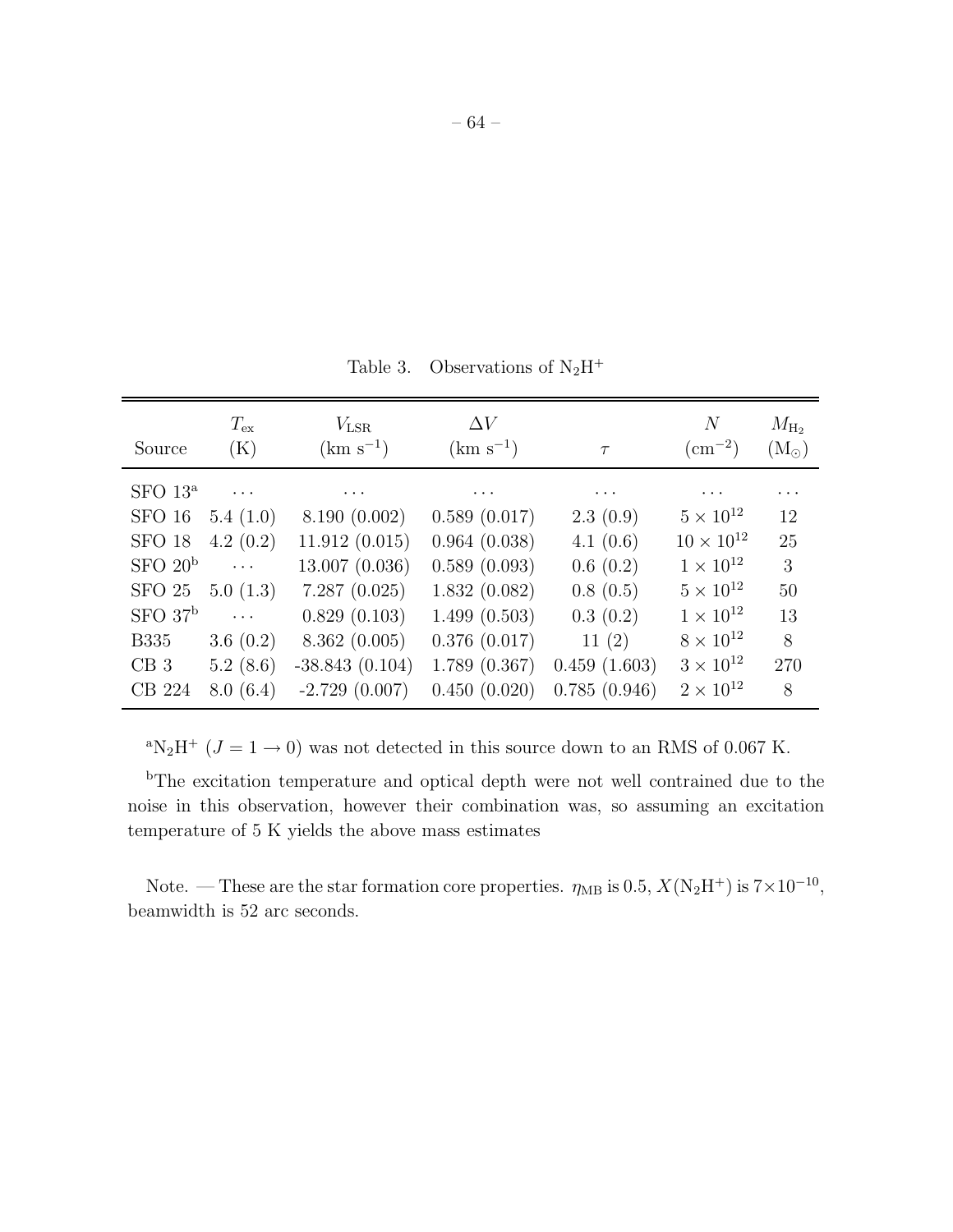Table 4. Observations of HCO<sup>+</sup>

| Source            | $T_{\rm main}$ | $T_{\rm iso}$ | $\Delta V$    | $T_{\rm ex}$ | $N_{\rm main}$       | $M_{\rm H_2}$     |
|-------------------|----------------|---------------|---------------|--------------|----------------------|-------------------|
|                   | (K)            | (K)           | $(km s^{-1})$ | (K)          | $\rm (cm^{-2})$      | $\rm (M_{\odot})$ |
| SFO 4             | 0.221(0.023)   | < 0.037       | 3.0           | .            | $< 2 \times 10^{13}$ | < 2               |
| SFO <sub>13</sub> | 0.464(0.020)   | 0.012(0.014)  | 4.0           | 4.2          | $1 \times 10^{13}$   | 54                |
| SFO 16            | 0.717(0.007)   | 0.234(0.007)  | 2.0           | 4.3          | $1 \times 10^{14}$   | 28                |
| SFO <sub>18</sub> | 0.980(0.007)   | 0.272(0.006)  | 2.0           | 4.9          | $1 \times 10^{14}$   | 27                |
| <b>SFO 20</b>     | 0.841(0.013)   | 0.082(0.008)  | 1.5           | 4.6          | $3 \times 10^{13}$   | 6                 |
| SFO <sub>25</sub> | 1.241(0.015)   | 0.071(0.012)  | 5.0           | 5.5          | $7 \times 10^{13}$   | 55                |
| SFO <sub>37</sub> | 0.436(0.014)   | 0.047(0.006)  | 3.0           | 3.7          | $5 \times 10^{13}$   | 34                |
| <b>B335</b>       | 0.786(0.012)   | 0.280(0.017)  | 1.0           | 4.4          | $8 \times 10^{13}$   | 6                 |
| CB3               | 0.222(0.043)   | 0.017(0.019)  | 2.5           | 3.2          | $2 \times 10^{13}$   | 185               |
| CB 224            | 0.664(0.018)   | 0.302(0.011)  | 0.8           | 4.2          | $8 \times 10^{13}$   | 21                |

Note. — These are the star forming core properties.  $\eta_{MB}$  is 0.46,  $X(\text{HCO}^+)$ is  $1 \times 10^{-8}$ , beamwidth is 54.0 arc seconds, C/<sup>13</sup>C ratio is 64.0 (TMC-1 paper).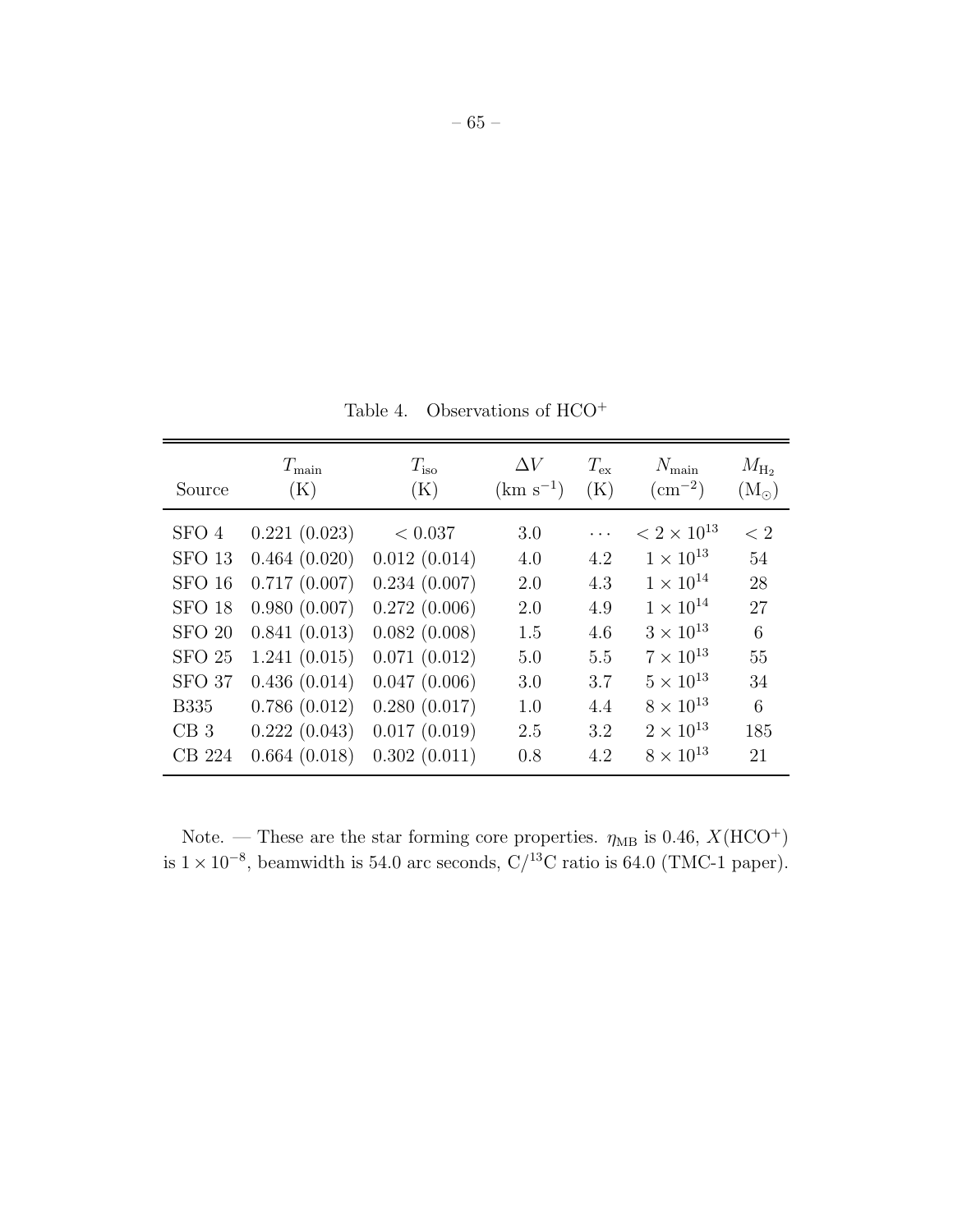| Source                 | $M_{\rm tot}$<br>$(M_{\odot})$ | $\overline{P}$<br>$(M_{\odot} \text{ km s}^{-1})$ | ΚE<br>$(M_{\odot} \text{ km}^{2} \text{ s}^{-2})$ | $V_{\rm max}$<br>$(km s^{-1})$ | $\tau_d$<br>(yr) | $\overline{M}$<br>$(M_{\odot} \text{ yr}^{-1})$ | $\overline{P}$<br>$(M_{\odot}~{\rm yr}^{-1}~{\rm km}~{\rm s}^{-1})$ | L<br>$(L_{\odot})$   |
|------------------------|--------------------------------|---------------------------------------------------|---------------------------------------------------|--------------------------------|------------------|-------------------------------------------------|---------------------------------------------------------------------|----------------------|
| SFO 13 RL              | 8.9                            | 75                                                | 310                                               | 8.4                            | 80000            | $1.1 \times 10^{-4}$                            | $9.3 \times 10^{-4}$                                                | 0.6                  |
| SFO 16 BL              | 0.3                            | 2.4                                               | 10                                                | 8.2                            | 35000            | $8.6 \times 10^{-6}$                            | $7.1 \times 10^{-5}$                                                | $4.7 \times 10^{-2}$ |
| SFO 16 RL              | 0.4                            | 2.3                                               | 6.7                                               | 5.8                            | 49000            | $8.1 \times 10^{-6}$                            | $4.7 \times 10^{-5}$                                                | $2.2 \times 10^{-2}$ |
| SFO 18 BL <sup>a</sup> | 0.5                            | 2.4                                               | 6.0                                               | 4.9                            | 39000            | $1.3 \times 10^{-5}$                            | $6.3 \times 10^{-5}$                                                | $2.5 \times 10^{-2}$ |
| $SFO$ 18 $RL^a$        | 0.4                            | 2.4                                               | 7.4                                               | 6.1                            | 37000            | $1.1 \times 10^{-5}$                            | $6.5 \times 10^{-5}$                                                | $3.3 \times 10^{-2}$ |
| SFO 20 BL              | 0.01                           | 0.03                                              | 0.04                                              | 3.0                            | 25000            | $4.0 \times 10^{-7}$                            | $1.2 \times 10^{-6}$                                                | $2.9 \times 10^{-4}$ |
| SFO 20 RL              | 0.01                           | 0.02                                              | 0.02                                              | 2.0                            | 38000            | $2.6 \times 10^{-7}$                            | $5.3 \times 10^{-7}$                                                | $8.6 \times 10^{-5}$ |
| SFO 25 RL              | 2.3                            | 24                                                | 130                                               | 10.7                           | 24000            | $9.4 \times 10^{-5}$                            | $1.0 \times 10^{-3}$                                                | 0.88                 |
| $CB$ 3 $BL$            | 7.0                            | 22                                                | 36                                                | 3.2                            | 130000           | $5.4 \times 10^{-5}$                            | $1.7 \times 10^{-4}$                                                | $4.5 \times 10^{-2}$ |
| CB 3 RL                | 3.2                            | 9.0                                               | 13                                                | 2.8                            | 150000           | $2.2 \times 10^{-5}$                            | $6.1 \times 10^{-5}$                                                | $1.4 \times 10^{-2}$ |

Table 5. Outflow Characteristics

<sup>a</sup>SFO 18 values are based on CO  $(J = 1 \rightarrow 0)$  observations,  $\eta_{MB}$  is 0.45 in this case.

Note. — Assumes  $\eta_{MB}$  is 0.8,  $X({\rm CO})$  is  $1 \times 10^{-4}$ ,  $T_{\rm ex}$  is 30 K.